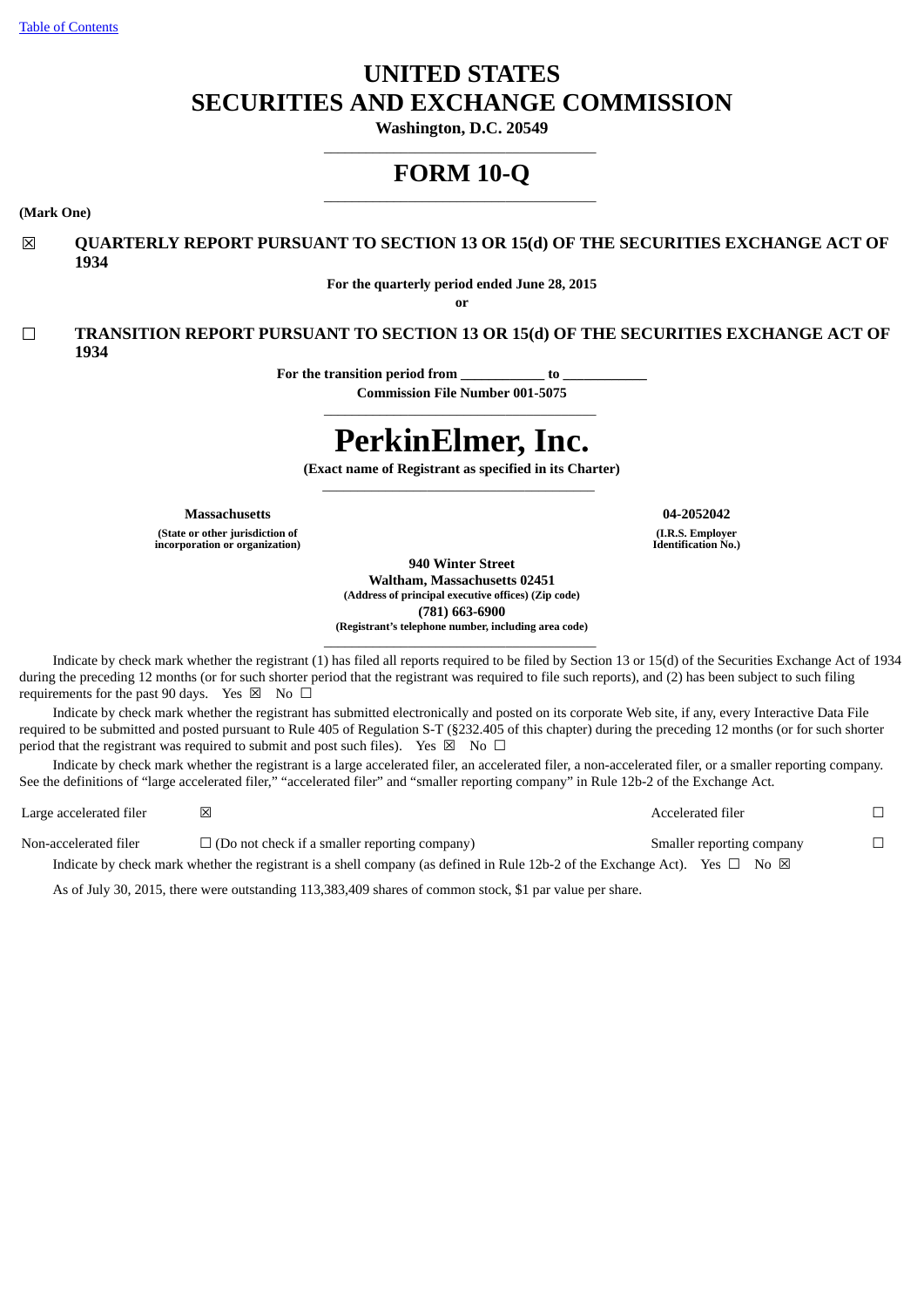# **TABLE OF CONTENTS**

# **PART I. FINANCIAL INFORMATION**

| Item 1.              | <b>Unaudited Financial Statements</b>                                                 | $\overline{3}$  |
|----------------------|---------------------------------------------------------------------------------------|-----------------|
|                      | <b>Condensed Consolidated Statements of Operations</b>                                | $\overline{3}$  |
|                      | <b>Condensed Consolidated Statements of Comprehensive Income</b>                      | $\overline{4}$  |
|                      | <b>Condensed Consolidated Balance Sheets</b>                                          | $\overline{5}$  |
|                      | <b>Condensed Consolidated Statements of Cash Flows</b>                                | $\underline{6}$ |
|                      | <b>Notes to Condensed Consolidated Financial Statements</b>                           | $\overline{Z}$  |
| Item 2.              | Management's Discussion and Analysis of Financial Condition and Results of Operations | 25              |
|                      | <b>Overview</b>                                                                       | 25              |
|                      | <b>Critical Accounting Policies and Estimates</b>                                     | $\frac{26}{5}$  |
|                      | <b>Consolidated Results of Continuing Operations</b>                                  | $\frac{26}{5}$  |
|                      | <b>Reporting Segment Results of Continuing Operations</b>                             | $\overline{31}$ |
|                      | <b>Liquidity and Capital Resources</b>                                                | $\overline{33}$ |
|                      | <b>Dividends</b>                                                                      | $\frac{37}{2}$  |
|                      | <b>Effects of Recently Adopted and Issued Accounting Pronouncements</b>               | 37              |
| Item 3.              | <b>Quantitative and Qualitative Disclosures About Market Risk</b>                     | 38              |
| Item 4.              | <b>Controls and Procedures</b>                                                        | 39              |
|                      | PART II. OTHER INFORMATION                                                            |                 |
| Item 1.              | <b>Legal Proceedings</b>                                                              | 40              |
| Item 1A.             | <b>Risk Factors</b>                                                                   | 40              |
| Item 2.              | <b>Unregistered Sales of Equity Securities and Use of Proceeds</b>                    | 47              |
| Item 6.              | <b>Exhibits</b>                                                                       | $\frac{47}{1}$  |
| <b>Signatures</b>    |                                                                                       | <u>49</u>       |
| <b>Exhibit Index</b> |                                                                                       | 50              |

2

**Page**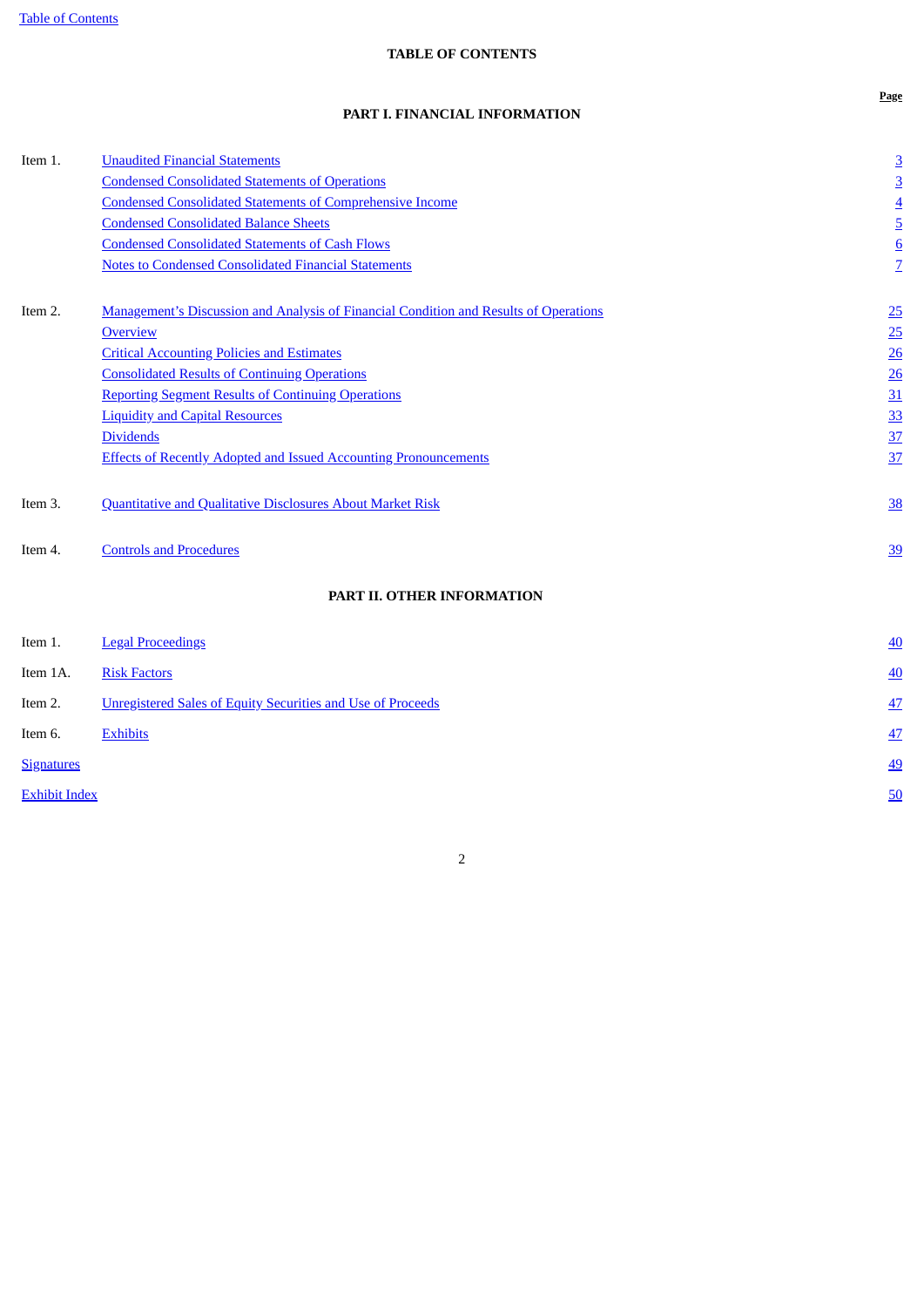# **PART I. FINANCIAL INFORMATION**

<span id="page-2-1"></span><span id="page-2-0"></span>**Item 1.** *Unaudited Financial Statements*

# **PERKINELMER, INC. AND SUBSIDIARIES**

# **CONDENSED CONSOLIDATED STATEMENTS OF OPERATIONS**

**(Unaudited)**

|                                                                                          | <b>Three Months Ended</b> |                         |      |                                       | <b>Six Months Ended</b> |                         |              |                         |
|------------------------------------------------------------------------------------------|---------------------------|-------------------------|------|---------------------------------------|-------------------------|-------------------------|--------------|-------------------------|
|                                                                                          |                           | <b>June 28,</b><br>2015 |      | <b>June 29,</b><br>2014               |                         | <b>June 28,</b><br>2015 |              | <b>June 29,</b><br>2014 |
|                                                                                          |                           |                         |      | (In thousands, except per share data) |                         |                         |              |                         |
| Product revenue                                                                          | \$                        | 388,718                 | \$   | 381,609                               | \$                      | 748,031                 | \$           | 747,093                 |
| Service revenue                                                                          |                           | 175,188                 |      | 174,561                               |                         | 342,776                 |              | 339,687                 |
| <b>Total revenue</b>                                                                     |                           | 563,906                 |      | 556,170                               |                         | 1,090,807               |              | 1,086,780               |
| Cost of product revenue                                                                  |                           | 201,675                 |      | 201,649                               |                         | 386,284                 |              | 390,933                 |
| Cost of service revenue                                                                  |                           | 109,719                 |      | 106,537                               |                         | 216,637                 |              | 212,150                 |
| <b>Total cost of revenue</b>                                                             |                           | 311,394                 |      | 308,186                               |                         | 602,921                 |              | 603,083                 |
| Selling, general and administrative expenses                                             |                           | 146,742                 |      | 147,253                               |                         | 292,615                 |              | 299,690                 |
| Research and development expenses                                                        |                           | 32,683                  |      | 30,352                                |                         | 64,803                  |              | 59,731                  |
| Restructuring and contract termination charges, net                                      |                           | 4,956                   |      | 742                                   |                         | 4,956                   |              | 2,877                   |
| <b>Operating income from continuing operations</b>                                       |                           | 68,131                  |      | 69,637                                |                         | 125,512                 |              | 121,399                 |
| Interest and other expense, net                                                          |                           | 10,843                  |      | 8,964                                 |                         | 20,264                  |              | 20,253                  |
| Income from continuing operations before income taxes                                    |                           | 57,288                  |      | 60,673                                |                         | 105,248                 |              | 101,146                 |
| Provision for income taxes                                                               |                           | 8,292                   |      | 8,670                                 |                         | 15,941                  |              | 14,192                  |
| <b>Income from continuing operations</b>                                                 |                           | 48,996                  |      | 52,003                                |                         | 89,307                  |              | 86,954                  |
| Gain (loss) from discontinued operations before income taxes                             |                           | 35                      |      | (2,084)                               |                         | (2)                     |              | (3, 114)                |
| Loss on disposition of discontinued operations before income taxes                       |                           | (10)                    |      | (302)                                 |                         | (23)                    |              | (374)                   |
| Provision for (benefit from) income taxes on discontinued operations<br>and dispositions |                           | 47                      |      | (873)                                 |                         | (26)                    |              | (1,248)                 |
| (Loss) gain from discontinued operations and dispositions                                |                           | (22)                    |      | (1,513)                               |                         | $\mathbf{1}$            |              | (2, 240)                |
| <b>Net income</b>                                                                        | \$                        | 48,974                  | $\,$ | 50,490                                | \$                      | 89,308                  | \$           | 84,714                  |
| <b>Basic earnings per share:</b>                                                         |                           |                         |      |                                       |                         |                         |              |                         |
| Income from continuing operations                                                        | \$                        | 0.43                    | \$   | 0.46                                  | \$                      | 0.79                    | \$           | 0.77                    |
| (Loss) gain from discontinued operations and dispositions                                |                           | (0.00)                  |      | (0.01)                                |                         | 0.00                    |              | (0.02)                  |
| Net income                                                                               | $\boldsymbol{\mathsf{S}}$ | 0.43                    | $\,$ | 0.45                                  | \$                      | 0.79                    | $\mathbb{S}$ | 0.75                    |
| <b>Diluted earnings per share:</b>                                                       |                           |                         |      |                                       |                         |                         |              |                         |
| Income from continuing operations                                                        | \$                        | 0.43                    | \$   | 0.46                                  | \$                      | 0.79                    | \$           | 0.76                    |
| (Loss) gain from discontinued operations and dispositions                                |                           | (0.00)                  |      | (0.01)                                |                         | 0.00                    |              | (0.02)                  |
| Net income                                                                               | $\mathbb{S}$              | 0.43                    | $\,$ | 0.44                                  | $\mathbb S$             | 0.79                    | $\mathbb{S}$ | 0.74                    |
| Weighted average shares of common stock outstanding:                                     |                           |                         |      |                                       |                         |                         |              |                         |
| <b>Basic</b>                                                                             |                           | 113,018                 |      | 112,788                               |                         | 112,829                 |              | 112,671                 |
| <b>Diluted</b>                                                                           |                           | 113,833                 |      | 113,971                               |                         | 113,636                 |              | 113,874                 |
| Cash dividends per common share                                                          | \$                        | 0.07                    | \$   | 0.07                                  | \$                      | 0.14                    | \$           | 0.14                    |

<span id="page-2-2"></span>The accompanying notes are an integral part of these condensed consolidated financial statements.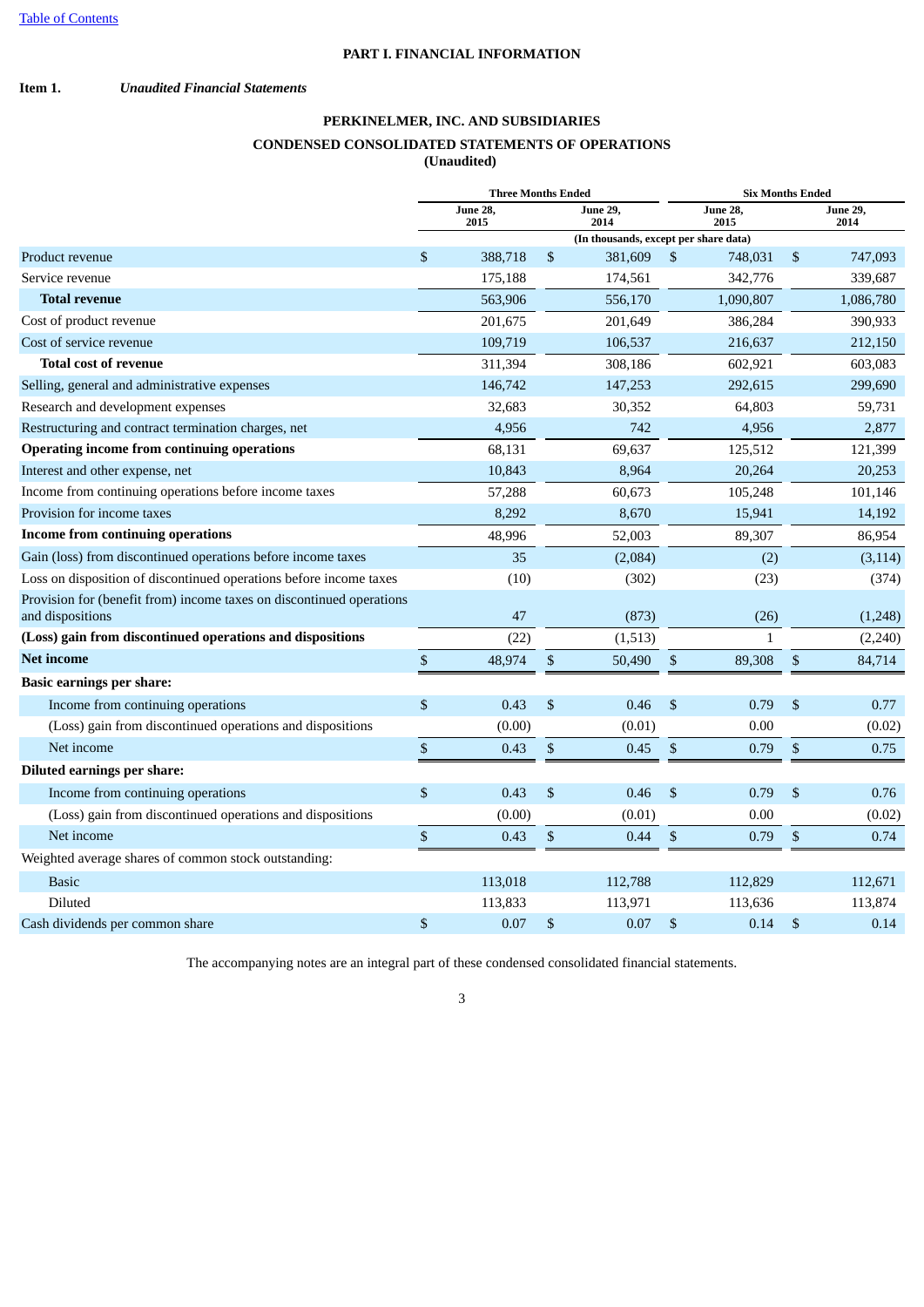# **PERKINELMER, INC. AND SUBSIDIARIES CONDENSED CONSOLIDATED STATEMENTS OF COMPREHENSIVE INCOME (Unaudited)**

|                                                     | <b>Three Months Ended</b> |        |    |                         | <b>Six Months Ended</b> |                         |     |                         |
|-----------------------------------------------------|---------------------------|--------|----|-------------------------|-------------------------|-------------------------|-----|-------------------------|
|                                                     | <b>June 28,</b><br>2015   |        |    | <b>June 29,</b><br>2014 |                         | <b>June 28,</b><br>2015 |     | <b>June 29,</b><br>2014 |
|                                                     | (In thousands)            |        |    |                         |                         |                         |     |                         |
| Net income                                          | J.                        | 48,974 | -S | 50,490                  | <sup>\$</sup>           | 89,308                  | -\$ | 84,714                  |
| Other comprehensive income:                         |                           |        |    |                         |                         |                         |     |                         |
| Foreign currency translation adjustments            |                           | 12,271 |    | 2,706                   |                         | (11, 426)               |     | 3,340                   |
| Unrealized (losses) gains on securities, net of tax |                           | (34)   |    |                         |                         | (63)                    |     | (30)                    |
| Other comprehensive income (loss)                   |                           | 12,237 |    | 2,708                   |                         | (11, 489)               |     | 3,310                   |
| Comprehensive income                                |                           | 61,211 |    | 53,198                  |                         | 77,819                  |     | 88,024                  |

<span id="page-3-0"></span>The accompanying notes are an integral part of these condensed consolidated financial statements.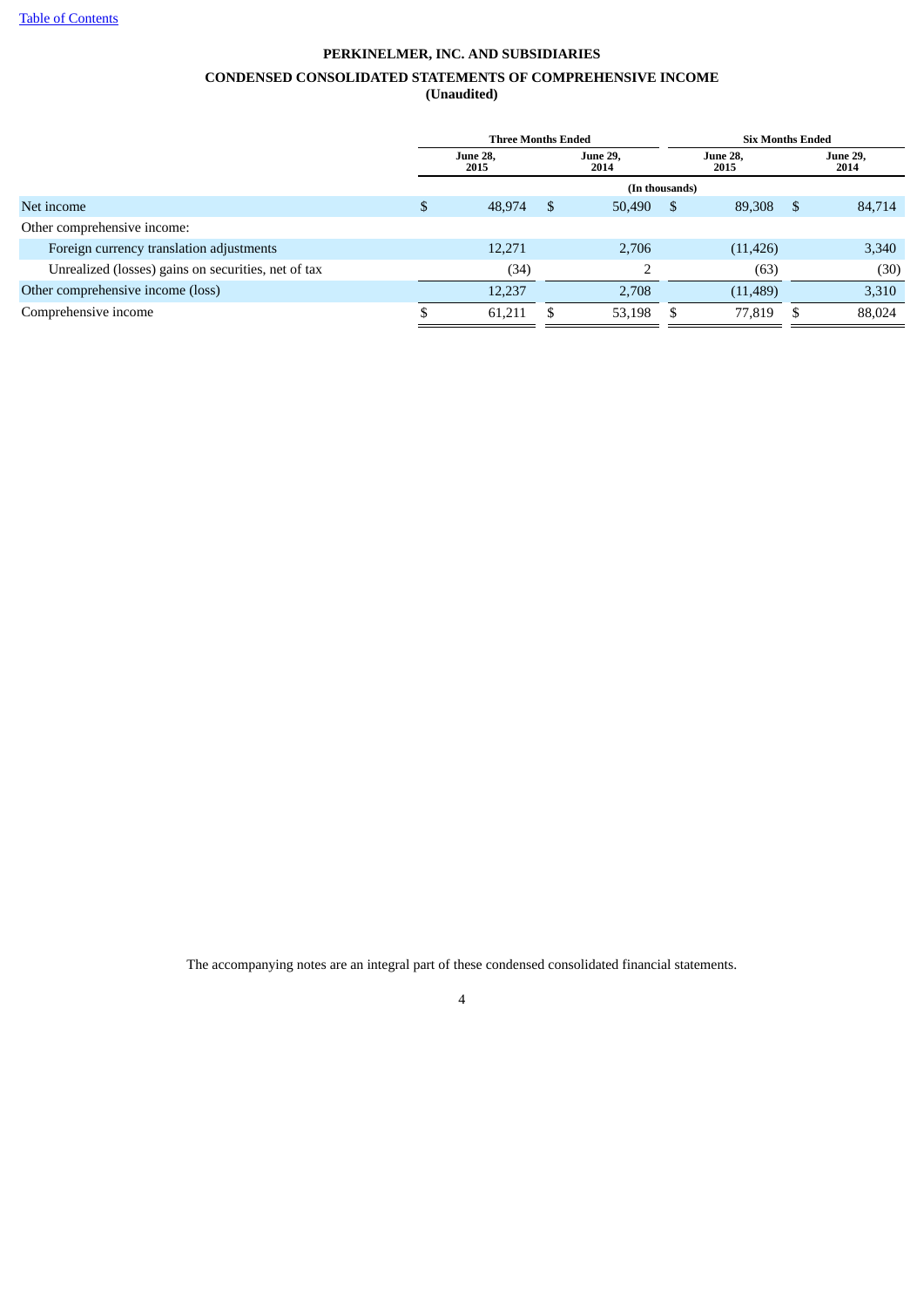# **PERKINELMER, INC. AND SUBSIDIARIES CONDENSED CONSOLIDATED BALANCE SHEETS (Unaudited)**

|                                                                                                                                                                                                  |      | <b>June 28,</b><br>2015                         |                | December 28,<br>2014 |
|--------------------------------------------------------------------------------------------------------------------------------------------------------------------------------------------------|------|-------------------------------------------------|----------------|----------------------|
|                                                                                                                                                                                                  |      | (In thousands, except share and per share data) |                |                      |
| Current assets:                                                                                                                                                                                  |      |                                                 |                |                      |
| Cash and cash equivalents                                                                                                                                                                        | \$   | 192,170                                         | \$             | 174,821              |
| Accounts receivable, net                                                                                                                                                                         |      | 425,698                                         |                | 470,563              |
| Inventories                                                                                                                                                                                      |      | 304,754                                         |                | 285,457              |
| Other current assets                                                                                                                                                                             |      | 147,706                                         |                | 137,710              |
| <b>Total current assets</b>                                                                                                                                                                      |      | 1,070,328                                       |                | 1,068,551            |
| Property, plant and equipment:                                                                                                                                                                   |      |                                                 |                |                      |
| At cost                                                                                                                                                                                          |      | 492,497                                         |                | 492,814              |
| Accumulated depreciation                                                                                                                                                                         |      | (326, 180)                                      |                | (316, 620)           |
| Property, plant and equipment, net                                                                                                                                                               |      | 166,317                                         |                | 176,194              |
| Marketable securities and investments                                                                                                                                                            |      | 1,633                                           |                | 1,568                |
| Intangible assets, net                                                                                                                                                                           |      | 454,251                                         |                | 490,265              |
| Goodwill                                                                                                                                                                                         |      | 2,275,898                                       |                | 2,284,077            |
| Other assets, net                                                                                                                                                                                |      | 114,329                                         |                | 113,420              |
| <b>Total assets</b>                                                                                                                                                                              | $\,$ | 4,082,756                                       | $\mathbb{S}$   | 4,134,075            |
| Current liabilities:                                                                                                                                                                             |      |                                                 |                |                      |
| Current portion of long-term debt                                                                                                                                                                | \$   | 1,974                                           | $\mathfrak{s}$ | 1,075                |
| Accounts payable                                                                                                                                                                                 |      | 170,677                                         |                | 173,953              |
| Accrued restructuring and contract termination charges                                                                                                                                           |      | 15,402                                          |                | 17,124               |
| Accrued expenses and other current liabilities                                                                                                                                                   |      | 384,182                                         |                | 403,021              |
| Current liabilities of discontinued operations                                                                                                                                                   |      | 2,109                                           |                | 2,137                |
| <b>Total current liabilities</b>                                                                                                                                                                 |      | 574,344                                         |                | 597,310              |
| Long-term debt                                                                                                                                                                                   |      | 986,452                                         |                | 1,051,892            |
| Long-term liabilities                                                                                                                                                                            |      | 401,056                                         |                | 442,771              |
| <b>Total liabilities</b>                                                                                                                                                                         |      | 1,961,852                                       |                | 2,091,973            |
| Commitments and contingencies (see Note 18)                                                                                                                                                      |      |                                                 |                |                      |
| Stockholders' equity:                                                                                                                                                                            |      |                                                 |                |                      |
| Preferred stock—\$1 par value per share, authorized 1,000,000 shares; none issued or outstanding                                                                                                 |      |                                                 |                |                      |
| Common stock—\$1 par value per share, authorized 300,000,000 shares; issued and outstanding 113,355,000<br>shares and 112,481,000 shares at June 28, 2015 and at December 28, 2014, respectively |      | 113,355                                         |                | 112,481              |
| Capital in excess of par value                                                                                                                                                                   |      | 110,239                                         |                | 94,276               |
| Retained earnings                                                                                                                                                                                |      | 1,883,999                                       |                | 1,810,545            |
| Accumulated other comprehensive income                                                                                                                                                           |      | 13,311                                          |                | 24,800               |
| <b>Total stockholders' equity</b>                                                                                                                                                                |      | 2,120,904                                       |                | 2,042,102            |
| Total liabilities and stockholders' equity                                                                                                                                                       | \$   | 4,082,756                                       | \$             | 4,134,075            |

<span id="page-4-0"></span>The accompanying notes are an integral part of these condensed consolidated financial statements.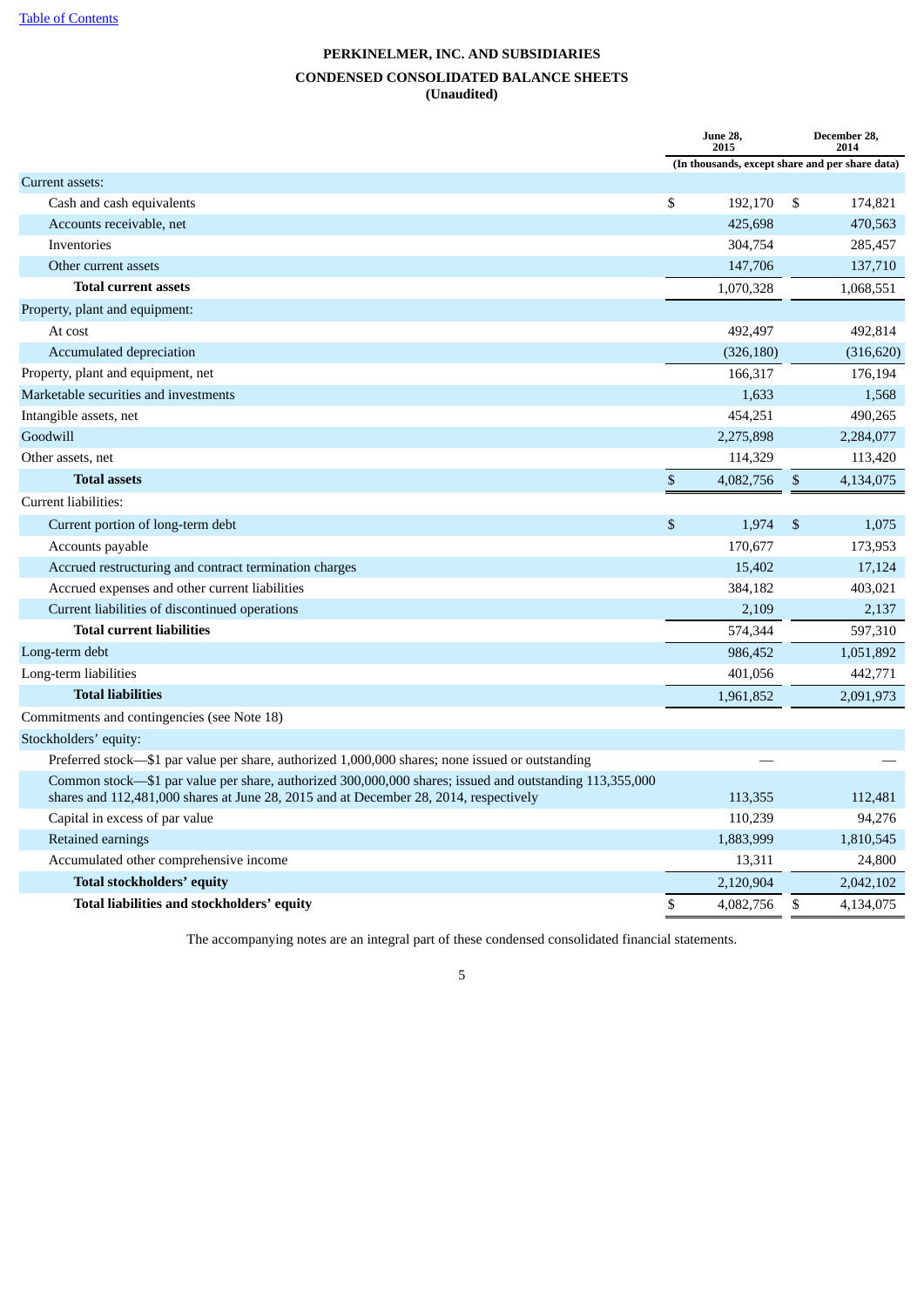# **PERKINELMER, INC. AND SUBSIDIARIES CONDENSED CONSOLIDATED STATEMENTS OF CASH FLOWS (Unaudited)**

|                                                                                                                                  | <b>Six Months Ended</b> |                         |  |  |
|----------------------------------------------------------------------------------------------------------------------------------|-------------------------|-------------------------|--|--|
|                                                                                                                                  | <b>June 28,</b><br>2015 | <b>June 29,</b><br>2014 |  |  |
|                                                                                                                                  |                         | (In thousands)          |  |  |
| <b>Operating activities:</b><br>Net income                                                                                       |                         |                         |  |  |
| Less: (gain) loss from discontinued operations and dispositions, net of income taxes                                             | \$<br>89,308            | 84,714<br>\$            |  |  |
| Income from continuing operations                                                                                                | (1)<br>89,307           | 2,240<br>86,954         |  |  |
| Adjustments to reconcile income from continuing operations to net cash provided by continuing operations:                        |                         |                         |  |  |
| Restructuring and contract termination charges, net                                                                              | 4,956                   | 2,877                   |  |  |
| Depreciation and amortization                                                                                                    | 56,593                  | 57,907                  |  |  |
| Stock-based compensation                                                                                                         | 8,193                   | 9,319                   |  |  |
| Amortization of deferred debt financing costs and accretion of discount                                                          | 677                     | 662                     |  |  |
| Amortization of acquired inventory revaluation                                                                                   | 6,467                   |                         |  |  |
| Changes in operating assets and liabilities which provided (used) cash, excluding effects from companies purchased and divested: |                         |                         |  |  |
| Accounts receivable, net                                                                                                         | 30,843                  | 23,434                  |  |  |
| Inventories                                                                                                                      | (33, 327)               | (15,737)                |  |  |
| Accounts payable                                                                                                                 | (1,541)                 | (11, 867)               |  |  |
| Accrued expenses and other                                                                                                       | (61,007)                | (30, 979)               |  |  |
| Net cash provided by operating activities of continuing operations                                                               | 101,161                 | 122,570                 |  |  |
| Net cash used in operating activities of discontinued operations                                                                 | (27)                    | (464)                   |  |  |
| Net cash provided by operating activities                                                                                        | 101,134                 | 122,106                 |  |  |
| <b>Investing activities:</b>                                                                                                     |                         |                         |  |  |
| Capital expenditures                                                                                                             | (10,099)                | (14, 447)               |  |  |
| Proceeds from surrender of life insurance policies                                                                               |                         | 425                     |  |  |
| Changes in restricted cash balances                                                                                              | 59                      |                         |  |  |
| Activity related to acquisitions and investments, net of cash and cash equivalents acquired                                      | (18, 735)               | (350)                   |  |  |
| Net cash used in investing activities of continuing operations                                                                   | (28, 775)               | (14, 372)               |  |  |
| Net cash used in investing activities of discontinued operations                                                                 |                         | (213)                   |  |  |
| Net cash used in investing activities                                                                                            | (28, 775)               | (14, 585)               |  |  |
| <b>Financing activities:</b>                                                                                                     |                         |                         |  |  |
| Payments on revolving credit facility                                                                                            | (249,000)               | (232,000)               |  |  |
| Proceeds from revolving credit facility                                                                                          | 184,000                 | 193,000                 |  |  |
| Payments of debt financing costs                                                                                                 |                         | (1,845)                 |  |  |
| Settlement of hedges                                                                                                             | 23,468                  |                         |  |  |
| Net proceeds from (payments on) other credit facilities                                                                          | 344                     | (507)                   |  |  |
| Proceeds from issuance of common stock under stock plans                                                                         | 12,669                  | 19,454                  |  |  |
| Purchases of common stock                                                                                                        | (4,095)                 | (38, 976)               |  |  |
| Dividends paid                                                                                                                   | (15,799)                | (15,809)                |  |  |
| Net cash used in financing activities                                                                                            | (48, 413)               | (76, 683)               |  |  |
| Effect of exchange rate changes on cash and cash equivalents                                                                     | (6,597)                 | 1,178                   |  |  |
| Net increase in cash and cash equivalents                                                                                        | 17,349                  | 32,016                  |  |  |
| Cash and cash equivalents at beginning of period                                                                                 | 174,821                 | 173,242                 |  |  |
| Cash and cash equivalents at end of period                                                                                       | \$<br>192,170           | \$<br>205,258           |  |  |

<span id="page-5-0"></span>The accompanying notes are an integral part of these condensed consolidated financial statements.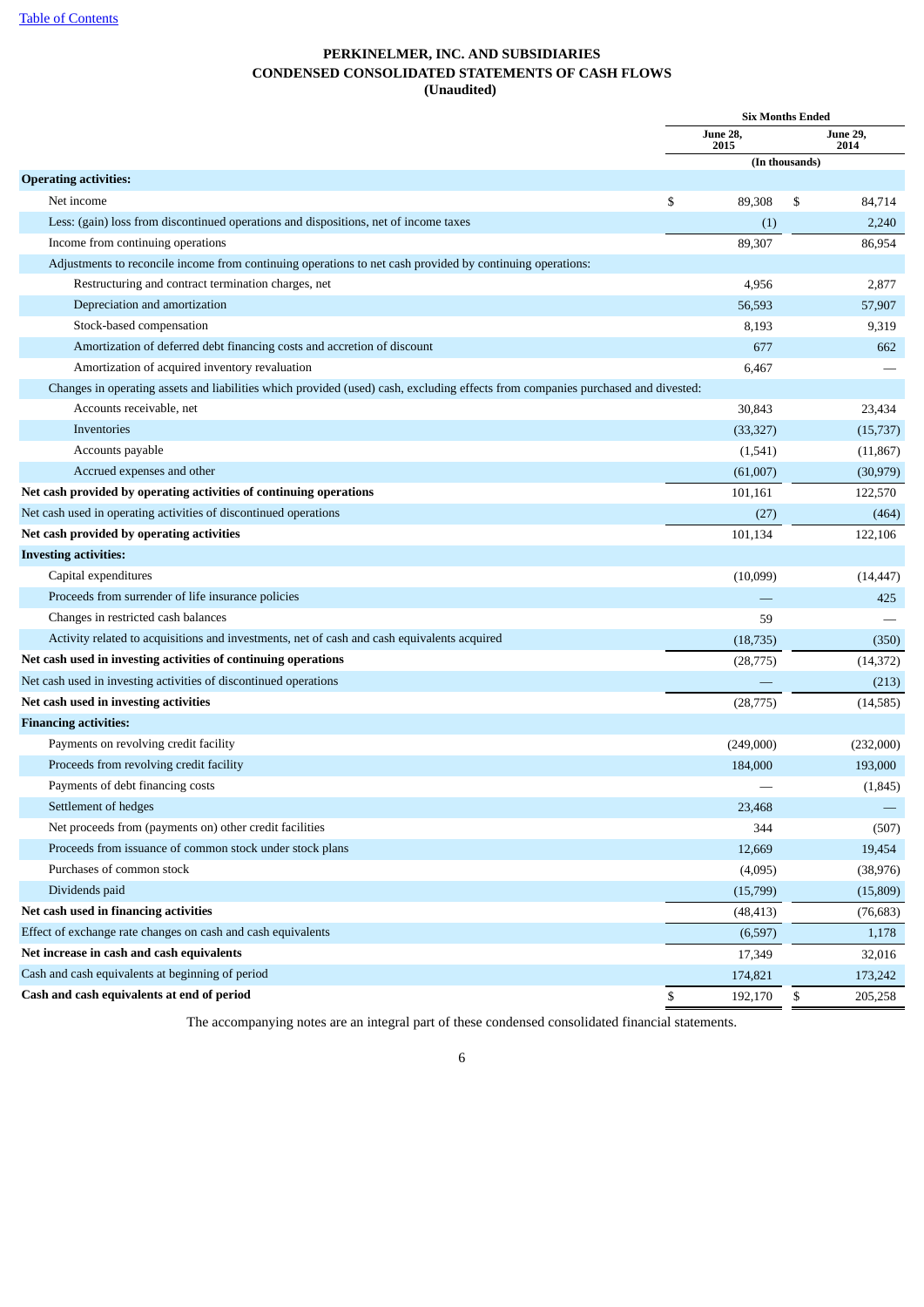# **PERKINELMER, INC. AND SUBSIDIARIES NOTES TO CONDENSED CONSOLIDATED FINANCIAL STATEMENTS (Unaudited)**

#### **Note 1: Basis of Presentation**

The condensed consolidated financial statements included herein have been prepared by PerkinElmer, Inc. (the "Company"), without audit, in accordance with accounting principles generally accepted in the United States of America (the "U.S." or the "United States") and pursuant to the rules and regulations of the Securities and Exchange Commission (the "SEC"). Certain information in the footnote disclosures of the financial statements has been condensed or omitted where it substantially duplicates information provided in the Company's latest audited consolidated financial statements, in accordance with the rules and regulations of the SEC. These condensed consolidated financial statements should be read in conjunction with the Company's audited consolidated financial statements and notes included in its Annual Report on Form 10-K for the fiscal year ended December 28, 2014, filed with the SEC (the "2014 Form 10-K"). The balance sheet amounts at December 28, 2014 in this report were derived from the Company's audited 2014 consolidated financial statements included in the 2014 Form 10-K. The condensed consolidated financial statements reflect all adjustments that, in the opinion of management, are necessary to present fairly the Company's financial position, results of operations and cash flows for the periods indicated. The preparation of financial statements in conformity with U.S. Generally Accepted Accounting Principles ("GAAP") requires management to make estimates and assumptions that affect the reported amounts and classifications of assets and liabilities and disclosure of contingent assets and liabilities at the date of the financial statements and the reported amounts of revenues and expenses during the reporting period. The results of operations for the three and six months ended June 28, 2015 and June 29, 2014, respectively, are not necessarily indicative of the results for the entire fiscal year or any future period. The Company has evaluated subsequent events from June 28, 2015 through the date of the issuance of these condensed consolidated financial statements and has determined that other than the events the Company has disclosed within the footnotes to the financial statements, no material subsequent events have occurred that would affect the information presented in these condensed consolidated financial statements or would require additional disclosure.

The Company's fiscal year ends on the Sunday nearest December 31. The Company reports fiscal years under a 52/53 week format. Under this method, certain years will contain 53 weeks. The fiscal year ending January 3, 2016 ("fiscal year 2015") will include 53 weeks and the extra week will be included in the third quarter. The fiscal year ended December 28, 2014 ("fiscal year 2014") included 52 weeks.

*Recently Adopted and Issued Accounting Pronouncements:* From time to time, new accounting pronouncements are issued by the Financial Accounting Standards Board and are adopted by the Company as of the specified effective dates. Unless otherwise discussed, such pronouncements did not have or will not have a significant impact on the Company's condensed consolidated financial position, results of operations and cash flows or do not apply to the Company's operations.

In May 2014, the Financial Accounting Standards Board issued Accounting Standards Update No. 2014-09, *Revenue from Contracts with Customers*. Under this new guidance, an entity should use a five-step process to recognize revenue, which depicts the transfer of promised goods or services to customers in an amount that reflects the consideration to which the entity expects to be entitled in exchange for those goods or services. The standard also requires new disclosures regarding the nature, amount, timing and uncertainty of revenue and cash flows arising from contracts with customers. The initial provisions of this guidance are effective for interim and annual periods beginning after December 15, 2016. Subsequent to the issuance of the standard, the Financial Accounting Standards Board decided to defer the effective date for one year to annual periods beginning after December 15, 2017, with early adoption permitted for annual periods beginning after December 15, 2016. The Company is evaluating the requirements of this guidance and has not yet determined the impact of its adoption on the Company's consolidated financial position, results of operations and cash flows.

In April 2015, the Financial Accounting Standards Board issued Accounting Standards Update No. 2015-04, *Practical Expedient for the Measurement Date of an Employer's Defined Benefit Obligation and Plan Assets*. Under this new guidance, an entity with a fiscal year-end that does not coincide with a calendar month-end (for example an entity that has a 52/53 week fiscal year) has the ability, as a practical expedient, to measure its defined benefit retirement obligations and related plan assets as of the month-end that is closest to its fiscal year end. During the second quarter of fiscal year 2015, the Company early adopted the new guidance. The adoption did not have a material impact on the Company's consolidated financial position, results of operations and cash flows.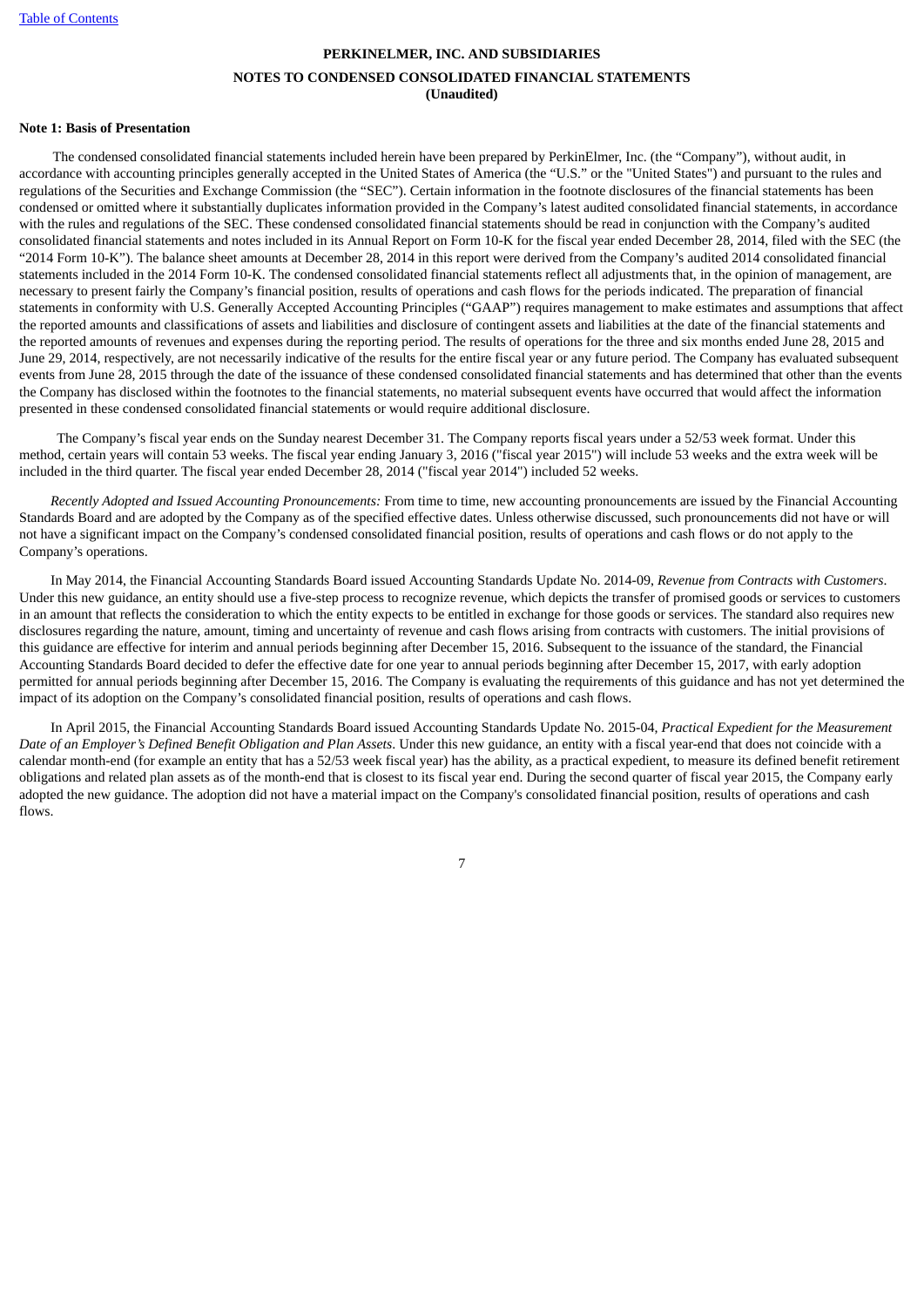# **Note 2: Business Combinations**

# *Acquisitions in fiscal year 2015*

During the first six months of fiscal year 2015, the Company completed the acquisition of three businesses for total consideration of \$19.0 million in cash. The excess of the purchase prices over the fair values of each of the acquired businesses' net assets represents cost and revenue synergies specific to the Company, as well as non-capitalizable intangible assets, such as the employee workforce acquired. As a result of these acquisitions, the Company recorded goodwill of \$13.7 million and intangible assets of \$6.1 million. The Company has reported the operations for these acquisitions within the results of the Company's Human Health and Environmental Health segments from the acquisition dates. As of June 28, 2015, the purchase accounting allocations related to these acquisitions were preliminary.

# *Acquisitions in fiscal year 2014*

*Acquisition of Perten Instruments Group AB.* In December 2014, the Company acquired all of the outstanding stock of Perten Instruments Group AB ("Perten"). Perten is a provider of analytical instruments and services for quality control of food, grain, flour and feed. The Company expects this acquisition to enhance its industrial, environmental and safety business by expanding the Company's product offerings to the academic and industrial end markets. The Company paid the shareholders of Perten \$269.9 million in cash for the stock of Perten. The excess of the purchase price over the fair value of the acquired net assets represents cost and revenue synergies specific to the Company, as well as non-capitalizable intangible assets, such as the employee workforce acquired, and has been allocated to goodwill, none of which is tax deductible. The Company has reported the operations for this acquisition within the results of the Company's Environmental Health segment from the acquisition date. Identifiable definite-lived intangible assets, such as core technology, customer relationships and trade names, acquired as part of this acquisition had weighted average amortization periods of approximately 5 to 10 years.

*Other acquisitions in fiscal year 2014.* In addition to the Perten acquisition, the Company completed the acquisition of two businesses in fiscal year 2014 for total consideration of \$18.0 million in cash and \$4.3 million of assumed debt. The excess of the purchase price over the fair value of each of the acquired businesses' net assets represents cost and revenue synergies specific to the Company, as well as non-capitalizable intangible assets, such as the employee workforce acquired, and has been allocated to goodwill, none of which is tax deductible. The Company reported the operations for these acquisitions within the results of the Human Health and Environmental Health segments from the acquisition dates. As of June 28, 2015, the purchase accounting allocations related to acquisitions completed during fiscal year 2014 were preliminary.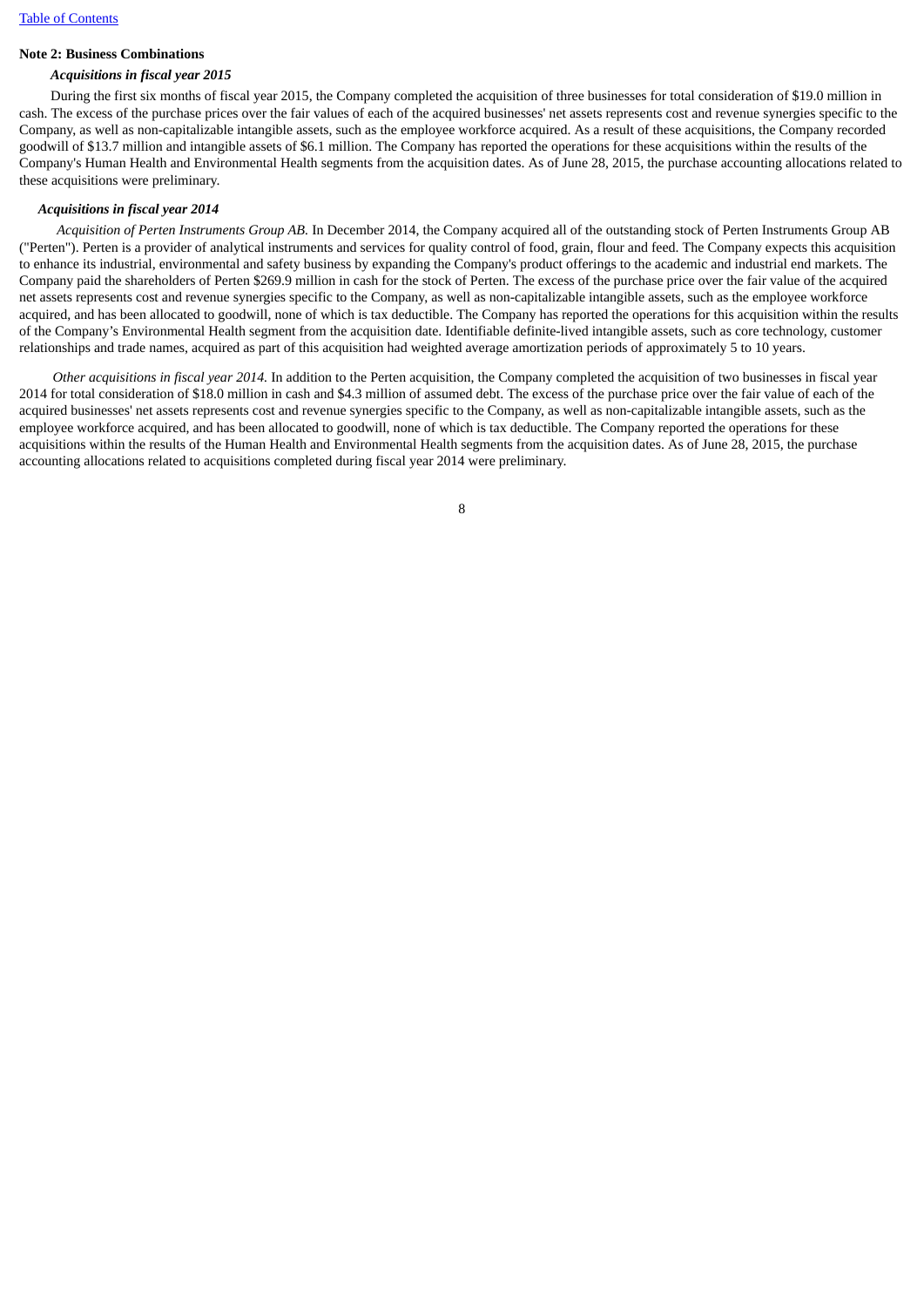#### Table of [Contents](#page-0-0)

The total purchase price for the acquisitions in fiscal year 2014 has been allocated to the estimated fair values of assets acquired and liabilities assumed as follows:

|                                                       | Perten         |                |                | 2014 Other |  |
|-------------------------------------------------------|----------------|----------------|----------------|------------|--|
|                                                       | (Preliminary)  |                |                |            |  |
|                                                       |                | (In thousands) |                |            |  |
| Fair value of business combination:                   |                |                |                |            |  |
| Cash payments                                         | \$             | 269,937        | \$             | 17,898     |  |
| Working capital and other adjustments                 |                |                |                | 151        |  |
| Less: cash acquired                                   |                | (16, 732)      |                | (124)      |  |
| <b>Total</b>                                          | $$\mathbb{S}$$ | 253,205        | \$             | 17,925     |  |
| Identifiable assets acquired and liabilities assumed: |                |                |                |            |  |
| <b>Current assets</b>                                 | $\mathfrak{S}$ | 32,805         | $\mathfrak{S}$ | 1,965      |  |
| Property, plant and equipment                         |                | 1,485          |                | 125        |  |
| Other assets                                          |                |                |                | 364        |  |
| Identifiable intangible assets:                       |                |                |                |            |  |
| Core technology                                       |                | 16,000         |                | 1,705      |  |
| Trade names                                           |                | 7,000          |                |            |  |
| Customer relationships                                |                | 87,000         |                | 6,800      |  |
| IPR&D                                                 |                |                |                | 1,266      |  |
| Goodwill                                              |                | 164,164        |                | 15,981     |  |
| Deferred taxes                                        |                | (31, 454)      |                | (3,072)    |  |
| Deferred revenue                                      |                |                |                | (589)      |  |
| Liabilities assumed                                   |                | (16, 195)      |                | (2, 333)   |  |
| Debt assumed                                          |                | (7,600)        |                | (4,287)    |  |
| Total                                                 | \$             | 253,205        | \$             | 17,925     |  |

The preliminary allocations of the purchase prices for acquisitions completed in fiscal years 2015 and 2014 were based upon initial valuations. The Company's estimates and assumptions underlying the initial valuations are subject to the collection of information necessary to complete its valuations within the measurement periods, which are up to one year from the respective acquisition dates. The primary areas of the preliminary purchase price allocations that are not yet finalized relate to the fair value of certain tangible and intangible assets acquired and liabilities assumed, assets and liabilities related to income taxes and related valuation allowances, and residual goodwill. The Company expects to continue to obtain information to assist in determining the fair values of the net assets acquired at the acquisition dates during the measurement periods. During the measurement periods, the Company will adjust assets or liabilities if new information is obtained about facts and circumstances that existed as of the acquisition dates that, if known, would have resulted in the recognition of those assets and liabilities as of those dates. Adjustments to the preliminary allocation of the purchase prices during the measurement period require the revision of comparative prior period financial information when reissued in subsequent financial statements. The effect of adjustments to the allocation of the purchase prices made during the measurement periods would be as if the adjustments had been completed on the acquisition dates. The effects of any such adjustments, if material, may cause changes in depreciation, amortization, or other income or expense recognized in prior periods. All changes that do not qualify as adjustments made during the measurement periods are included in current period earnings.

Allocations of the purchase price for acquisitions are based on estimates of the fair value of the net assets acquired and are subject to adjustment upon finalization of the purchase price allocations. The accounting for business combinations requires estimates and judgments as to expectations for future cash flows of the acquired business, and the allocation of those cash flows to identifiable intangible assets, in determining the estimated fair values for assets acquired and liabilities assumed. The fair values assigned to tangible and intangible assets acquired and liabilities assumed, including contingent consideration, are based on management's estimates and assumptions, as well as other information compiled by management, including valuations that utilize customary valuation procedures and techniques. Contingent consideration is measured at fair value at the acquisition date, based on the probability that revenue thresholds or product development milestones will be achieved during the earnout period, with changes in the fair value after the acquisition date affecting earnings to the extent it is to be settled in cash. Increases or decreases in the fair value of contingent consideration liabilities primarily result from changes in the estimated probabilities of achieving revenue thresholds or product development milestones during the earnout period.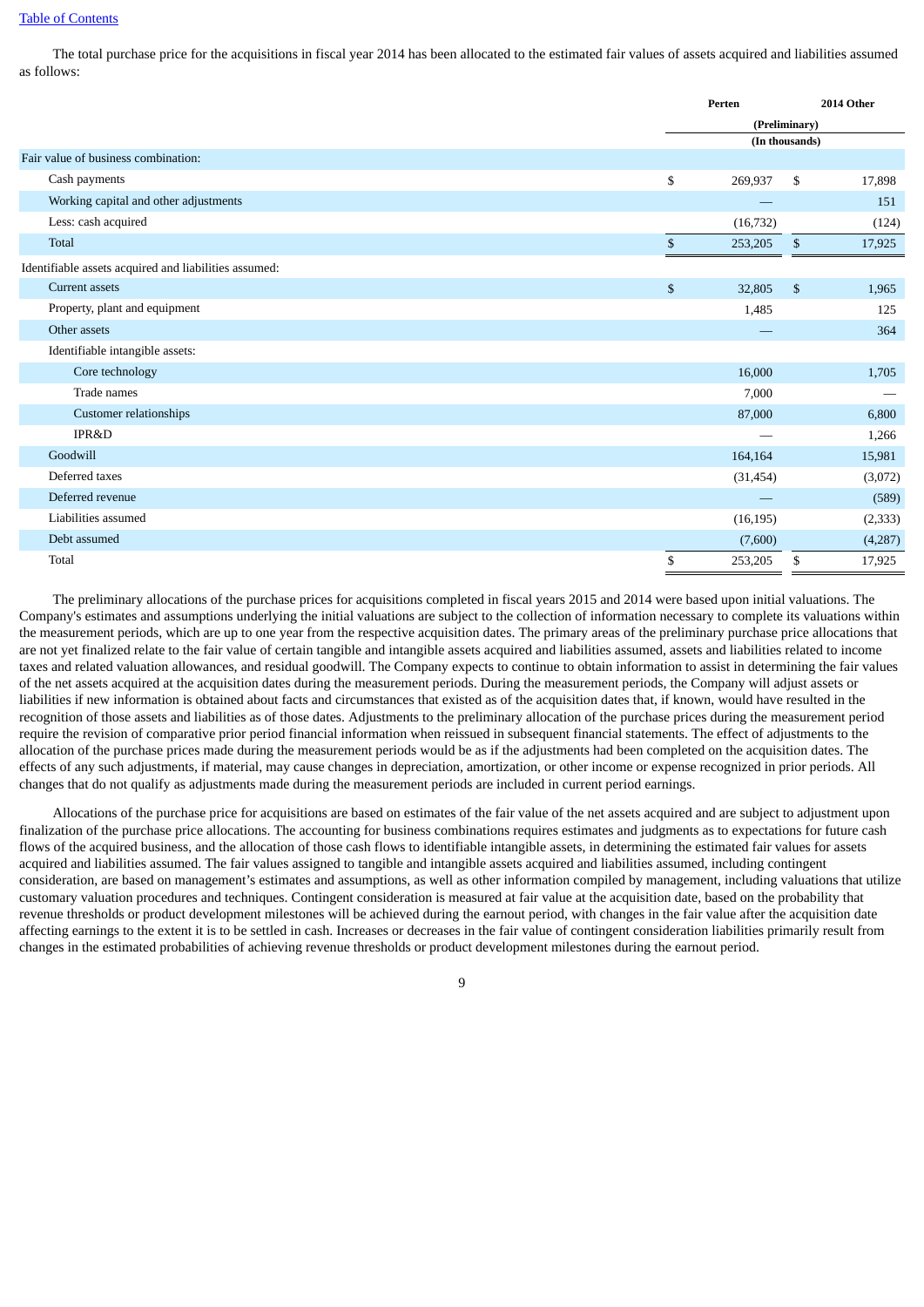The Company may have to pay contingent consideration, related to acquisitions with open contingency periods, of up to \$32.5 million as of June 28, 2015. As of June 28, 2015, the Company had recorded contingent consideration obligations, which were assumed as part of the Perten acquisition, with an estimated fair value of \$0.5 million. The earnout period for acquisitions with open contingency periods does not exceed three years from the respective acquisition date. If the actual results differ from the estimates and judgments used in these fair values, the amounts recorded in the condensed consolidated financial statements could result in a possible impairment of the intangible assets and goodwill, require acceleration of the amortization expense of definitelived intangible assets or the recognition of additional consideration which would be expensed.

Total transaction costs related to acquisition activities for the three and six months ended June 28, 2015 were \$0.2 million and \$0.4 million, respectively. Total transaction costs related to acquisition activities for the three and six months ended June 29, 2014 were \$0.1 million and \$0.2 million, respectively. These transaction costs were expensed as incurred and recorded in selling, general and administrative expenses in the Company's condensed consolidated statements of operations.

#### **Note 3: Discontinued Operations**

As part of the Company's continuing efforts to focus on higher growth opportunities, the Company has discontinued certain businesses. The Company has accounted for these businesses as discontinued operations and, accordingly, has presented the results of operations and related cash flows as discontinued operations for all periods presented. Any remaining assets and liabilities of these businesses have been presented separately, and are reflected within assets and liabilities from discontinued operations in the accompanying condensed consolidated balance sheets as of June 28, 2015 and December 28, 2014.

In May 2014, the Company's management approved the shutdown of its microarray-based diagnostic testing laboratory in the United States, which had been reported within the Human Health segment. The Company determined that, with the lack of adequate reimbursement from health care payers, the microarray-based diagnostic testing laboratory in the United States would need significant investment in its operations to reduce costs in order to effectively compete in the market. The shutdown of the microarray-based diagnostic testing laboratory in the United States resulted in a \$0.3 million net pre-tax loss related to the disposal of fixed assets and inventory for the three months ended June 29, 2014.

During the first six months of each of fiscal years 2015 and 2014, the Company settled various commitments related to the divestiture of other discontinued operations. The Company recognized net pre-tax losses of \$0.01 million and \$0.02 million for the three and six months ended June 28, 2015, respectively. The Company also recognized net pre-tax losses of \$0.05 million and \$0.1 million related to other discontinued operations for the three and six months ended June 29, 2014, respectively. These losses were recognized as a loss on disposition of discontinued operations.

Summary pre-tax operating results of the discontinued operations, which include the periods prior to disposition and a \$1.0 million pre-tax restructuring charge related to workforce reductions in the microarray-based diagnostic testing laboratory in the United States during the second quarter of fiscal year 2014, were as follows:

|                                                              | <b>Three Months Ended</b> |  |                         | <b>Six Months Ended</b> |                         |   |                         |
|--------------------------------------------------------------|---------------------------|--|-------------------------|-------------------------|-------------------------|---|-------------------------|
|                                                              | <b>June 28,</b><br>2015   |  | <b>June 29,</b><br>2014 |                         | <b>June 28,</b><br>2015 |   | <b>June 29,</b><br>2014 |
|                                                              |                           |  |                         | (In thousands)          |                         |   |                         |
| <b>Sales</b>                                                 | 63                        |  | 426                     |                         | 83                      |   | 1,720                   |
| Costs and expenses                                           | 28                        |  | 2.510                   |                         | 85                      |   | 4,834                   |
| Gain (loss) from discontinued operations before income taxes | 35                        |  | (2,084)                 |                         | (2)                     | Ъ | (3, 114)                |

The Company recorded a tax provision of \$0.05 million and a tax benefit of \$0.03 million on discontinued operations and dispositions for the three and six months ended June 28, 2015, respectively. The Company recorded tax benefits of \$0.9 million and \$1.2 million on discontinued operations and dispositions for the three and six months ended June 29, 2014, respectively.

#### **Note 4: Restructuring and Contract Termination Charges, Net**

The Company's management has approved a series of restructuring actions related to the impact of acquisitions and divestitures, the alignment of the Company's operations with its growth strategy, the integration of its business units and productivity initiatives. The current portion of restructuring and contract termination charges is recorded in accrued restructuring and contract termination charges and the long-term portion of restructuring and contract termination charges is recorded in long-term liabilities. The activities associated with these plans have been reported as restructuring and contract termination charges, net, and are included as a component of operating expenses from continuing operations.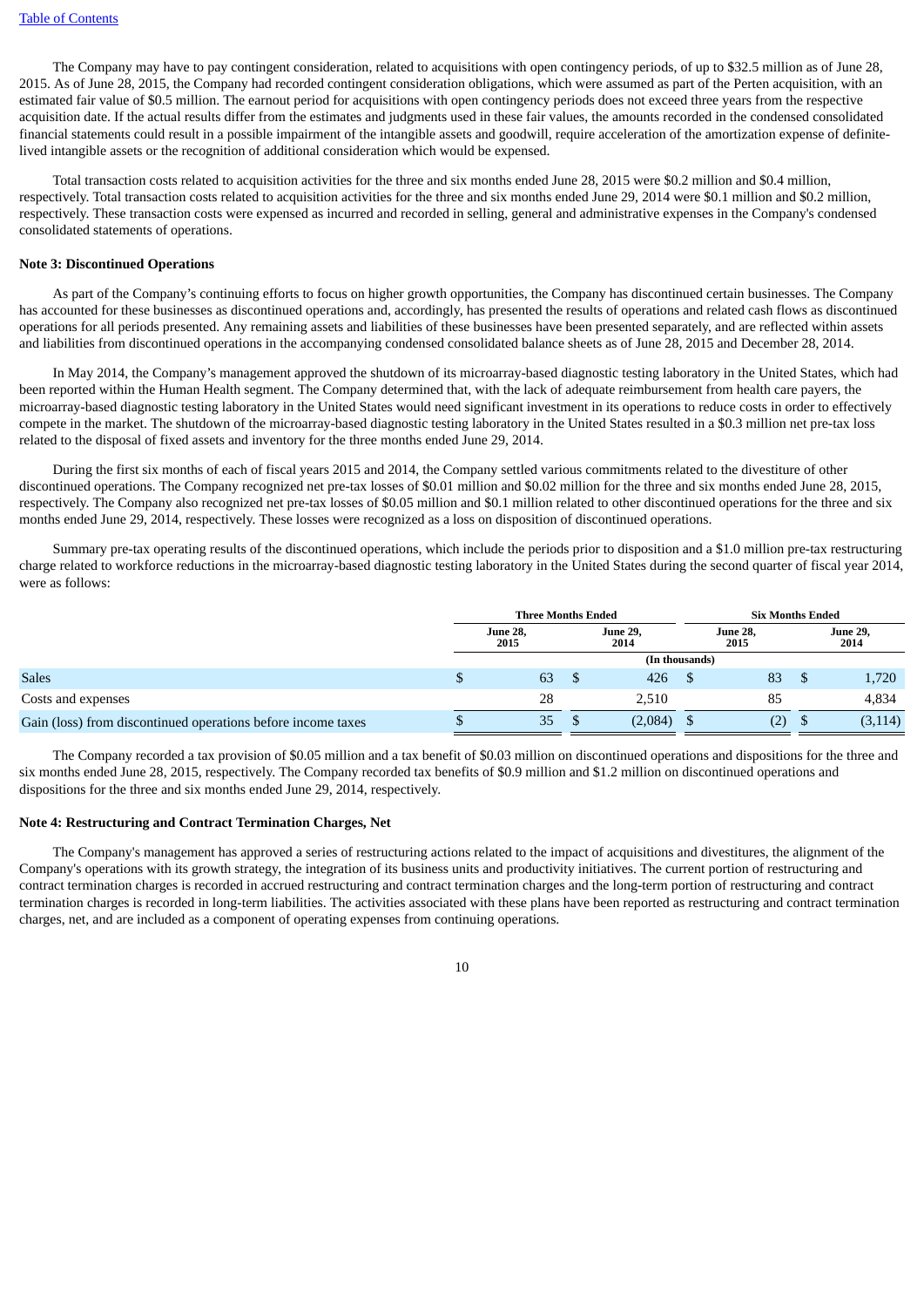#### Table of [Contents](#page-0-0)

The Company implemented restructuring plans in the second quarter of fiscal year 2015 and the third quarter of fiscal year 2014 consisting of workforce reductions principally intended to realign resources to emphasize growth initiatives (the "Q2 2015 Plan" and the "Q3 2014 Plan", respectively). The Company implemented restructuring plans in the second and first quarters of fiscal year 2014 consisting of workforce reductions principally intended to focus resources on higher growth end markets (the "Q2 2014 Plan" and the "Q1 2014 Plan", respectively). Details of the plans initiated in previous years ("Previous Plans") are discussed more fully in Note 4 to the audited consolidated financial statements in the 2014 Form 10-K. The Company also has terminated various contractual commitments in connection with certain disposal activities and has recorded charges, to the extent applicable, for the costs of terminating these contracts before the end of their terms and the costs that will continue to be incurred for the remaining terms without economic benefit to the Company.

The following table summarizes the number of employees reduced, the initial restructuring or contract termination charges by operating segment, and the dates by which payments were substantially completed, or the expected dates by which payments will be substantially completed, for restructuring actions implemented during the six months ended June 28, 2015 and fiscal year 2014:

|                                   |                            | <b>Initial Restructuring or Contract Termination</b><br>Charges |                                       |     |                             |              | <b>Date or Expected Date</b><br>Payments |
|-----------------------------------|----------------------------|-----------------------------------------------------------------|---------------------------------------|-----|-----------------------------|--------------|------------------------------------------|
|                                   | <b>Headcount Reduction</b> |                                                                 | <b>Human Health</b>                   |     | <b>Environmental Health</b> | <b>Total</b> | Substantially<br><b>Completed by</b>     |
|                                   |                            |                                                                 | (In thousands, except headcount data) |     |                             |              |                                          |
| Q2 2015 Plan                      | 102                        | \$                                                              | 1,850                                 | \$. | 4,160                       | \$<br>6,010  | Q2 FY2016                                |
| 2015 Contract Termination Charges |                            |                                                                 |                                       |     | 25                          | 25           | Q4 FY2015                                |
|                                   |                            |                                                                 |                                       |     |                             |              |                                          |
| Q3 2014 Plan                      | 152                        |                                                                 | 7.126                                 |     | 5,925                       | 13,051       | Q3 FY2015                                |
| Q2 2014 Plan                      | 22                         |                                                                 | 545                                   |     | 190                         | 735          | Q2 FY2015                                |
| Q1 2014 Plan                      | 17                         |                                                                 | 370                                   |     | 197                         | 567          | Q4 FY2014                                |
| 2014 Contract Termination Charges |                            |                                                                 |                                       |     | 1.545                       | 1,545        | O4 FY2015                                |

The Company expects to make payments under the Previous Plans for remaining residual lease obligations, with terms varying in length, through fiscal year 2022.

At June 28, 2015, the Company had \$20.8 million recorded for accrued restructuring and contract termination charges, of which \$15.4 million was recorded in short-term accrued restructuring and contract termination charges and \$5.4 million was recorded in long-term liabilities. At December 28, 2014, the Company had \$23.8 million recorded for accrued restructuring and contract termination charges, of which \$17.1 million was recorded in short-accrued restructuring and \$6.7 million was recorded in long-term liabilities. The following table summarizes the Company's restructuring and contract termination accrual balances and related activity by restructuring plan, as well as contract termination, during the six months ended June 28, 2015:

|                                                     | <b>Balance at December</b><br>28, 2014 |    | 2015 Charges |    | 2015 Changes in<br><b>Estimates, Net</b> | 2015 Amounts Paid  |  | <b>Balance at June 28,</b><br>2015 |
|-----------------------------------------------------|----------------------------------------|----|--------------|----|------------------------------------------|--------------------|--|------------------------------------|
|                                                     |                                        |    |              |    | (In thousands)                           |                    |  |                                    |
| <b>Severance:</b>                                   |                                        |    |              |    |                                          |                    |  |                                    |
| Q2 2015 Plan                                        | \$                                     | \$ | 6,010        | -S |                                          | \$<br>$(600)$ \$   |  | 5,410                              |
| Q3 2014 Plan                                        | 10,059                                 |    |              |    |                                          | (5,050)            |  | 5,009                              |
| Q2 2014 Plan $(1)$                                  | 251                                    |    |              |    | (179)                                    | (8)                |  | 64                                 |
| $Q1 2014$ Plan <sup>(2)</sup>                       | 92                                     |    |              |    | (92)                                     |                    |  |                                    |
| Previous $Plans(3)$                                 | 13,124                                 |    |              |    | (808)                                    | (2, 199)           |  | 10,117                             |
| <b>Restructuring</b>                                | 23,526                                 |    | 6,010        |    | (1,079)                                  | (7, 857)           |  | 20,600                             |
| <b>Contract Termination</b>                         | 304                                    |    | 25           |    |                                          | (141)              |  | 188                                |
| <b>Total Restructuring and Contract Termination</b> | 23,830                                 | \$ | 6,035        | S  | (1,079)                                  | $(7,998)$ \$<br>-S |  | 20,788                             |

(1) During the six months ended June 28, 2015, the Company recognized pre-tax restructuring reversals of \$0.1 million in each of the Human Health and Environmental Health segments related to lower than expected costs associated with workforce reductions for the Q2 2014 Plan.

(2) During the six months ended June 28, 2015, the Company recognized a pre-tax restructuring reversal of \$0.1 million in the Human Health segment related to lower than expected costs associated with workforce reductions for the Q1 2014 Plan.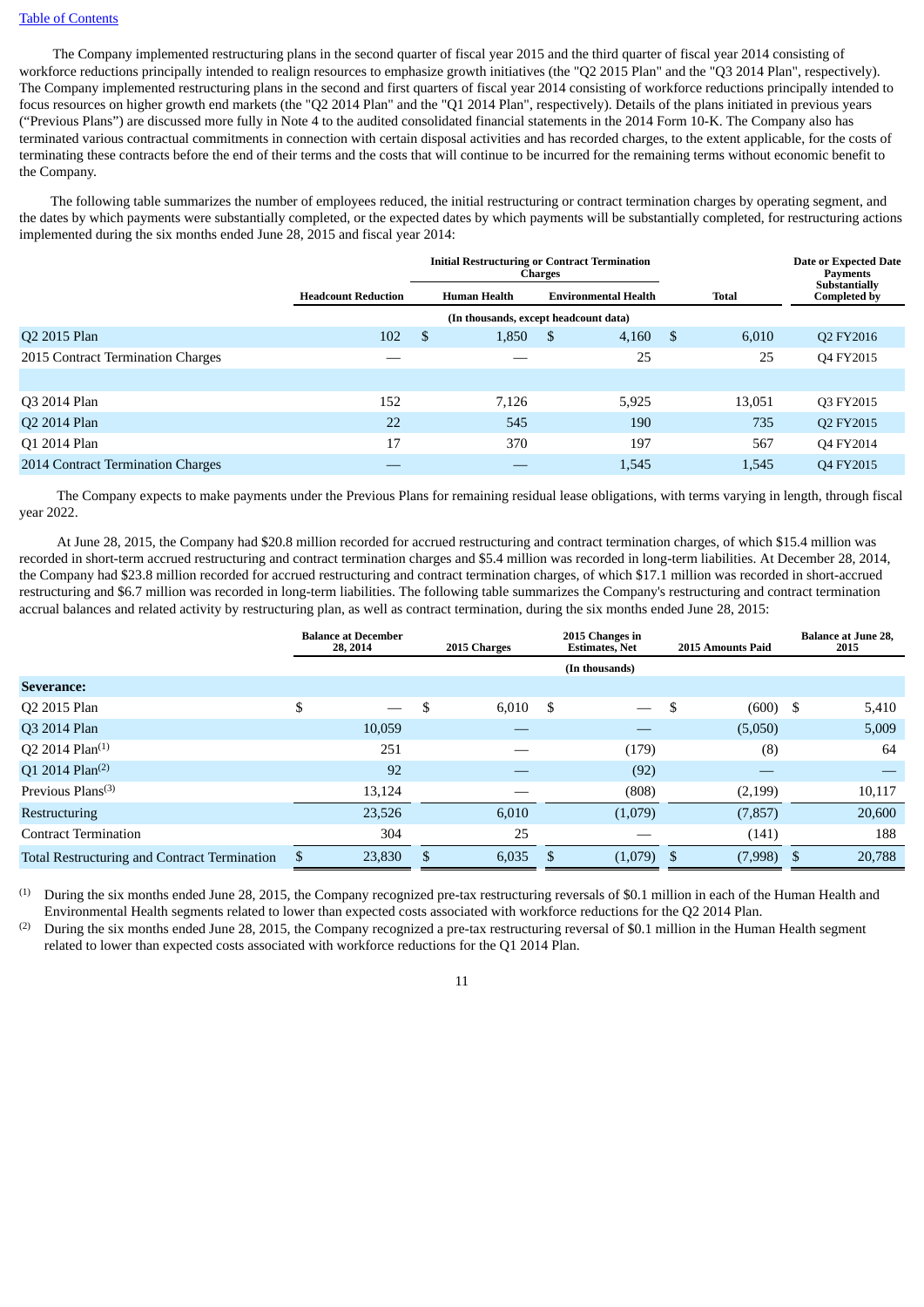#### Table of [Contents](#page-0-0)

<sup>(3)</sup> During the six months ended June 28, 2015, the Company recognized a net additional pre-tax restructuring charge of \$0.2 million in the Human Health segment primarily related to higher than expected costs associated with the closure of the excess facility space and a pre-tax restructuring reversal of \$1.0 million in the Environmental Health segment related to lower than expected costs associated with workforce reductions for the Previous Plans.

#### **Note 5: Interest and Other Expense, Net**

Interest and other expense, net, consisted of the following:

|                                       |                         | <b>Three Months Ended</b> |                         |                |                         | <b>Six Months Ended</b> |   |                         |  |
|---------------------------------------|-------------------------|---------------------------|-------------------------|----------------|-------------------------|-------------------------|---|-------------------------|--|
|                                       | <b>June 28,</b><br>2015 |                           | <b>June 29,</b><br>2014 |                | <b>June 28,</b><br>2015 |                         |   | <b>June 29,</b><br>2014 |  |
|                                       |                         |                           |                         | (In thousands) |                         |                         |   |                         |  |
| Interest income                       | \$                      | (132)                     |                         | (151)          | - \$                    | $(341)$ \$              |   | (245)                   |  |
| Interest expense                      |                         | 9,302                     |                         | 9,079          |                         | 18,690                  |   | 18,298                  |  |
| Other expense, net                    |                         | 1,673                     |                         | 36             |                         | 1,915                   |   | 2,200                   |  |
| Total interest and other expense, net |                         | 10,843                    |                         | 8,964          |                         | 20,264                  | S | 20,253                  |  |

#### **Note 6: Inventories**

Inventories as of June 28, 2015 and December 28, 2014 consisted of the following:

|                   | <b>June 28,</b><br>2015 |                | December 28,<br>2014 |
|-------------------|-------------------------|----------------|----------------------|
|                   |                         | (In thousands) |                      |
| Raw materials     | \$<br>101,973           | <b>S</b>       | 96,169               |
| Work in progress  | 21,895                  |                | 18,783               |
| Finished goods    | 180,886                 |                | 170,505              |
| Total inventories | 304,754                 | \$             | 285,457              |

#### **Note 7: Income Taxes**

The Company regularly reviews its tax positions in each significant taxing jurisdiction in the process of evaluating its unrecognized tax benefits. The Company makes adjustments to its unrecognized tax benefits when: (i) facts and circumstances regarding a tax position change, causing a change in management's judgment regarding that tax position; (ii) a tax position is effectively settled with a tax authority at a differing amount; and/or (iii) the statute of limitations expires regarding a tax position.

At June 28, 2015, the Company had gross tax effected unrecognized tax benefits of \$30.1 million, of which \$26.3 million, if recognized, would affect the continuing operations effective tax rate. The remaining amount, if recognized, would affect discontinued operations.

The Company believes that it is reasonably possible that approximately \$5.4 million of its uncertain tax positions at June 28, 2015, including accrued interest and penalties, and net of tax benefits, may be resolved over the next twelve months as a result of lapses in applicable statutes of limitations and potential settlements. Various tax years after 2007 remain open to examination by certain jurisdictions in which the Company has significant business operations, such as China, Finland, Germany, Italy, Netherlands, Singapore, the United Kingdom and the United States. The tax years under examination vary by jurisdiction.

During the first six months of fiscal years 2015 and 2014, the Company recorded net discrete income tax benefits of \$2.8 million and \$4.0 million, respectively, primarily for reversals of uncertain tax position reserves and resolution of other tax matters.

#### **Note 8: Debt**

*Senior Unsecured Revolving Credit Facility.* On January 8, 2014, the Company refinanced its debt held under a previous senior unsecured revolving credit facility and entered into a new senior unsecured revolving credit facility. The Company's senior unsecured revolving credit facility provides for \$700.0 million of revolving loans and has an initial maturity of January 8, 2019. As of June 28, 2015, undrawn letters of credit in the aggregate amount of \$12.2 million were treated as issued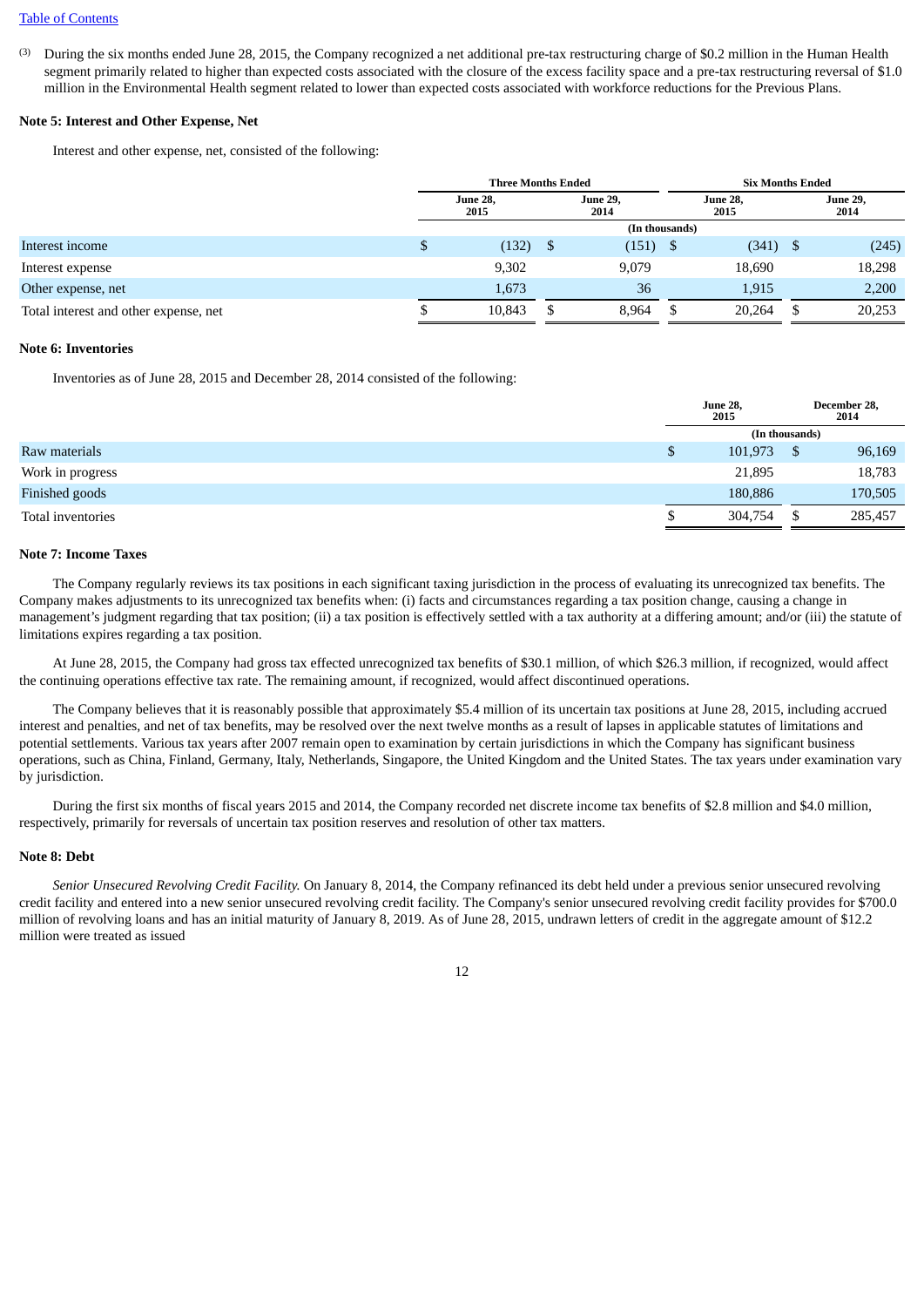and outstanding under the senior unsecured revolving credit facility. As of June 28, 2015, the Company had \$236.8 million available for additional borrowing under the facility. The Company uses the senior unsecured revolving credit facility for general corporate purposes, which may include working capital, refinancing existing indebtedness, capital expenditures, share repurchases, acquisitions and strategic alliances. The interest rates under the senior unsecured revolving credit facility are based on the Eurocurrency rate or the base rate at the time of borrowing, plus a margin. The base rate is the higher of (i) the rate of interest in effect for such day as publicly announced from time to time by JP Morgan Chase Bank, N.A. as its "prime rate," (ii) the Federal Funds rate plus 50 basis points or (iii) one-month Libor plus 1.00%. At June 28, 2015, borrowings under the senior unsecured revolving credit facility were accruing interest primarily based on the Eurocurrency rate. The Eurocurrency margin as of June 28, 2015 was 108 basis points. The weighted average Eurocurrency interest rate as of June 28, 2015 was 0.18%, resulting in a weighted average effective Eurocurrency rate, including the margin, of 1.26%. At June 28, 2015 and December 28, 2014, the Company had \$451.0 million and \$516.0 million, respectively, of borrowings in U.S. dollars outstanding under the senior unsecured revolving credit facility. The credit agreement for the facility contains affirmative, negative and financial covenants and events of default similar to those contained in the credit agreement for the Company's previous facility. The financial covenants in the Company's senior unsecured revolving credit facility include a debt-to-capital ratio, and two contingent covenants, a maximum consolidated leverage ratio and a minimum consolidated interest coverage ratio, applicable if the Company's credit rating is downgraded below investment grade.

*5% Senior Unsecured Notes due in 2021.* On October 25, 2011, the Company issued \$500.0 million aggregate principal amount of senior unsecured notes due in 2021 (the "2021 Notes") in a registered public offering and received \$496.9 million of net proceeds from the issuance. The 2021 Notes were issued at 99.372% of the principal amount, which resulted in a discount of \$3.1 million. As of June 28, 2015, the 2021 Notes had an aggregate carrying value of \$497.8 million, net of \$2.2 million of unamortized original issue discount. As of December 28, 2014, the 2021 Notes had an aggregate carrying value of \$497.7 million, net of \$2.3 million of unamortized original issue discount. The 2021 Notes mature in November 2021 and bear interest at an annual rate of 5%. Interest on the 2021 Notes is payable semi-annually on May 15th and November 15th each year. Prior to August 15, 2021 (three months prior to their maturity date), the Company may redeem the 2021 Notes in whole or in part, at its option, at a redemption price equal to the greater of (i) 100% of the principal amount of the 2021 Notes to be redeemed, plus accrued and unpaid interest, or (ii) the sum of the present values of the remaining scheduled payments of principal and interest in respect to the 2021 Notes being redeemed, discounted on a semi-annual basis, at the Treasury Rate plus 45 basis points, plus accrued and unpaid interest. At any time on or after August 15, 2021 (three months prior to their maturity date), the Company may redeem the 2021 Notes, at its option, at a redemption price equal to 100% of the principal amount of the 2021 Notes to be redeemed plus accrued and unpaid interest. Upon a change of control (as defined in the indenture governing the 2021 Notes) and a contemporaneous downgrade of the 2021 Notes below investment grade, each holder of 2021 Notes will have the right to require the Company to repurchase such holder's 2021 Notes for 101% of their principal amount, plus accrued and unpaid interest.

*Financing Lease Obligations.* In fiscal year 2012, the Company entered into agreements with the lessors of certain buildings that the Company is currently occupying and leasing to expand those buildings. The Company provided a portion of the funds needed for the construction of the additions to the buildings, and as a result the Company was considered the owner of the buildings during the construction period. At the end of the construction period, the Company was not reimbursed by the lessors for all of the construction costs. The Company is therefore deemed to have continuing involvement and the leases qualify as financing leases under sale-leaseback accounting guidance, representing debt obligations for the Company and non-cash investing and financing activities. As a result, the Company capitalized \$29.3 million in property and equipment, net, representing the fair value of the buildings with a corresponding increase to debt. The Company has also capitalized \$11.5 million in additional construction costs necessary to complete the renovations to the buildings, which were funded by the lessors, with a corresponding increase to debt. At June 28, 2015, the Company had \$38.7 million recorded for these financing lease obligations, of which \$1.1 million was recorded as short-term debt and \$37.6 million was recorded as long-term debt. At December 28, 2014, the Company had \$39.3 million recorded for these financing lease obligations, of which \$1.1 million was recorded as short-term debt and \$38.2 million was recorded as long-term debt. The buildings are being depreciated on a straight-line basis over the terms of the leases to their estimated residual values, which will equal the remaining financing obligation at the end of the lease term. At the end of the lease term, the remaining balances in property, plant and equipment, net and debt will be reversed against each other.

*Other Short-term Obligations*. At June 28, 2015, the Company had \$0.9 million of borrowings under other short-term obligation arrangements, which were settled during the third quarter of fiscal year 2015.

#### **Note 9: Earnings Per Share**

Basic earnings per share was computed by dividing net income by the weighted-average number of common shares outstanding during the period less restricted unvested shares. Diluted earnings per share was computed by dividing net income by the weighted-average number of common shares outstanding plus all potentially dilutive common stock equivalents,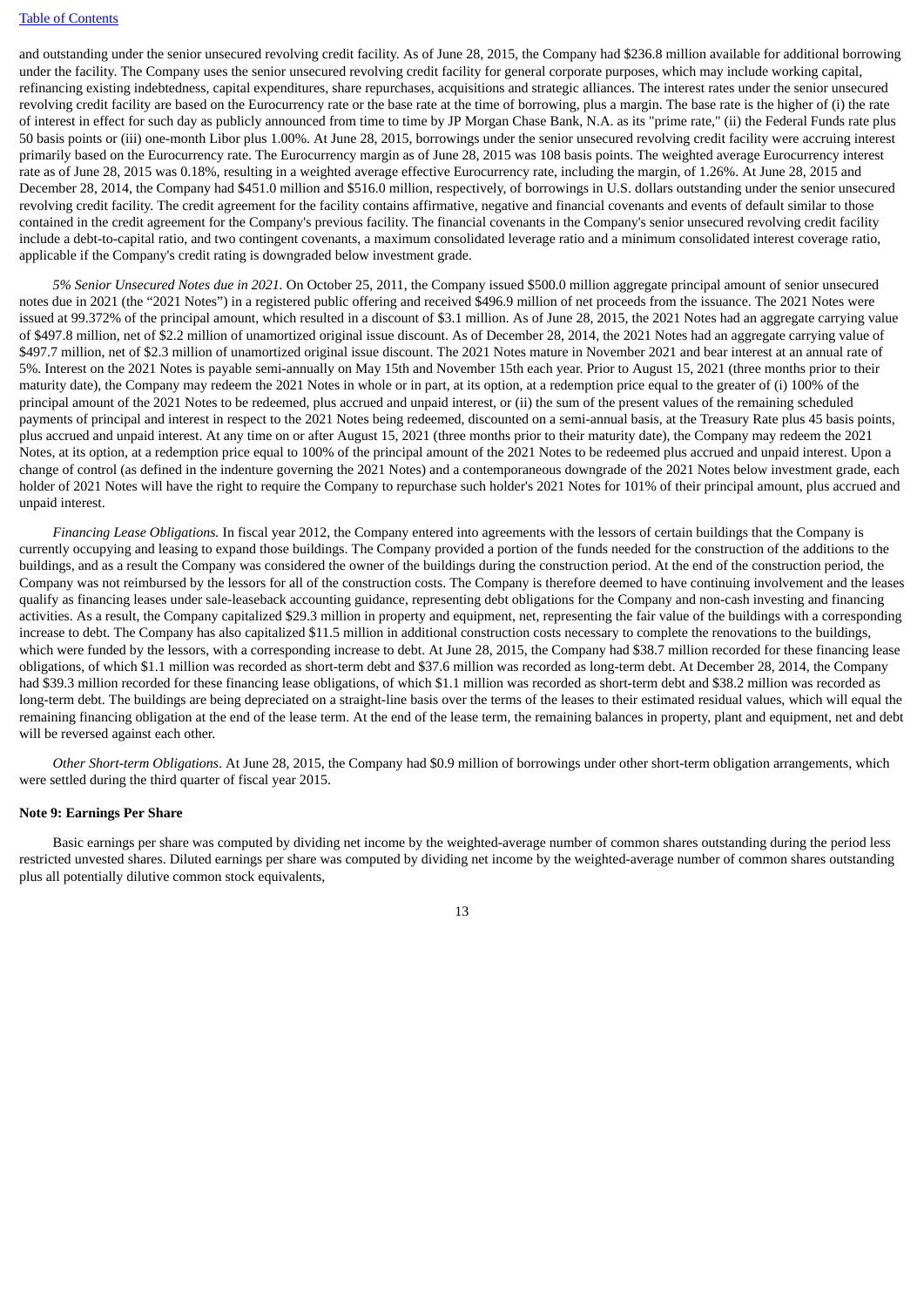#### Table of [Contents](#page-0-0)

primarily shares issuable upon the exercise of stock options using the treasury stock method. The following table reconciles the number of shares utilized in the earnings per share calculations:

|                                                                                                   | <b>Three Months Ended</b> |                         | <b>Six Months Ended</b> |                         |  |
|---------------------------------------------------------------------------------------------------|---------------------------|-------------------------|-------------------------|-------------------------|--|
|                                                                                                   | <b>June 28,</b><br>2015   | <b>June 29,</b><br>2014 |                         | <b>June 29,</b><br>2014 |  |
|                                                                                                   |                           | (In thousands)          |                         |                         |  |
| Number of common shares—basic                                                                     | 113,018                   | 112,788                 | 112,829                 | 112,671                 |  |
| Effect of dilutive securities:                                                                    |                           |                         |                         |                         |  |
| Stock options                                                                                     | 639                       | 970                     | 659                     | 1,010                   |  |
| Restricted stock awards                                                                           | 176                       | 213                     | 148                     | 193                     |  |
| Number of common shares—diluted                                                                   | 113,833                   | 113,971                 | 113,636                 | 113,874                 |  |
| Number of potentially dilutive securities excluded from calculation<br>due to antidilutive impact | 493                       | 499                     | 713                     | 479                     |  |

Antidilutive securities include outstanding stock options with exercise prices and average unrecognized compensation cost in excess of the average fair market value of common stock for the related period. Antidilutive options were excluded from the calculation of diluted net income per share and could become dilutive in the future.

#### **Note 10: Industry Segment Information**

The Company discloses information about its operating segments based on the way that management organizes the segments within the Company for making operating decisions and assessing financial performance. The Company evaluates the performance of its operating segments based on revenue and operating income. Intersegment revenue and transfers are not significant. The Company's management reviews the results of the Company's operations by the Human Health and Environmental Health operating segments. The accounting policies of the operating segments are the same as those described in Note 1 to the audited consolidated financial statements in the 2014 Form 10-K.

The Company realigned its organization at the beginning of fiscal year 2015 to enable the Company to both deliver complete solutions targeted towards certain end markets and develop value-added applications and solutions to foster further expansion of those markets. OneSource, the multivendor service offering business that serves the life sciences end market, was moved from the Environmental Health segment into the Human Health segment. The results reported for the three and six months ended June 28, 2015 reflect this new alignment of the Company's operating segments. Financial information in this report relating to the three and six months ended June 29, 2014 and the fiscal year ended 2014 have been retrospectively adjusted to reflect the changes to the operating segments. The principal products and services of the Company's two operating segments are:

- *Human Health*. Develops diagnostics, tools and applications to help detect diseases earlier and more accurately and to accelerate the discovery and development of critical new therapies. The Human Health segment serves both the diagnostics and research markets.
- *Environmental Health*. Provides products, services and solutions to facilitate the creation of safer food and consumer products, more secure surroundings and efficient energy resources. The Environmental Health segment serves the environmental, industrial and laboratory services markets.

The Company has included the expenses for its corporate headquarters, such as legal, tax, audit, human resources, information technology, and other management and compliance costs, as well as the activity related to the mark-to-market adjustment on postretirement benefit plans, as "Corporate" below. The Company has a process to allocate and recharge expenses to the reportable segments when these costs are administered or paid by the corporate headquarters based on the extent to which the segment benefited from the expenses. These amounts have been calculated in a consistent manner and are included in the Company's calculations of segment results to internally plan and assess the performance of each segment for all purposes, including determining the compensation of the business leaders for each of the Company's operating segments.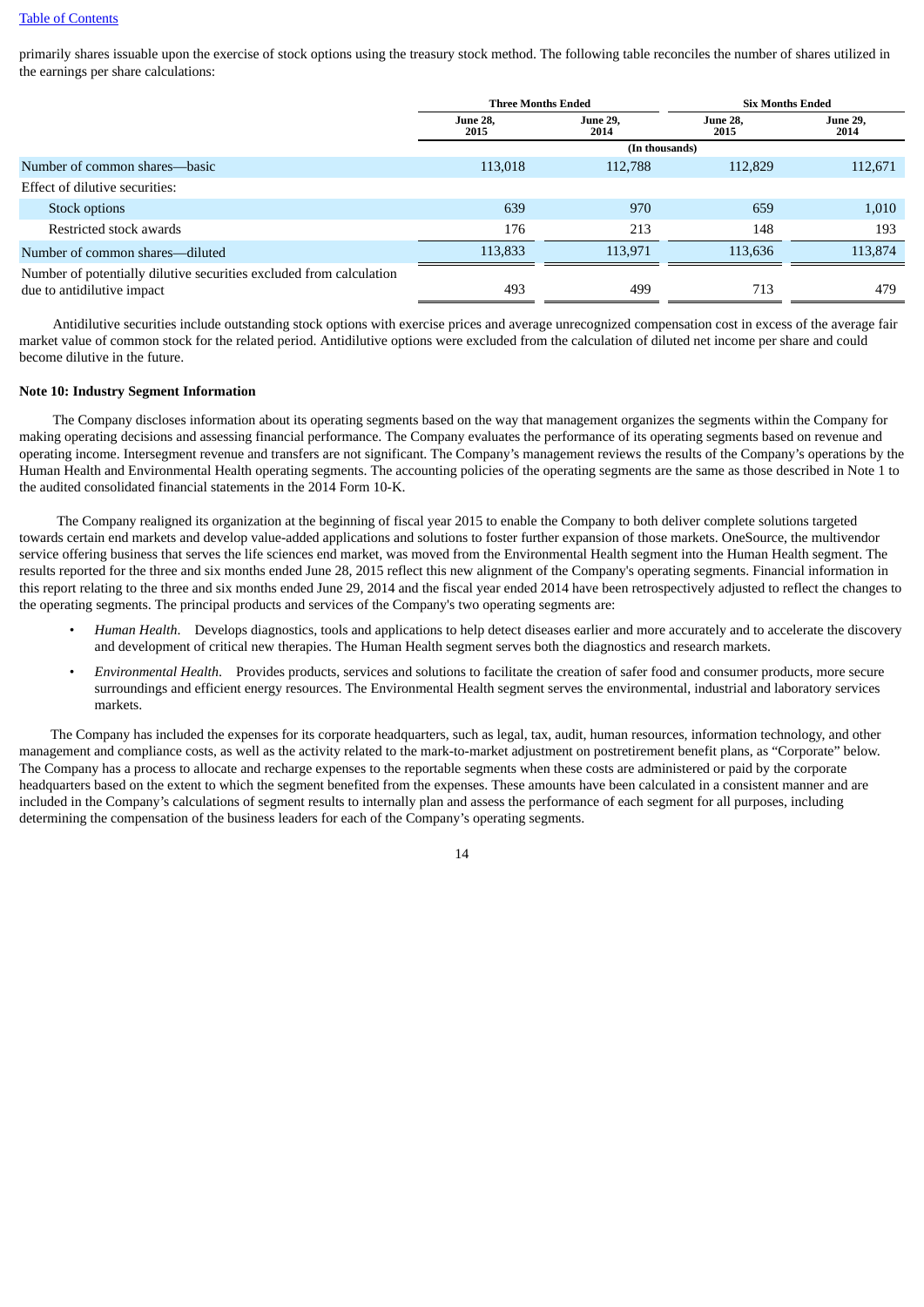Revenue and operating income (loss) from continuing operations by operating segment are shown in the table below:

|                                                          | <b>Three Months Ended</b> |                         |    |                         | <b>Six Months Ended</b> |                         |               |                         |
|----------------------------------------------------------|---------------------------|-------------------------|----|-------------------------|-------------------------|-------------------------|---------------|-------------------------|
|                                                          |                           | <b>June 28,</b><br>2015 |    | <b>June 29,</b><br>2014 |                         | <b>June 28,</b><br>2015 |               | <b>June 29,</b><br>2014 |
|                                                          |                           |                         |    | (In thousands)          |                         |                         |               |                         |
| <b>Human Health</b>                                      |                           |                         |    |                         |                         |                         |               |                         |
| Product revenue                                          | \$                        | 242,506                 | \$ | 245,108                 | \$                      | 473,654                 | -S            | 484,137                 |
| Service revenue                                          |                           | 98,982                  |    | 97,435                  |                         | 193,887                 |               | 188,439                 |
| <b>Total revenue</b>                                     |                           | 341,488                 |    | 342,543                 |                         | 667,541                 |               | 672,576                 |
| Operating income from continuing operations              |                           | 60,531                  |    | 57,908                  |                         | 116,413                 |               | 101,890                 |
| <b>Environmental Health</b>                              |                           |                         |    |                         |                         |                         |               |                         |
| Product revenue                                          |                           | 146,212                 |    | 136,501                 |                         | 274,377                 |               | 262,956                 |
| Service revenue                                          |                           | 76,206                  |    | 77,126                  |                         | 148,889                 |               | 151,248                 |
| <b>Total revenue</b>                                     |                           | 222,418                 |    | 213,627                 |                         | 423,266                 |               | 414,204                 |
| Operating income from continuing operations              |                           | 19,422                  |    | 25,578                  |                         | 30,768                  |               | 47,185                  |
| Corporate                                                |                           |                         |    |                         |                         |                         |               |                         |
| Operating loss from continuing operations <sup>(1)</sup> |                           | (11, 822)               |    | (13, 849)               |                         | (21,669)                |               | (27, 676)               |
| <b>Continuing Operations</b>                             |                           |                         |    |                         |                         |                         |               |                         |
| Product revenue                                          |                           | 388,718                 |    | 381,609                 |                         | 748,031                 |               | 747,093                 |
| Service revenue                                          |                           | 175,188                 |    | 174,561                 |                         | 342,776                 |               | 339,687                 |
| <b>Total revenue</b>                                     |                           | 563,906                 |    | 556,170                 |                         | 1,090,807               |               | 1,086,780               |
| Operating income from continuing operations              |                           | 68,131                  |    | 69,637                  |                         | 125,512                 |               | 121,399                 |
| Interest and other expense, net (see Note 5)             |                           | 10,843                  |    | 8,964                   |                         | 20,264                  |               | 20,253                  |
| Income from continuing operations before income taxes    | \$                        | 57,288                  | \$ | 60,673                  | \$                      | 105,248                 | <sup>\$</sup> | 101,146                 |

 $\overline{10}$  In 2002, Enzo Biochem, Inc. and Enzo Life Sciences, Inc. (collectively, "Enzo") filed a complaint that alleged that the Company separately and together with other defendants breached distributorship and settlement agreements with Enzo, infringed Enzo's patents, engaged in unfair competition and fraud, and committed torts against Enzo by, among other things, engaging in commercial development and exploitation of Enzo's patented products and technology. The Company entered into a settlement agreement with Enzo dated June 20, 2014 and during fiscal year 2014 paid \$7.0 million into a designated escrow account to resolve this matter, of which \$3.7 million had been accrued in previous years and \$3.3 million was recorded in the second quarter of fiscal year 2014. In addition, the Company incurred \$0.1 million and \$3.4 million of expenses in preparation for the trial during the three and six months ended June 29, 2014, respectively.

#### **Note 11: Stockholders' Equity**

\_\_\_\_\_\_\_\_\_\_\_\_\_\_\_\_\_\_\_\_\_\_\_\_\_\_\_\_

### *Comprehensive Income:*

The components of accumulated other comprehensive income consisted of the following:

|                                                          | <b>June 28,</b><br>2015 |  | December 28,<br>2014 |
|----------------------------------------------------------|-------------------------|--|----------------------|
|                                                          | (In thousands)          |  |                      |
| Foreign currency translation adjustments                 | 11.906                  |  | 23,332               |
| Unrecognized prior service costs, net of income taxes    | 1,575                   |  | 1,575                |
| Unrealized net losses on securities, net of income taxes | (170)                   |  | (107)                |
| Accumulated other comprehensive income                   | 13,311                  |  | 24,800               |

#### *Stock Repurchases:*

On October 23, 2014, the Board of Directors (the "Board") authorized the Company to repurchase up to 8.0 million shares of common stock under a stock repurchase program (the "Repurchase Program"). The Repurchase Program will expire on October 23, 2016 unless terminated earlier by the Board, and may be suspended or discontinued at any time. During the six months ended June 28, 2015, the Company did not repurchase shares of common stock in the open market, under the Repurchase Program. As of June 28, 2015, 7.4 million shares remained available for repurchase under the Repurchase Program.

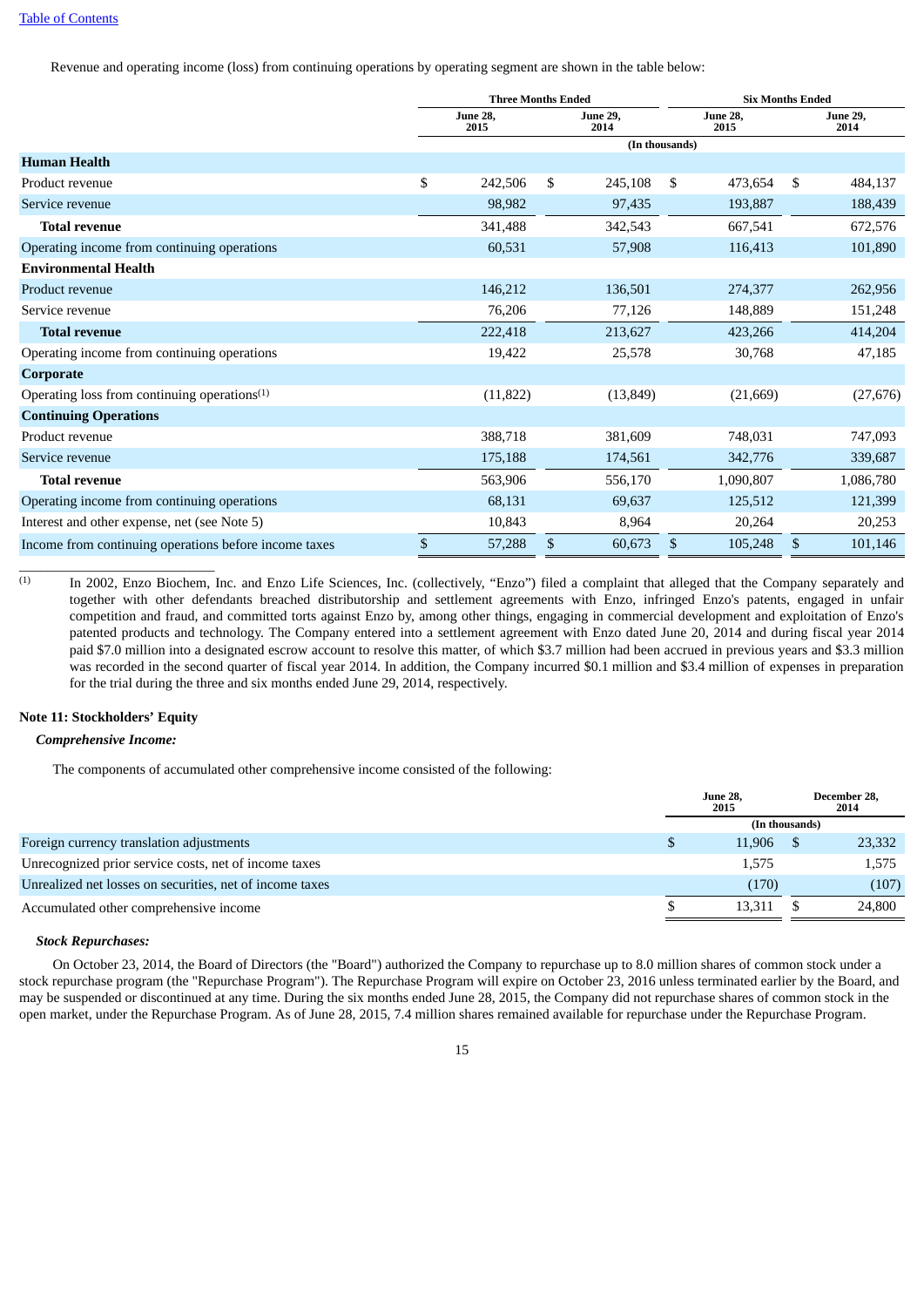In addition, the Board has authorized the Company to repurchase shares of common stock to satisfy minimum statutory tax withholding obligations in connection with the vesting of restricted stock awards and restricted stock unit awards granted pursuant to the Company's equity incentive plans and to satisfy obligations related to the exercise of stock options made pursuant to the Company's equity incentive plans. During the six months ended June 28, 2015, the Company repurchased 88,456 shares of common stock for this purpose at an aggregate cost of \$4.1 million. The repurchased shares have been reflected as additional authorized but unissued shares, with the payments reflected in common stock and capital in excess of par value.

#### *Dividends:*

The Board declared a regular quarterly cash dividend of \$0.07 per share for each of the first two quarters of fiscal year 2015 and in each quarter of fiscal year 2014. At June 28, 2015, the Company has accrued \$7.9 million for dividends declared on April 27, 2015 for the second quarter of fiscal year 2015, payable in August 2015. On July 22, 2015, the Company announced that the Board had declared a quarterly dividend of \$0.07 per share for the third quarter of fiscal year 2015 that will be payable in November 2015. In the future, the Board may determine to reduce or eliminate the Company's common stock dividend in order to fund investments for growth, repurchase shares or conserve capital resources.

#### **Note 12: Stock Plans**

In addition to the Company's Employee Stock Purchase Plan, the Company utilizes one stock-based compensation plan, the 2009 Incentive Plan (the "2009 Plan"). Under the 2009 Plan, 10.0 million shares of the Company's common stock are authorized for stock option grants, restricted stock awards, performance units and stock grants as part of the Company's compensation programs. In addition to shares of the Company's common stock originally authorized for issuance under the 2009 Plan, the 2009 Plan includes shares of the Company's common stock previously granted under the Amended and Restated 2001 Incentive Plan and the 2005 Incentive Plan that were canceled or forfeited without the shares being issued.

The following table summarizes total pre-tax compensation expense recognized related to the Company's stock options, restricted stock, restricted stock units, performance units and stock grants, net of estimated forfeitures, included in the Company's condensed consolidated statements of operations for the three and six months ended June 28, 2015 and June 29, 2014:

|                                              |                | <b>Three Months Ended</b> |  |                         |  | <b>Six Months Ended</b> |  |                         |  |  |
|----------------------------------------------|----------------|---------------------------|--|-------------------------|--|-------------------------|--|-------------------------|--|--|
|                                              |                | <b>June 28,</b><br>2015   |  | <b>June 29,</b><br>2014 |  | <b>June 28,</b><br>2015 |  | <b>June 29,</b><br>2014 |  |  |
|                                              | (In thousands) |                           |  |                         |  |                         |  |                         |  |  |
| Cost of product and service revenue          |                | 392                       |  | 337                     |  | 640                     |  | 671                     |  |  |
| Research and development expenses            |                | 141                       |  | 220                     |  | 300                     |  | 360                     |  |  |
| Selling, general and administrative expenses |                | 3,673                     |  | 4.246                   |  | 7.253                   |  | 8,288                   |  |  |
| Total stock-based compensation expense       |                | 4.206                     |  | 4,803                   |  | 8,193                   |  | 9,319                   |  |  |

The total income tax benefit recognized in the condensed consolidated statements of operations for stock-based compensation was \$1.4 million and \$2.7 million for the three and six months ended June 28, 2015, respectively. The total income tax benefit recognized in the condensed consolidated statements of operations for stock-based compensation was \$1.8 million and \$3.5 million for the three and six months ended June 29, 2014, respectively. Stock-based compensation costs capitalized as part of inventory were \$0.3 million and \$0.4 million as of June 28, 2015 and June 29, 2014, respectively.

*Stock Options:* The fair value of each option grant is estimated using the Black-Scholes option pricing model. The Company's weighted-average assumptions used in the Black-Scholes option pricing model were as follows:

|                           | <b>Three and Six Months Ended</b> |                         |
|---------------------------|-----------------------------------|-------------------------|
|                           | <b>June 28,</b><br>2015           | <b>June 29,</b><br>2014 |
| Risk-free interest rate   | 1.3%                              | 1.5%                    |
| Expected dividend yield   | $0.6\%$                           | $0.7\%$                 |
| <b>Expected term</b>      | 5 years                           | 5 years                 |
| Expected stock volatility | 26.5%                             | 30.9%                   |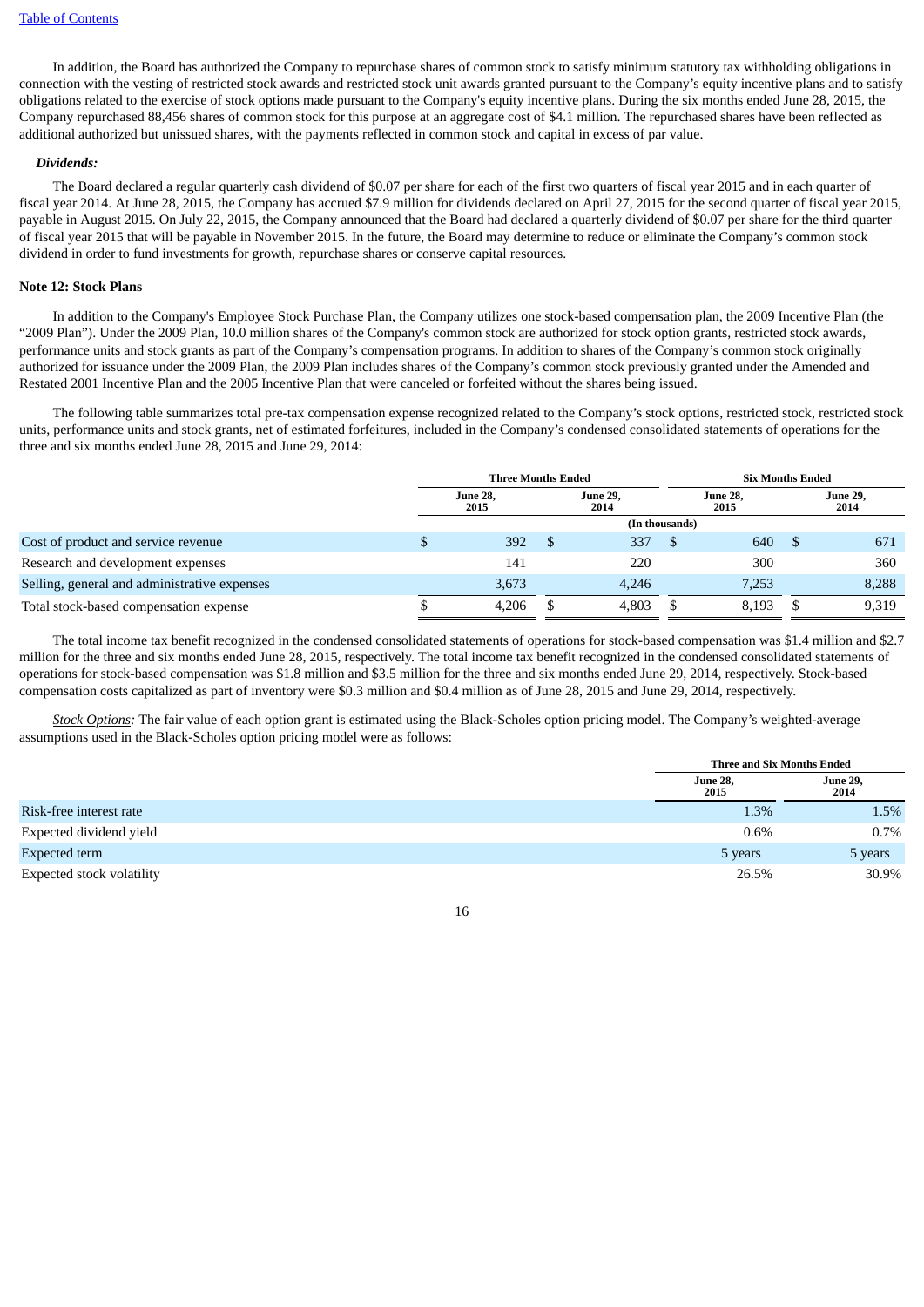The following table summarizes stock option activity for the six months ended June 28, 2015:

|                                           | <b>Number</b><br>оf<br><b>Shares</b> | Weighted-<br><b>Average Exercise</b><br>Price |       | <b>Weighted-Average</b><br>Remaining<br><b>Contractual Term</b> | <b>Total</b><br><b>Intrinsic</b><br>Value |
|-------------------------------------------|--------------------------------------|-----------------------------------------------|-------|-----------------------------------------------------------------|-------------------------------------------|
|                                           | (In thousands)                       |                                               |       | (In years)                                                      | (In millions)                             |
| Outstanding at December 28, 2014          | 2,828                                | -\$                                           | 26.11 |                                                                 |                                           |
| Granted                                   | 484                                  |                                               | 46.22 |                                                                 |                                           |
| Exercised                                 | (728)                                |                                               | 17.39 |                                                                 |                                           |
| Canceled                                  | (3)                                  |                                               | 22.49 |                                                                 |                                           |
| Forfeited                                 | (78)                                 |                                               | 30.63 |                                                                 |                                           |
| Outstanding at June 28, 2015              | 2,503                                | - \$                                          | 32.40 | $4.1 \quad$ \$                                                  | 49.3                                      |
| Exercisable at June 28, 2015              | 1,619                                | <sup>\$</sup>                                 | 26.33 | 3.0 <sup>5</sup>                                                | 41.7                                      |
| Vested and expected to vest in the future | 2,435                                | -S                                            | 32.14 | 4.0 \$                                                          | 48.6                                      |

The Company did not grant any options during the three months ended June 28, 2015. The weighted-average per-share grant-date fair value of options granted during the six months ended June 28, 2015 was \$10.99. The weighted-average per-share grant-date fair value of options granted during the three and six months ended June 29, 2014 was \$11.80 and \$11.84, respectively. The total intrinsic value of options exercised during the three and six months ended June 28, 2015 was \$4.3 million and \$21.9 million, respectively. The total intrinsic value of options exercised during the three and six months ended June 29, 2014 was \$11.1 million and \$17.6 million, respectively. Cash received from option exercises for the six months ended June 28, 2015 and June 29, 2014 was \$12.7 million and \$19.5 million, respectively.

The total compensation expense recognized related to the Company's outstanding options was \$1.1 million and \$1.9 million for the three and six months ended June 28, 2015, respectively, and \$1.4 million and \$2.9 million for the three and six months ended June 29, 2014, respectively.

There was \$8.1 million of total unrecognized compensation cost related to nonvested stock options granted as of June 28, 2015. This cost is expected to be recognized over a weighted-average period of 2.1 years and will be adjusted for any future changes in estimated forfeitures.

*Restricted Stock Awards:* The following table summarizes restricted stock award activity for the six months ended June 28, 2015:

|                                | Number of<br>Shares |     | Weighted-<br>Average<br>Grant-<br>Date Fair<br>Value |
|--------------------------------|---------------------|-----|------------------------------------------------------|
|                                | (In thousands)      |     |                                                      |
| Nonvested at December 28, 2014 | 558                 | -\$ | 35.51                                                |
| Granted                        | 220                 |     | 46.59                                                |
| Vested                         | (229)               |     | 30.38                                                |
| Forfeited                      | (25)                |     | 40.02                                                |
| Nonvested at June 28, 2015     | 524                 | S   | 42.18                                                |

The weighted-average per-share grant-date fair value of restricted stock awards granted during the three and six months ended June 28, 2015 was \$51.13 and \$46.59, respectively. The weighted-average per-share grant-date fair value of restricted stock awards granted during the three and six months ended June 29, 2014 was \$43.19 and \$42.61, respectively. The fair value of restricted stock awards vested during the three and six months ended June 28, 2015 was \$0.3 million and \$7.0 million, respectively. The fair value of restricted stock awards vested during the three and six months ended June 29, 2014 was \$0.2 million and \$7.0 million, respectively. The total compensation expense recognized related to the Company's outstanding restricted stock awards was \$2.3 million and \$4.3 million for the three and six months ended June 28, 2015, respectively, and \$1.9 million and \$3.9 million for the three and six months ended June 29, 2014, respectively.

As of June 28, 2015, there was \$15.0 million of total unrecognized compensation cost related to nonvested restricted stock awards. That cost is expected to be recognized over a weighted-average period of 1.7 years.

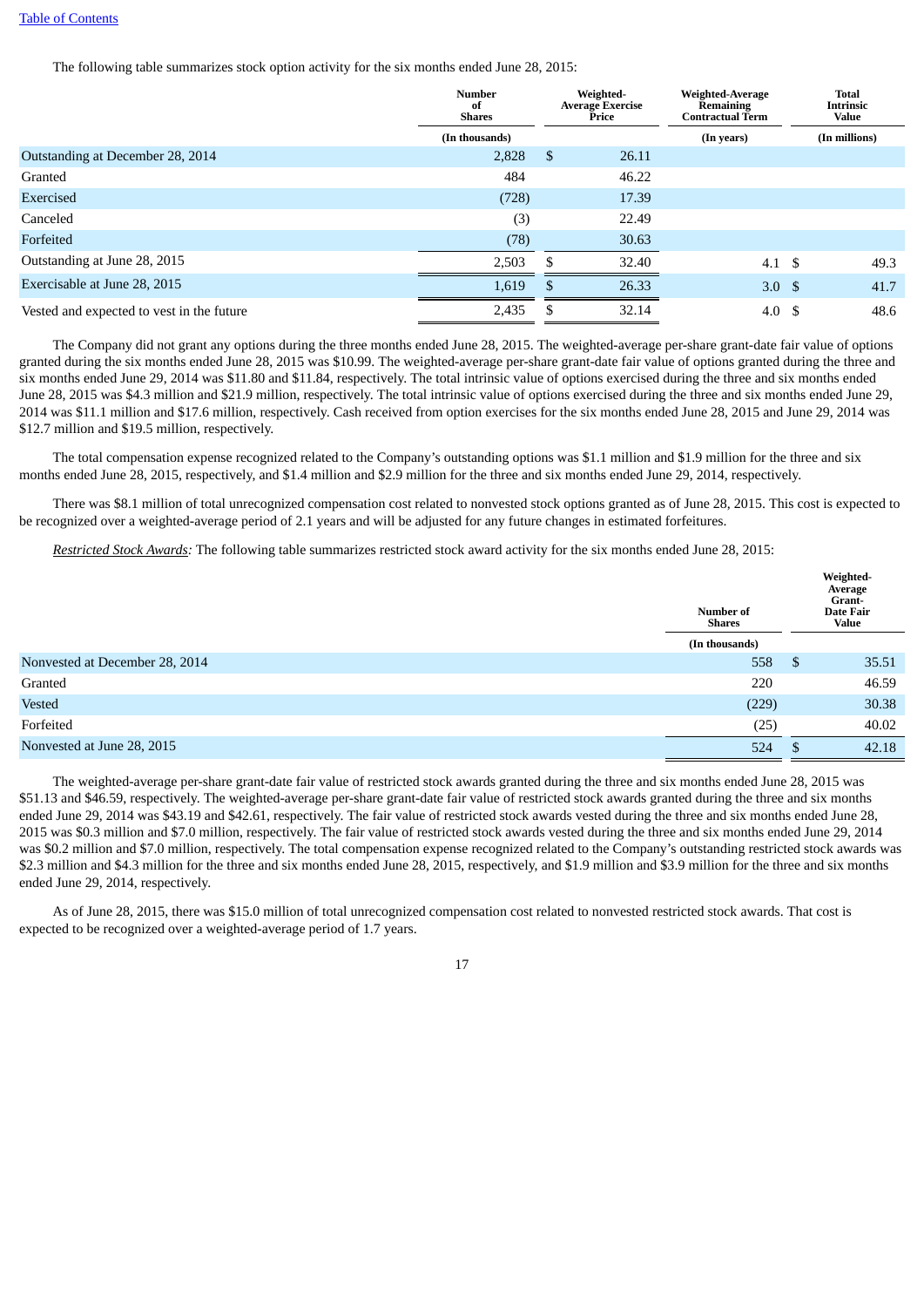*Performance Units:* The Company granted 66,509 and 79,463 performance units during the six months ended June 28, 2015 and June 29, 2014, respectively, as part of the Company's executive incentive program. The weighted-average per-share grant-date fair value of performance units granted during the six months ended June 28, 2015 and June 29, 2014 was \$46.83 and \$42.84, respectively. During the six months ended June 28, 2015, 8,860 performance units were forfeited. During the six months ended June 29, 2014, no performance units were forfeited. The total compensation expense recognized related to performance units was \$0.1 million and \$1.2 million for the three and six months ended June 28, 2015, respectively, and expenses of \$0.7 million and \$1.7 million for the three and six months ended June 29, 2014, respectively. As of June 28, 2015, there were 201,415 performance units outstanding and subject to forfeiture, with a corresponding liability of \$3.3 million recorded in accrued expenses and other current liabilities.

*Stock Awards:* The Company generally grants stock awards only to non-employee members of the Board. The Company granted 1,953 shares and 2,373 shares to each non-employee member of the Board during the six months ended June 28, 2015 and June 29, 2014, respectively. The Company also granted 544 shares to a new non-employee member of the Board during the three months ended March 29, 2015. The weighted-average per-share grant-date fair value of the stock awards granted during the six months ended June 28, 2015 and June 29, 2014 was \$51.01 and \$42.14, respectively. The total compensation expense recognized related to these stock awards was \$0.7 million for each of the six months ended June 28, 2015 and June 29, 2014.

*Employee Stock Purchase Plan:* During the six months ended June 28, 2015, the Company issued 29,565 shares of common stock under the Company's Employee Stock Purchase Plan at a weighted-average price of \$41.54 per share. During the six months ended June 29, 2014, the Company issued 31,854 shares of common stock under the Company's Employee Stock Purchase Plan at a weighted-average price of \$39.17 per share. At June 28, 2015, an aggregate of 1.0 million shares of the Company's common stock remained available for sale to employees out of the 5.0 million shares authorized by shareholders for issuance under this plan.

#### **Note 13: Goodwill and Intangible Assets, Net**

The Company tests goodwill and non-amortizing intangible assets at least annually for possible impairment. Accordingly, the Company completes the annual testing of impairment for goodwill and non-amortizing intangible assets on the later of January 1 or the first day of each fiscal year. In addition to its annual test, the Company regularly evaluates whether events or circumstances have occurred that may indicate a potential impairment of goodwill or nonamortizing intangible assets.

The process of testing goodwill for impairment involves the determination of the fair value of the applicable reporting units. The test consists of a twostep process. The first step is the comparison of the fair value to the carrying value of the reporting unit to determine if the carrying value exceeds the fair value. The second step measures the amount of an impairment loss, and is only performed if the carrying value exceeds the fair value of the reporting unit. The Company performed its annual impairment testing for its reporting units as of January 1, 2015, its annual impairment date for fiscal year 2015. The Company concluded based on the first step of the process that there was no goodwill impairment, and the fair value exceeded the carrying value by more than 20.0% for each reporting unit. The long-term terminal growth rates for the Company's reporting units ranged from 4.0% to 6.5% for the fiscal year 2015 impairment analysis. The range for the discount rates for the reporting units was 9.5% to 12.5%. Keeping all other variables constant, a 10.0% change in any one of the input assumptions for the various reporting units would still allow the Company to conclude, based on the first step of the process, that there was no impairment of goodwill.

Subsequent to the 2015 annual impairment test, the Company realigned its organization, as discussed in Note 10. While the realignment did not have a significant impact on the fair values of the reporting units as discussed above, the realignment did result in a change in the composition of the Company's reportable segments. OneSource, the multivendor service offering business that serves the life sciences end market, was moved from the Environmental Health segment into the Human Health segment. As a result of the new alignment, the Company reallocated goodwill from the Environmental Health segment to the Human Health segment based on the relative fair value, determined using the income approach, of the business. During the second quarter of 2015, the Company updated its preliminary analysis and the realignment resulted in \$41.2 million of goodwill being reallocated from the Environmental Health segment into the Human Health segment as of December 28, 2014.

The Company has consistently employed the income approach to estimate the current fair value when testing for impairment of goodwill. A number of significant assumptions and estimates are involved in the application of the income approach to forecast operating cash flows, including markets and market share, sales volumes and prices, costs to produce, tax rates, capital spending, discount rates and working capital changes. Cash flow forecasts are based on approved business unit operating plans for the early years' cash flows and historical relationships in later years. The income approach is sensitive to changes in long-term terminal growth rates and the discount rates. The long-term terminal growth rates are consistent with the Company's historical long-term terminal growth rates, as the current economic trends are not expected to affect the long-term terminal growth rates of the Company. The Company corroborates the income approach with a market approach.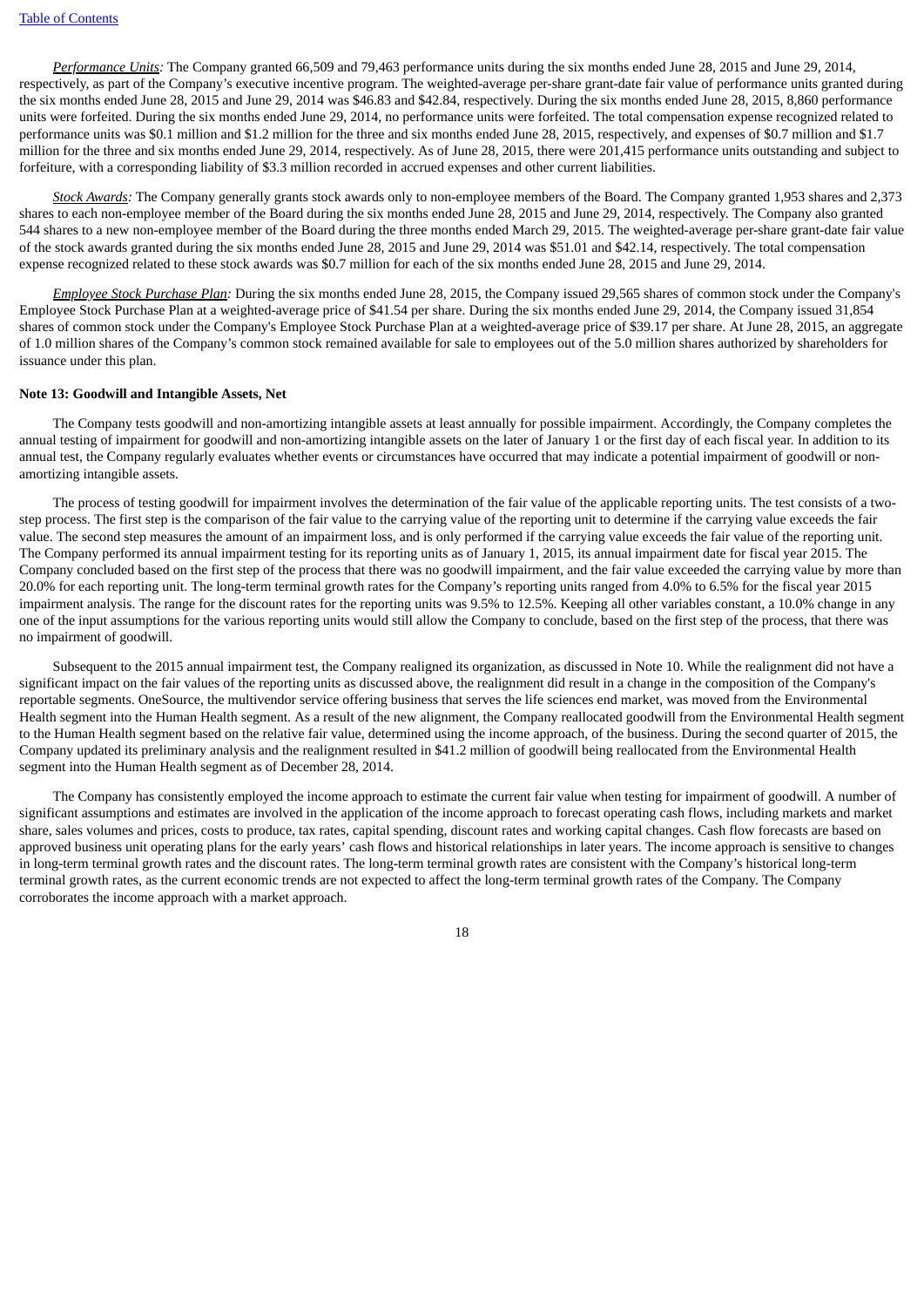The Company has consistently employed the relief from royalty model to estimate the current fair value when testing for impairment of non-amortizing intangible assets. The impairment test consists of a comparison of the fair value of the non-amortizing intangible asset with its carrying amount. If the carrying amount of a non-amortizing intangible asset exceeds its fair value, an impairment loss in an amount equal to that excess is recognized*.* In addition, the Company evaluates the remaining useful lives of its non-amortizing intangible assets at least annually to determine whether events or circumstances continue to support an indefinite useful life. If events or circumstances indicate that the useful lives of non-amortizing intangible assets are no longer indefinite, the assets will be tested for impairment. These intangible assets will then be amortized prospectively over their estimated remaining useful lives and accounted for in the same manner as other intangible assets that are subject to amortization. The Company performed its annual impairment testing as of January 1, 2015, and concluded that there was no impairment of non-amortizing intangible assets. An assessment of the recoverability of amortizing intangible assets takes place when events have occurred that may give rise to an impairment. No such events occurred during the first six months of fiscal year 2015.

The changes in the carrying amount of goodwill for the period ended June 28, 2015 from December 28, 2014 were as follows:

|                              | Human<br>Health |           |  | Environmental<br>Health | Consolidated |
|------------------------------|-----------------|-----------|--|-------------------------|--------------|
|                              |                 |           |  |                         |              |
| Balance at December 28, 2014 |                 | 1,662,755 |  | 621,322                 | 2,284,077    |
| Foreign currency translation |                 | (15, 453) |  | (6,483)                 | (21, 936)    |
| Acquisitions and other       |                 | 33        |  | 13.724                  | 13,757       |
| Balance at June 28, 2015     |                 | 1,647,335 |  | 628,563                 | 2,275,898    |

Identifiable intangible asset balances at June 28, 2015 and December 28, 2014 by category were as follows:

|                                   | <b>June 28,</b><br>2015 |               | December 28,<br>2014 |
|-----------------------------------|-------------------------|---------------|----------------------|
|                                   | (In thousands)          |               |                      |
| Patents                           | \$<br>39,923            | <sup>\$</sup> | 39,953               |
| Less: Accumulated amortization    | (28, 484)               |               | (27,200)             |
| Net patents                       | 11,439                  |               | 12,753               |
| Trade names and trademarks        | 40,223                  |               | 40,069               |
| Less: Accumulated amortization    | (18, 852)               |               | (16, 936)            |
| Net trade names and trademarks    | 21,371                  |               | 23,133               |
| Licenses                          | 59,441                  |               | 59,631               |
| Less: Accumulated amortization    | (43, 623)               |               | (41,792)             |
| Net licenses                      | 15,818                  |               | 17,839               |
| Core technology                   | 299,785                 |               | 298,491              |
| Less: Accumulated amortization    | (199,087)               |               | (184, 697)           |
| Net core technology               | 100,698                 |               | 113,794              |
| <b>Customer relationships</b>     | 403,312                 |               | 402,185              |
| Less: Accumulated amortization    | (175, 018)              |               | (156, 994)           |
| Net customer relationships        | 228,294                 |               | 245,191              |
| <b>IPR&amp;D</b>                  | 9,660                   |               | 10,103               |
| Less: Accumulated amortization    | (3,613)                 |               | (3, 132)             |
| Net IPR&D                         | 6,047                   |               | 6,971                |
| Net amortizable intangible assets | 383,667                 |               | 419,681              |
| Non-amortizing intangible assets: |                         |               |                      |
| Trade names and trademarks        | 70,584                  |               | 70,584               |
| Total                             | \$<br>454,251           | \$            | 490,265              |

Total amortization expense related to definite-lived intangible assets was \$19.9 million and \$39.7 million for the three and six months ended June 28, 2015, respectively, and \$20.6 million and \$41.3 million for the three and six months June 29,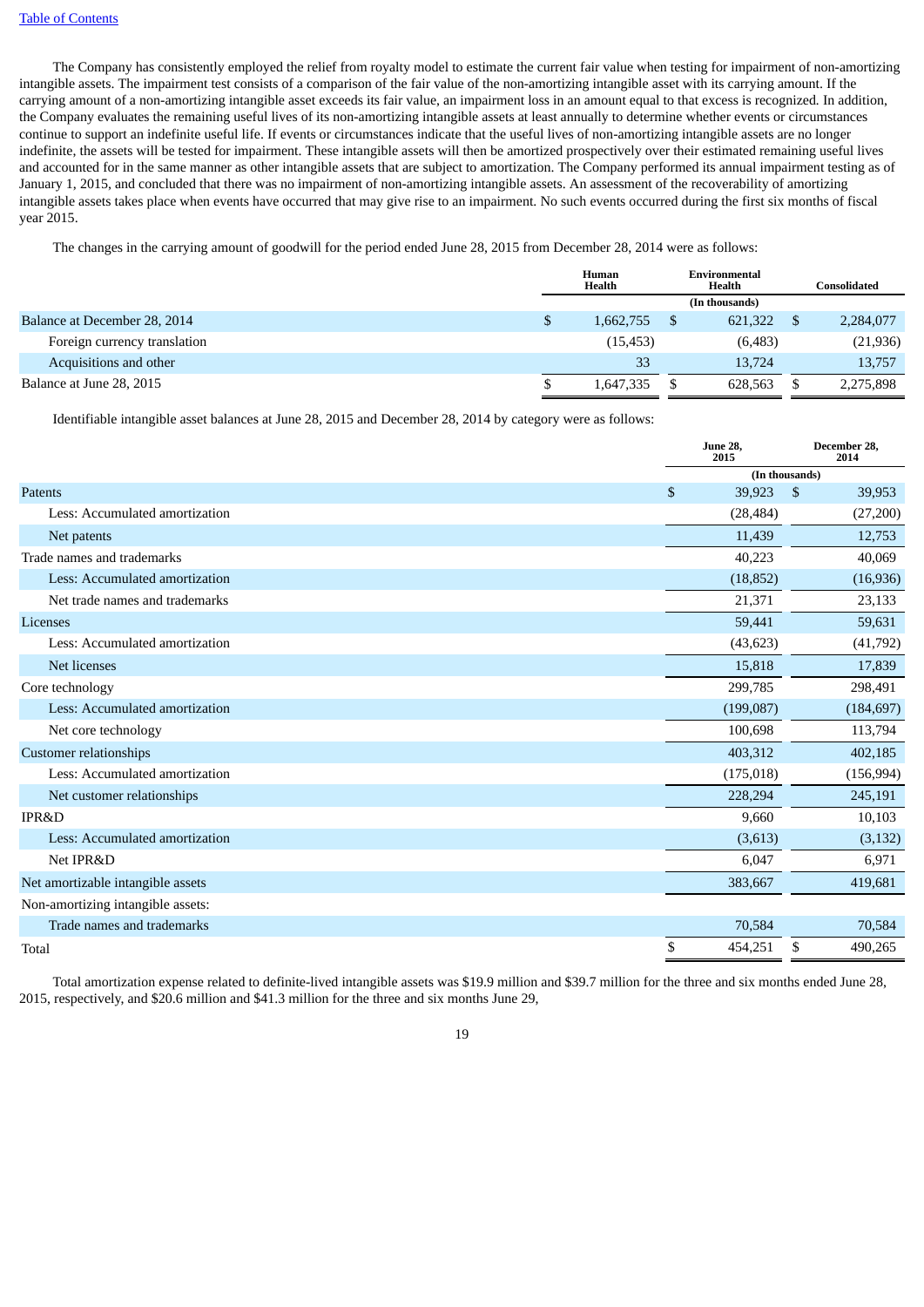2014, respectively. Estimated amortization expense related to definite-lived intangible assets for each of the next five years is \$40.3 million for the remainder of fiscal year 2015, \$70.7 million for fiscal year 2016, \$60.9 million for fiscal year 2017, \$49.9 million for fiscal year 2018, and \$38.1 million for fiscal year 2019.

#### **Note 14: Warranty Reserves**

The Company provides warranty protection for certain products usually for a period of one year beyond the date of sale. The majority of costs associated with warranty obligations include the replacement of parts and the time for service personnel to respond to repair and replacement requests. A warranty reserve is recorded based upon historical results, supplemented by management's expectations of future costs. Warranty reserves are included in "Accrued expenses and other current liabilities" on the condensed consolidated balance sheets.

A summary of warranty reserve activity for the three and six months ended June 28, 2015 and June 29, 2014 is as follows:

|                                                    | <b>Three Months Ended</b> |         |                         |                | <b>Six Months Ended</b> |         |    |                         |
|----------------------------------------------------|---------------------------|---------|-------------------------|----------------|-------------------------|---------|----|-------------------------|
|                                                    | <b>June 28,</b><br>2015   |         | <b>June 29,</b><br>2014 |                | <b>June 28,</b><br>2015 |         |    | <b>June 29,</b><br>2014 |
|                                                    |                           |         |                         | (In thousands) |                         |         |    |                         |
| Balance at beginning of period                     | \$                        | 10,871  | - \$                    | 10,357         | <sup>\$</sup>           | 10,783  | -S | 10,534                  |
| Provision charged to income                        |                           | 4,330   |                         | 4,332          |                         | 8.488   |    | 8,409                   |
| <b>Payments</b>                                    |                           | (3,984) |                         | (4,388)        |                         | (7,746) |    | (8,355)                 |
| Adjustments to previously provided warranties, net |                           | (550)   |                         | 471            |                         | (471)   |    | 174                     |
| Foreign currency translation and acquisitions      |                           | 143     |                         | 14             |                         | (244)   |    | 24                      |
| Balance at end of period                           |                           | 10,810  |                         | 10,786         |                         | 10,810  |    | 10,786                  |

### **Note 15: Employee Postretirement Benefit Plans**

The following table summarizes the components of net periodic benefit (credit) cost for the Company's various defined benefit employee pension and postretirement plans for the three and six months ended June 28, 2015 and June 29, 2014:

|                                     | <b>Defined Benefit</b><br><b>Pension Benefits</b> |                         |    |                           |     | Postretirement<br><b>Medical Benefits</b> |      |                         |  |
|-------------------------------------|---------------------------------------------------|-------------------------|----|---------------------------|-----|-------------------------------------------|------|-------------------------|--|
|                                     |                                                   |                         |    | <b>Three Months Ended</b> |     |                                           |      |                         |  |
|                                     |                                                   | <b>June 28,</b><br>2015 |    | <b>June 29,</b><br>2014   |     | <b>June 28,</b><br>2015                   |      | <b>June 29,</b><br>2014 |  |
|                                     |                                                   |                         |    | (In thousands)            |     |                                           |      |                         |  |
| Service cost                        | \$                                                | 1,085                   | \$ | 1,034                     | -\$ | 27                                        | - \$ | 24                      |  |
| Interest cost                       |                                                   | 5,176                   |    | 5,931                     |     | 36                                        |      | 39                      |  |
| Expected return on plan assets      |                                                   | (6,510)                 |    | (6,280)                   |     | (266)                                     |      | (241)                   |  |
| Curtailment gain                    |                                                   | (816)                   |    |                           |     |                                           |      |                         |  |
| <b>Actuarial loss</b>               |                                                   | 821                     |    |                           |     |                                           |      |                         |  |
| Amortization of prior service costs |                                                   | (59)                    |    | (71)                      |     |                                           |      |                         |  |
| Net periodic benefit (credit) cost  |                                                   | (303)                   | S  | 614                       |     | (203)                                     | - S  | (178)                   |  |

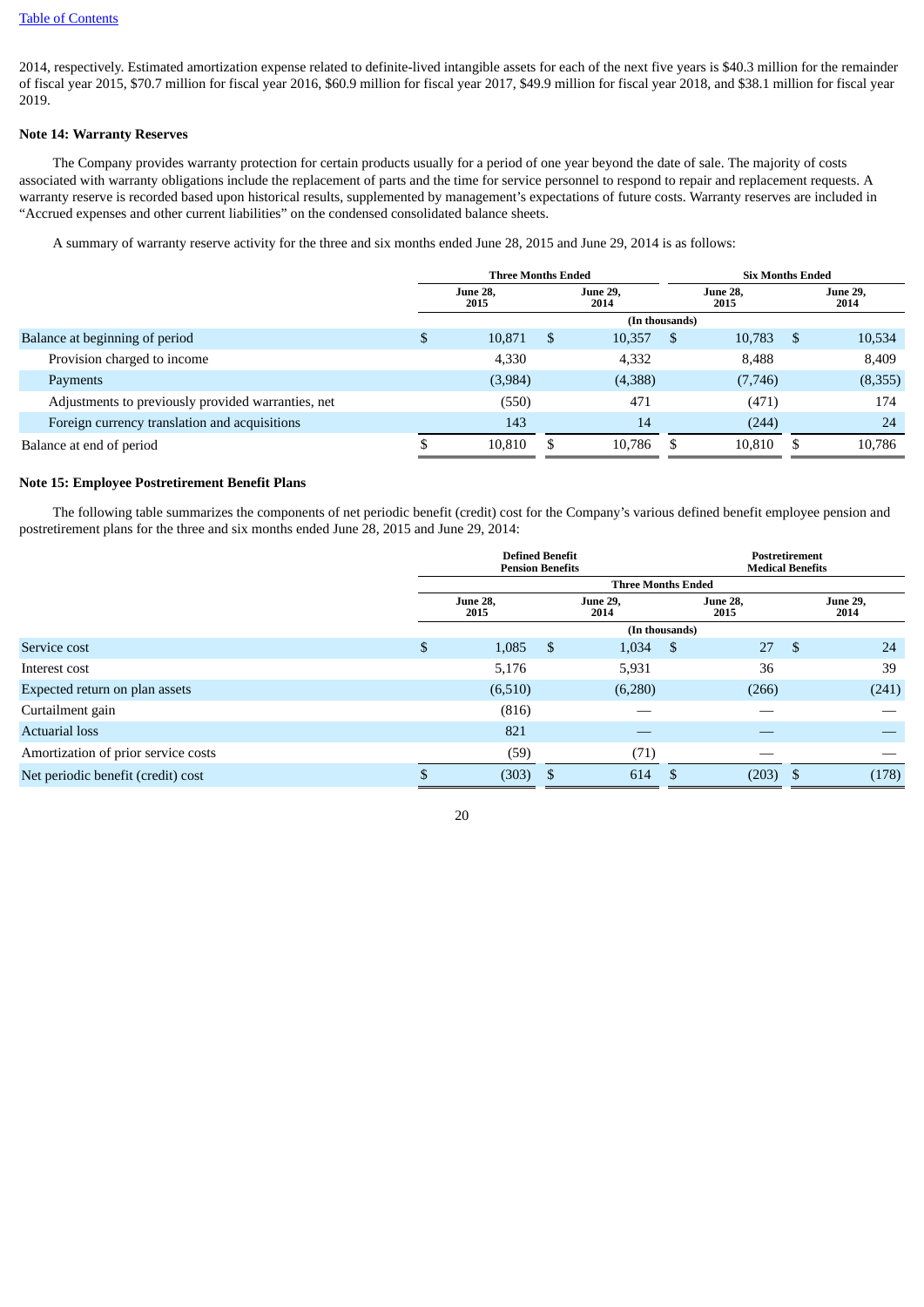|                                    | <b>Defined Benefit</b><br><b>Pension Benefits</b> |                         |    |                         |    | Postretirement<br><b>Medical Benefits</b> |      |                         |  |
|------------------------------------|---------------------------------------------------|-------------------------|----|-------------------------|----|-------------------------------------------|------|-------------------------|--|
|                                    |                                                   |                         |    | <b>Six Months Ended</b> |    |                                           |      |                         |  |
|                                    |                                                   | <b>June 28,</b><br>2015 |    | <b>June 29,</b><br>2014 |    | <b>June 28,</b><br>2015                   |      | <b>June 29,</b><br>2014 |  |
|                                    |                                                   |                         |    | (In thousands)          |    |                                           |      |                         |  |
| Service cost                       | \$                                                | 2,191                   | \$ | 2,064                   | \$ | 54                                        | - \$ | 48                      |  |
| Interest cost                      |                                                   | 10,426                  |    | 11,847                  |    | 72                                        |      | 77                      |  |
| Expected return on plan assets     |                                                   | (13,022)                |    | (12, 543)               |    | (532)                                     |      | (482)                   |  |
| Curtailment gain                   |                                                   | (816)                   |    |                         |    |                                           |      |                         |  |
| <b>Actuarial loss</b>              |                                                   | 821                     |    |                         |    |                                           |      |                         |  |
| Amortization of prior service      |                                                   | (123)                   |    | (142)                   |    |                                           |      |                         |  |
| Net periodic benefit (credit) cost | ¢                                                 | (523)                   | \$ | 1,226                   | S  | (406)                                     | - \$ | (357)                   |  |

During the six months ended June 28, 2015 and June 29, 2014, the Company contributed \$5.7 million and \$1.9 million, respectively, in the aggregate, to pension plans outside of the United States. During the six months ended June 28, 2015, the Company contributed \$20.0 million to its defined benefit pension plan in the United States.

In the third quarter of fiscal year 2014, the Company notified certain employees of its intention to terminate their employment as part of the Q3 2014 restructuring plan. During the second quarter of fiscal year 2015, the termination of these participants decreased the expected future service lives in excess of the curtailment limit for one of the Company's pension plans, which resulted in a curtailment gain. The Company recorded the curtailment gain of \$0.8 million during the second quarter of fiscal year 2015. As part of the curtailment, the Company remeasured the assets and liabilities of the plan that had the curtailment based upon current discount rates and the fair value of the pension plan's assets as of the curtailment date, which resulted in an actuarial loss of \$0.8 million.

The Company recognizes actuarial gains and losses, unless an interim remeasurement is required, in operating results in the fourth quarter of the year in which the gains and losses occur, in accordance with the Company's accounting method for defined benefit pension plans and other postretirement benefits as described in Note 1 of the Company's audited consolidated financial statements and notes included in its 2014 Form 10-K. Such adjustments for gains and losses are primarily driven by events and circumstances beyond the Company's control, including changes in interest rates, the performance of the financial markets and mortality assumptions.

#### **Note 16: Derivatives and Hedging Activities**

The Company uses derivative instruments as part of its risk management strategy only, and includes derivatives utilized as economic hedges that are not designated as hedging instruments. By nature, all financial instruments involve market and credit risks. The Company enters into derivative instruments with major investment grade financial institutions and has policies to monitor the credit risk of those counterparties. The Company does not enter into derivative contracts for trading or other speculative purposes, nor does the Company use leveraged financial instruments. Approximately 60% of the Company's business is conducted outside of the United States, generally in foreign currencies. The fluctuations in foreign currency can increase the costs of financing, investing and operating the business. The intent of these economic hedges is to offset gains and losses that occur on the underlying exposures from these currencies, with gains and losses resulting from the forward currency contracts that hedge these exposures.

In the ordinary course of business, the Company enters into foreign exchange contracts for periods consistent with its committed exposures to mitigate the effect of foreign currency movements on transactions denominated in foreign currencies. Transactions covered by hedge contracts include intercompany and third-party receivables and payables. The contracts are primarily in European and Asian currencies, have maturities that do not exceed 12 months, have no cash requirements until maturity, and are recorded at fair value on the Company's condensed consolidated balance sheets. The unrealized gains and losses on the Company's foreign currency contracts are recognized immediately in earnings, included in interest and other expense, net. The cash flows related to the settlement of these hedges are included in cash flows from operating activities within the Company's condensed consolidated statement of cash flows.

Principal hedged currencies include the British Pound, Euro, Japanese Yen and Singapore Dollar. The Company held forward foreign exchange contracts, designated as economic hedges, with U.S. dollar equivalent notional amounts totaling \$101.6 million, \$95.0 million and \$109.7 million at June 28, 2015, December 28, 2014 and June 29, 2014, respectively, and the fair value of these foreign currency derivative contracts was insignificant. The gains and losses realized on these foreign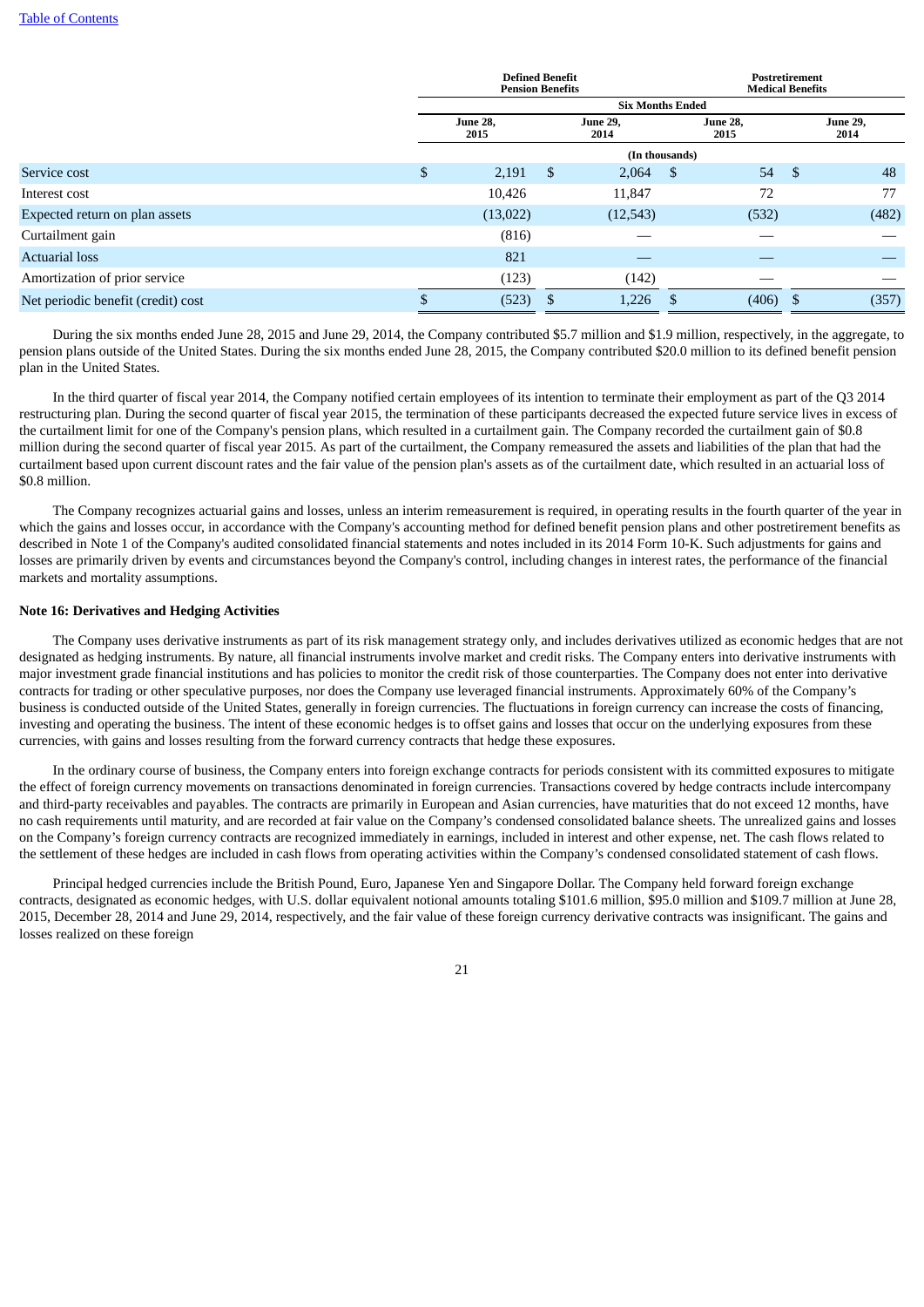currency derivative contracts are not material. The duration of these contracts was generally 30 days or less during each of the six months ended June 28, 2015 and June 29, 2014.

In addition, in connection with certain intercompany loan agreements the Company enters into forward foreign exchange contracts intended to hedge movements in foreign exchange rates prior to settlement of such intercompany loans denominated in foreign currencies. The Company records these hedges at fair value on the Company's condensed consolidated balance sheets. The unrealized gains and losses on these hedges, as well as the gains and losses associated with the remeasurement of the intercompany loans, are recognized immediately in earnings, included in interest and other expense, net. The cash flows related to the settlement of these hedges are included in cash flows from financing activities within the Company's condensed consolidated statement of cash flows.

During the six months ended June 28, 2015, the Company settled several of these forward exchange contracts and entered into three new contracts that will settle in fiscal year 2015. The combined Euro denominated notional amounts of these outstanding hedges was €156.1 million and €238.2 million as of June 28, 2015 and December 28, 2014, respectively. The net gains and losses on these derivatives, combined with the gains and losses on the remeasurement of the hedged intercompany loans were not material for the six months ending June 28, 2015. The Company received \$23.5 million as a result of the settlement of these hedges in the six months ended June 28, 2015.

The Company does not expect any material net pre-tax gains or losses to be reclassified from accumulated other comprehensive income into interest and other expense, net within the next twelve months.

#### **Note 17: Fair Value Measurements**

Financial instruments that potentially subject the Company to concentrations of credit risk consist principally of cash equivalents, derivatives, marketable securities and accounts receivable. The Company believes it had no significant concentrations of credit risk as of June 28, 2015.

The Company uses the market approach technique to value its financial instruments and there were no changes in valuation techniques during the six months ended June 28, 2015. The Company's financial assets and liabilities carried at fair value are primarily comprised of marketable securities, derivative contracts used to hedge the Company's currency risk, and acquisition-related contingent consideration. The Company has not elected to measure any additional financial instruments or other items at fair value.

*Valuation Hierarchy:* The following summarizes the three levels of inputs required to measure fair value. For Level 1 inputs, the Company utilizes quoted market prices as these instruments have active markets. For Level 2 inputs, the Company utilizes quoted market prices in markets that are not active, broker or dealer quotations, or utilizes alternative pricing sources with reasonable levels of price transparency. For Level 3 inputs, the Company utilizes unobservable inputs based on the best information available, including estimates by management primarily based on information provided by third-party fund managers, independent brokerage firms and insurance companies. A financial asset's or liability's classification within the hierarchy is determined based on the lowest level input that is significant to the fair value measurement. In determining fair value, the Company utilizes valuation techniques that maximize the use of observable inputs and minimize the use of unobservable inputs to the extent possible.

The following tables show the assets and liabilities carried at fair value measured on a recurring basis as of June 28, 2015 and December 28, 2014 classified in one of the three classifications described above:

|                                         |                                                        |         |   | Fair Value Measurements at June 28, 2015 Using:               |                                                                   |                          |    |                                                    |
|-----------------------------------------|--------------------------------------------------------|---------|---|---------------------------------------------------------------|-------------------------------------------------------------------|--------------------------|----|----------------------------------------------------|
|                                         | <b>Total Carrying Value at</b><br><b>June 28, 2015</b> |         |   | <b>Quoted Prices in</b><br><b>Active Markets</b><br>(Level 1) | <b>Significant Other</b><br><b>Observable Inputs</b><br>(Level 2) |                          |    | Significant<br>Unobservable<br>Inputs<br>(Level 3) |
|                                         |                                                        |         |   | (In thousands)                                                |                                                                   |                          |    |                                                    |
| Marketable securities                   | \$                                                     | 1,633   | S | 1,633                                                         | -\$                                                               | $\overline{\phantom{m}}$ | -S |                                                    |
| Foreign exchange derivative assets      |                                                        | 160     |   |                                                               |                                                                   | 160                      |    |                                                    |
| Foreign exchange derivative liabilities |                                                        | (6,017) |   |                                                               |                                                                   | (6,017)                  |    |                                                    |
| Contingent consideration                |                                                        | (475)   |   |                                                               |                                                                   |                          |    | (475)                                              |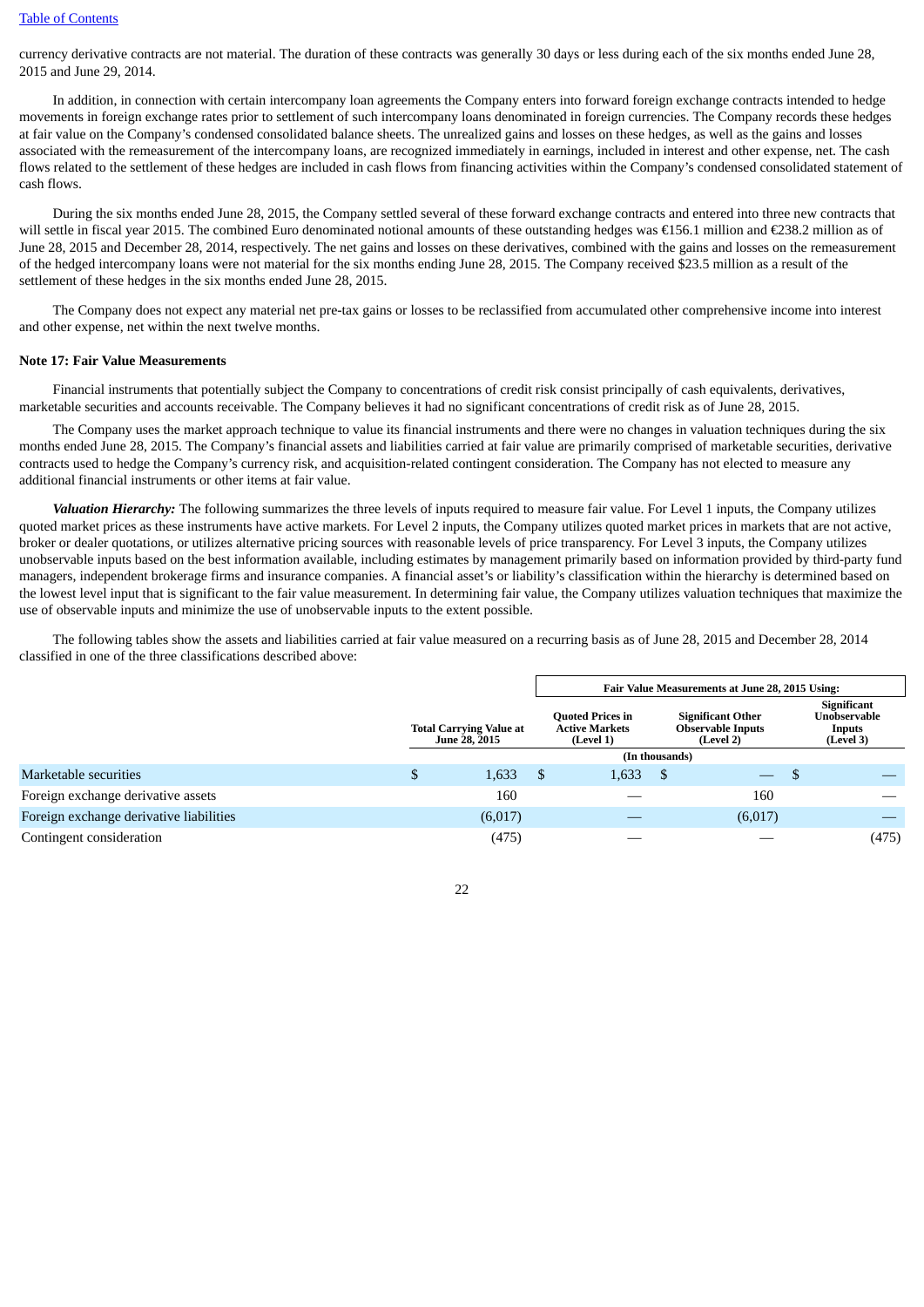|                                         |                                                            |       | Fair Value Measurements at December 28, 2014 Using: |                                                               |                                                                   |                          |      |                                                    |  |  |
|-----------------------------------------|------------------------------------------------------------|-------|-----------------------------------------------------|---------------------------------------------------------------|-------------------------------------------------------------------|--------------------------|------|----------------------------------------------------|--|--|
|                                         | <b>Total Carrying Value at</b><br><b>December 28, 2014</b> |       |                                                     | <b>Quoted Prices in</b><br><b>Active Markets</b><br>(Level 1) | <b>Significant Other</b><br><b>Observable Inputs</b><br>(Level 2) |                          |      | Significant<br>Unobservable<br>Inputs<br>(Level 3) |  |  |
|                                         |                                                            |       |                                                     |                                                               | (In thousands)                                                    |                          |      |                                                    |  |  |
| Marketable securities                   | \$                                                         | 1,568 | -S                                                  | 1,568                                                         | - S                                                               | $\overline{\phantom{0}}$ | - \$ |                                                    |  |  |
| Foreign exchange derivative assets      |                                                            | 3,205 |                                                     |                                                               |                                                                   | 3,205                    |      |                                                    |  |  |
| Foreign exchange derivative liabilities |                                                            | (302) |                                                     |                                                               |                                                                   | (302)                    |      |                                                    |  |  |
| Contingent consideration                |                                                            | (91)  |                                                     |                                                               |                                                                   |                          |      | (91)                                               |  |  |

*Level 1 and Level 2 Valuation Techniques:* The Company's Level 1 and Level 2 assets and liabilities are comprised of investments in equity and fixed-income securities as well as derivative contracts. For financial assets and liabilities that utilize Level 1 and Level 2 inputs, the Company utilizes both direct and indirect observable price quotes, including common stock price quotes, foreign exchange forward prices and bank price quotes. Below is a summary of valuation techniques for Level 1 and Level 2 financial assets and liabilities.

*Marketable securities:* Include equity and fixed-income securities measured at fair value using the quoted market prices in active markets at the reporting date.

*Foreign exchange derivative assets and liabilities:* Include foreign exchange derivative contracts that are valued using quoted forward foreign exchange prices at the reporting date. The Company's foreign exchange derivative contracts are subject to master netting arrangements that allow the Company and its counterparties to net settle amounts owed to each other. Derivative assets and liabilities that can be net settled under these arrangements have been presented in the Company's consolidated balance sheet on a net basis and are recorded in other assets. As of both June 28, 2015 and December 28, 2014, none of the master netting arrangements involved collateral.

*Level 3 Valuation Techniques:* The Company's Level 3 liabilities are comprised of contingent consideration related to acquisitions. For liabilities that utilize Level 3 inputs, the Company uses significant unobservable inputs. Below is a summary of valuation techniques for Level 3 liabilities.

*Contingent consideration:* The Company has classified its net liabilities for contingent consideration relating to its acquisitions within Level 3 of the fair value hierarchy because the fair value is determined using significant unobservable inputs, which included probability weighted cash flows. A description of the significant acquisitions is included within Note 2 to the Company's audited consolidated financial statements filed with the 2014 Form 10-K. Contingent consideration is measured at fair value at the acquisition date, based on the probability that revenue thresholds or product development milestones will be achieved during the earnout period. Increases or decreases in the fair value of contingent consideration liabilities primarily result from changes in the estimated probabilities of achieving revenue thresholds or product development milestones during the earnout period. The Company may have to pay contingent consideration, related to acquisitions with open contingency periods, of up to \$32.5 million as of June 28, 2015. As of June 28, 2015, the Company had recorded contingent consideration obligations, which were assumed as part of the Perten acquisition, with an estimated fair value of \$0.5 million. The earnout period for acquisitions with open contingency periods does not exceed three years from the respective acquisition date, and the remaining weighted average earnout period at June 28, 2015 was four months.

A reconciliation of the beginning and ending Level 3 net liabilities for contingent consideration is as follows:

|                                                                                        | <b>Three Months Ended</b> |                         |  |                         | <b>Six Months Ended</b> |                         |  |                         |
|----------------------------------------------------------------------------------------|---------------------------|-------------------------|--|-------------------------|-------------------------|-------------------------|--|-------------------------|
|                                                                                        |                           | <b>June 28.</b><br>2015 |  | <b>June 29.</b><br>2014 |                         | <b>June 28.</b><br>2015 |  | <b>June 29.</b><br>2014 |
|                                                                                        |                           |                         |  | (In thousands)          |                         |                         |  |                         |
| Balance at beginning of period                                                         | \$                        | $(81)$ \$               |  | (4,981)                 | - \$                    | $(91)$ \$               |  | (4,926)                 |
| <b>Additions</b>                                                                       |                           | (475)                   |  |                         |                         | (475)                   |  |                         |
| Amounts paid and foreign currency translation                                          |                           |                         |  | (72)                    |                         | 10                      |  | (72)                    |
| Change in fair value (included within selling, general and<br>administrative expenses) |                           | 81                      |  | 1.623                   |                         | 81                      |  | 1,568                   |
| Balance at end of period                                                               |                           | (475)                   |  | (3,430)                 | - \$                    | $(475)$ \$              |  | (3,430)                 |
|                                                                                        |                           |                         |  |                         |                         |                         |  |                         |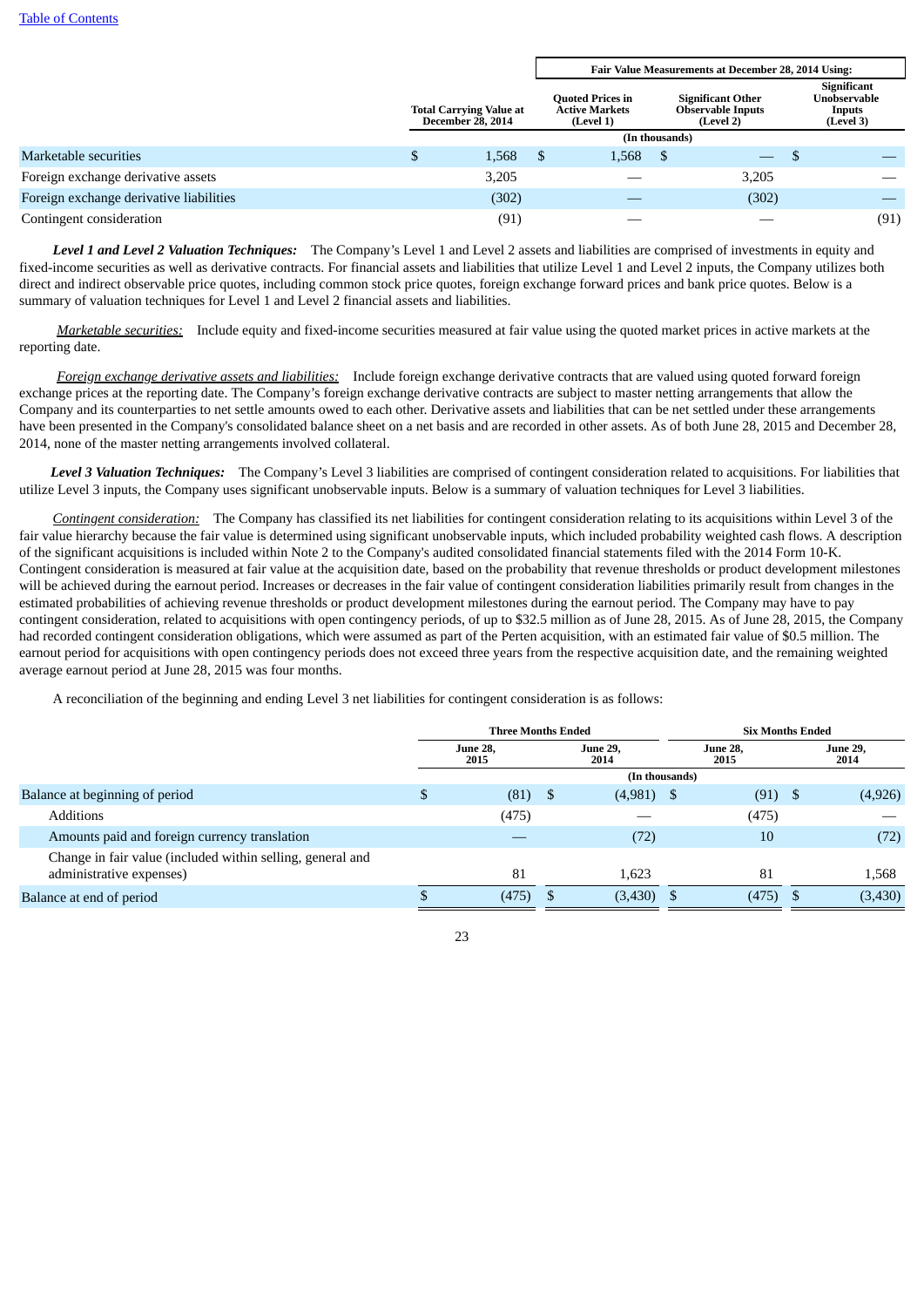The carrying amounts of cash and cash equivalents, accounts receivable, accounts payable and accrued expenses approximate fair value due to the short-term maturities of these assets and liabilities. If measured at fair value, cash and cash equivalents would be classified as Level 1.

The Company's senior unsecured revolving credit facility, which provides for \$700.0 million of revolving loans, had amounts outstanding, excluding letters of credit, of \$451.0 million and \$516.0 million as of June 28, 2015 and December 28, 2014, respectively. The interest rate on the Company's senior unsecured revolving credit facility is reset at least monthly to correspond to variable rates that reflect currently available terms and conditions for similar debt. The Company had no change in credit standing during the first six months of fiscal year 2015. Consequently, the carrying value of the current year and prior year credit facilities approximate fair value and would be classified as Level 2.

The Company's 2021 Notes, with a face value of \$500.0 million, had an aggregate carrying value of \$497.8 million, net of \$2.2 million of unamortized original issue discount, and a fair value of \$526.7 million as of June 28, 2015. The 2021 Notes had an aggregate carrying value of \$497.7 million, net of \$2.3 million of unamortized original issue discount, and a fair value of \$542.7 million as of December 28, 2014. The fair value of the 2021 Notes is estimated using market quotes from brokers and is based on current rates offered for similar debt.

The Company's financing lease obligations had an aggregate carrying value of \$38.7 million and \$39.3 million as of June 28, 2015 and December 28, 2014, respectively. The carrying values of the Company's financing lease obligations approximated their fair value as there has been minimal change in the Company's incremental borrowing rate. As of June 28, 2015, the 2021 Notes and financing lease obligations were classified as Level 2.

As of June 28, 2015, there has not been any significant impact to the fair value of the Company's derivative liabilities due to credit risk. Similarly, there has not been any significant adverse impact to the Company's derivative assets based on the evaluation of its counterparties' credit risks.

#### **Note 18: Contingencies**

The Company is conducting a number of environmental investigations and remedial actions at current and former locations of the Company and, along with other companies, has been named a potentially responsible party ("PRP") for certain waste disposal sites. The Company accrues for environmental issues in the accounting period that the Company's responsibility is established and when the cost can be reasonably estimated. The Company has accrued \$12.1 million and \$12.3 million as of June 28, 2015 and December 28, 2014, respectively, which represents its management's estimate of the cost of the remediation of known environmental matters, and does not include any potential liability for related personal injury or property damage claims. The Company's environmental accrual is not discounted and does not reflect the recovery of any material amounts through insurance or indemnification arrangements. The cost estimates are subject to a number of variables, including the stage of the environmental investigations, the magnitude of the possible contamination, the nature of the potential remedies, possible joint and several liability, the time period over which remediation may occur, and the possible effects of changing laws and regulations. For sites where the Company has been named a PRP, management does not currently anticipate any additional liability to result from the inability of other significant named parties to contribute. The Company expects that the majority of such accrued amounts could be paid out over a period of up to ten years. As assessment and remediation activities progress at each individual site, these liabilities are reviewed and adjusted to reflect additional information as it becomes available. There have been no environmental problems to date that have had, or are expected to have, a material adverse effect on the Company's condensed consolidated financial statements. While it is possible that a loss exceeding the amounts recorded in the condensed consolidated financial statements may be incurred, the potential exposure is not expected to be materially different from those amounts recorded.

<span id="page-23-0"></span>The Company is subject to various claims, legal proceedings and investigations covering a wide range of matters that arise in the ordinary course of its business activities. Although the Company has established accruals for potential losses that it believes are probable and reasonably estimable, in the opinion of the Company's management, based on its review of the information available at this time, the total cost of resolving these contingencies at June 28, 2015 should not have a material adverse effect on the Company's condensed consolidated financial statements. However, each of these matters is subject to uncertainties, and it is possible that some of these matters may be resolved unfavorably to the Company.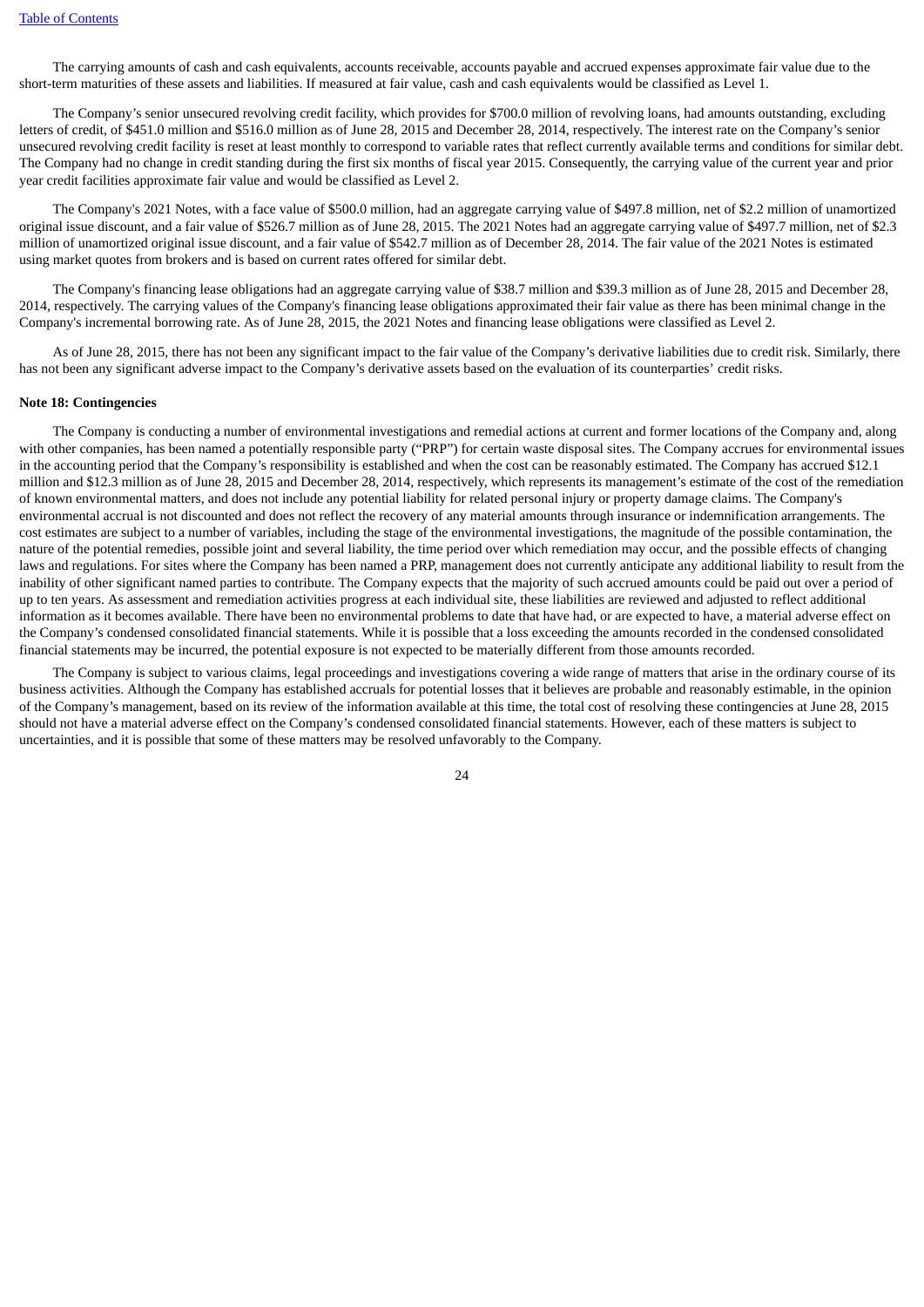# **Item 2.** *Management's Discussion and Analysis of Financial Condition and Results of Operations*

This quarterly report on Form 10-Q, including the following management's discussion and analysis, contains forward-looking information that you should read in conjunction with the condensed consolidated financial statements and notes to the condensed consolidated financial statements that we have included elsewhere in this report. For this purpose, any statements contained in this report that are not statements of historical fact may be deemed to be forward-looking statements. Words such as "believes," "plans," "anticipates," "intends," "expects," "will" and similar expressions are intended to identify forward-looking statements. Our actual results may differ materially from the plans, intentions or expectations we disclose in the forward-looking statements we make. We have included important factors below under the heading "Risk Factors" in Part II, Item 1A. that we believe could cause actual results to differ materially from the forward-looking statements we make. We are not obligated to publicly update any forward-looking statements, whether as a result of new *information, future events or otherwise.*

#### <span id="page-24-0"></span>**Overview**

We are a leading provider of products, services and solutions to the diagnostics, research, environmental, industrial and laboratory services markets. Through our advanced technologies, solutions, and services, we address critical issues that help to improve the health and safety of people and their environment.

We realigned our organization at the beginning of fiscal year 2015 to enable us to both deliver complete solutions targeted towards certain end markets and develop value-added applications and solutions to foster further expansion of those markets. OneSource, the multivendor service offering business that serves our life sciences end market, was moved from our Environmental Health segment into our Human Health segment. The results reported for the three and six months ended June 28, 2015 reflect this new alignment of our operating segments. Financial information in this report relating to the three and six months ended June 29, 2014 and the fiscal year ended 2014 have been retrospectively adjusted to reflect the changes to the operating segments. The principal products and services of our two operating segments are:

- *Human Health*. Concentrates on developing diagnostics, tools and applications to help detect diseases earlier and more accurately and to accelerate the discovery and development of critical new therapies. Our Human Health segment serves both the diagnostics and research markets.
- *Environmental Health*. Provides products, services and solutions to facilitate the creation of safer food and consumer products, more secure surroundings and efficient energy resources. Our Environmental Health segment serves the environmental, industrial and laboratory services markets.

As a result of the realignment, we reallocated goodwill from our Environmental Health segment to our Human Health segment based on the relative fair value, determined using the income approach, of the business within the historical Environmental Health segment. During the second quarter of 2015, we updated our preliminary analysis and the realignment resulted in \$41.2 million of goodwill being reallocated from our Environmental Health segment to our Human Health segment as of December 28, 2014.

### *Overview of the Second Quarter of Fiscal Year 2015*

Our fiscal year ends on the Sunday nearest December 31. We report fiscal years under a 52/53 week format, and as a result certain fiscal years will contain 53 weeks. The fiscal year ending January 3, 2016 ("fiscal year 2015") will include 53 weeks. The extra week in fiscal year 2015 will be included in the third quarter. The fiscal year ended December 28, 2014 ("fiscal year 2014") included 52 weeks.

Our overall revenue in the second quarter of fiscal year 2015 was \$563.9 million and increased \$7.7 million, or 1%, as compared to the second quarter of fiscal year 2014, reflecting an increase of \$8.8 million, or 4%, in our Environmental Health segment revenue, which was partially offset by a decrease of \$1.1 million, or 0.3%, in our Human Health segment revenue. The increase in our Environmental Health segment revenue during the second quarter of fiscal year 2015 was primarily due to revenue from the acquisition of Perten Instruments Group AB ("Perten"), as well as increased demand for environmental and food applications, which was partially offset by unfavorable impacts from foreign currency. During the second quarter of fiscal year 2015, our Human Health segment revenue experienced growth, driven primarily by our newborn and infectious disease screening business within our diagnostics market and growth generated across various existing and new products within our research market. However, this growth was more than offset by unfavorable impacts from foreign currency as the U.S. dollar strengthened, particularly versus the Euro, as compared to the same period in the prior year.

In our Human Health segment, we experienced growth during the second quarter of fiscal year 2015 in several of our products within our end markets, as compared to the second quarter of fiscal year 2014. In our diagnostics market we experienced growth from continued expansion of our newborn and infectious disease screening solutions in key regions outside the United States, particularly in emerging markets such as China. Birth rates in the United States continue to stabilize and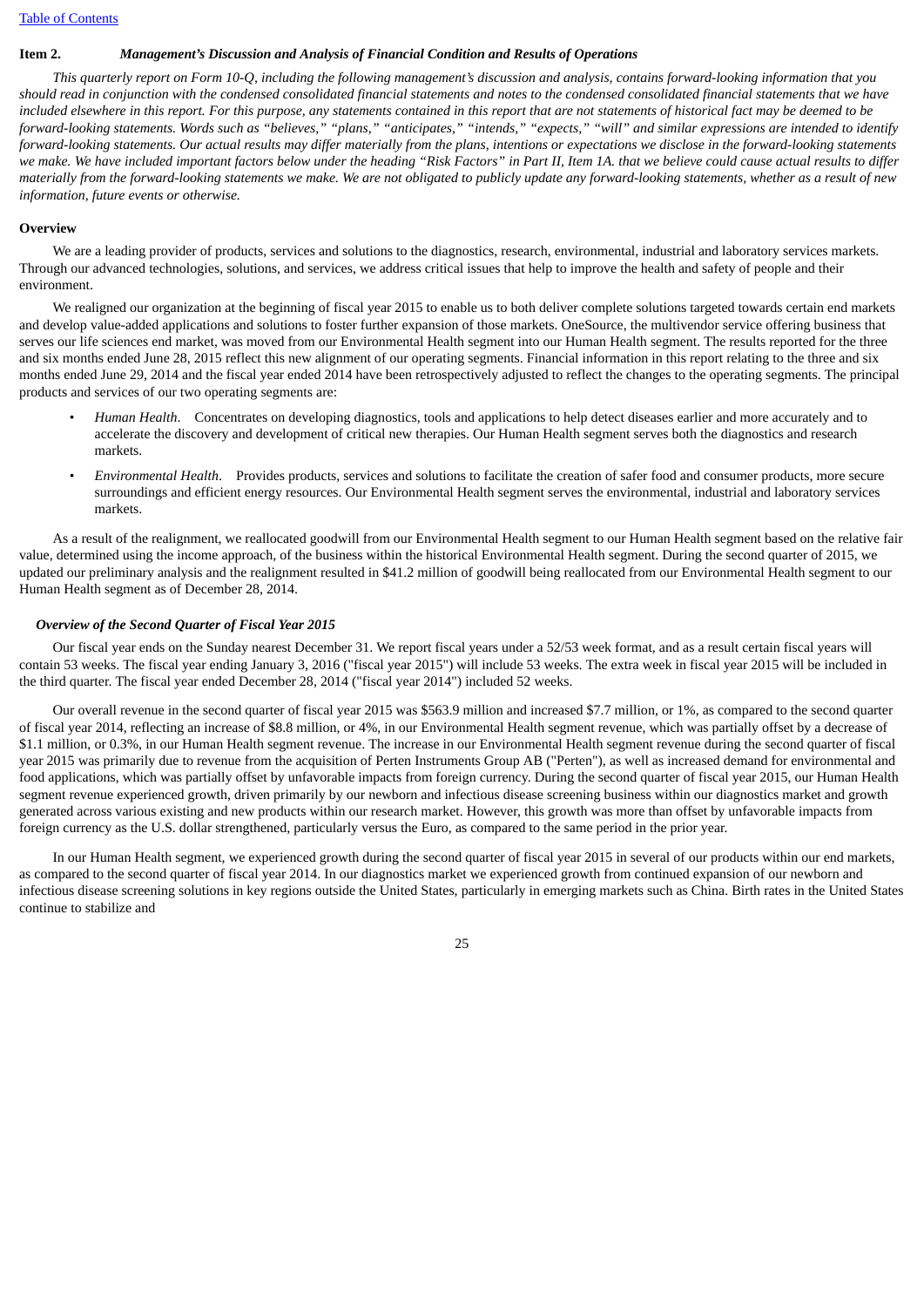demand for greater access to newborn screening in rural areas outside the United States is also increasing, as evidenced by prenatal trends we saw during the second quarter of fiscal year 2015. In our research market we experienced growth due to new product introductions, such as the Opera Phenix, as well as improved demand for our automation systems and our OneSource service offerings. Our OneSource business offers services designed to enable our customers to increase efficiencies and production time while reducing maintenance costs, all of which continue to be critical for our customers. The growth in our Human Health segment was more than offset by unfavorable impacts from foreign currency as the U.S. dollar strengthened, particularly versus the Euro, as well as a decline in our medical imaging business due to a decrease in orders of our imaging detectors. As the rising cost of healthcare continues to be one of the critical issues facing our customers, we anticipate that the benefits of providing earlier detection of disease, which can result in savings of long-term health care costs as well as create better outcomes for patients, are increasingly valued and we expect to see continued growth in these markets.

In our Environmental Health segment, we had an increase in revenue for the second quarter of fiscal year 2015 as compared to the second quarter of fiscal year 2014, despite unfavorable impacts from foreign currency. The increase in revenue was primarily due to revenue from the acquisition of Perten, as well as increased demand for environmental and food applications. We anticipate that the continued development of contaminant regulations and corresponding testing protocols will result in increased demand for efficient, analytically sensitive and information rich testing solutions.

Our consolidated gross margins increased 19 basis points in the second quarter of fiscal year 2015, as compared to the second quarter of fiscal year 2014, due to favorable changes in product mix, with an increase in sales of higher gross margin product offerings and benefits from our initiatives to improve our supply chain. Our consolidated operating margins decreased 44 basis points in the second quarter of fiscal year 2015, as compared to the second quarter of fiscal year 2014, primarily due to higher costs as a result of restructuring activities and increased costs related to investments in new product development, which were partially offset by higher gross margins and cost containment and productivity initiatives.

We believe we are well positioned to continue to take advantage of the spending trends in our end markets and to promote our efficiencies in markets where current conditions may increase demand for certain services. Overall, we believe that our strategic focus on Human Health and Environmental Health coupled with our breadth of end markets, deep portfolio of technologies and applications, leading market positions, global scale and financial strength will provide us with a foundation for growth.

#### <span id="page-25-0"></span>**Critical Accounting Policies and Estimates**

The preparation of condensed consolidated financial statements requires us to make estimates and judgments that affect the reported amounts of assets, liabilities, revenue and expenses and related disclosure of contingent assets and liabilities. On an ongoing basis, we evaluate our estimates, including those related to revenue recognition, warranty costs, bad debts, inventories, accounting for business combinations and dispositions, long-lived assets, income taxes, restructuring, pensions and other postretirement benefits, contingencies and litigation. We base our estimates on historical experience and on various other assumptions that we believe to be reasonable under the circumstances, the results of which form the basis for making judgments about the carrying values of assets and liabilities that are not readily apparent from other sources. Actual results may differ from these estimates under different assumptions or conditions.

Critical accounting policies are those policies that affect our more significant judgments and estimates used in the preparation of our condensed consolidated financial statements. We believe our critical accounting policies include our policies regarding revenue recognition, warranty costs, allowances for doubtful accounts, inventory valuation, business combinations, value of long-lived assets, including goodwill and other intangibles, employee compensation and benefits, restructuring activities, gains or losses on dispositions and income taxes.

For a more detailed discussion of our critical accounting policies and estimates, please refer to the Notes to our audited consolidated financial statements and Item 7. "Management's Discussion and Analysis of Financial Condition and Results of Operations," in our Annual Report on Form 10-K for the fiscal year ended December 28, 2014 (our "2014 Form 10-K"), as filed with the Securities and Exchange Commission (the "SEC"). There have been no significant changes in our critical accounting policies and estimates during the six months ended June 28, 2015.

#### <span id="page-25-1"></span>**Consolidated Results of Continuing Operations**

#### *Revenue*

Revenue for the three months ended June 28, 2015 was \$563.9 million, as compared to \$556.2 million for the three months ended June 29, 2014, an increase of \$7.7 million, or 1%, which includes an approximate 7% decrease in revenue attributable to unfavorable changes in foreign exchange rates and an approximate 4% increase in revenue attributable to acquisitions. The analysis in the remainder of this paragraph compares segment revenue for the three months ended June 28, 2015 as compared to the three months ended June 29, 2014 and includes the effect of foreign exchange rate fluctuations and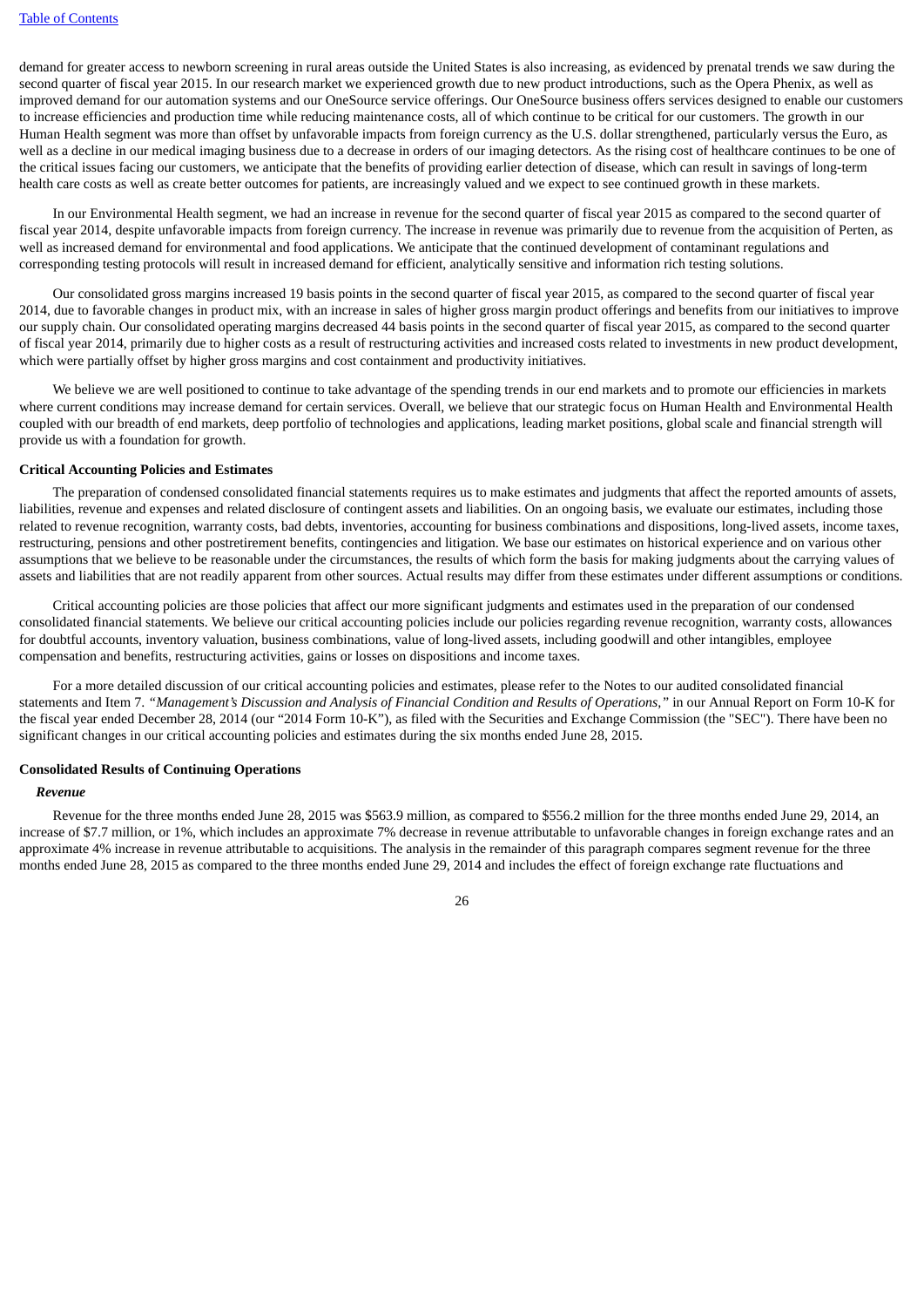acquisitions. Our Environmental Health segment revenue increased \$8.8 million, or 4%, due to an increase in our environmental and industrial markets revenue of \$12.7 million, which was partially offset by a decrease in laboratory services market revenue of \$3.9 million. Our Human Health segment revenue decreased \$1.1 million, or 0.3%, due to a decrease in diagnostics market revenue of \$4.2 million, which was partially offset by an increase in research market revenue of \$3.1 million. As a result of adjustments to deferred revenue related to certain acquisitions required by business combination rules, we did not recognize \$0.2 million of revenue for the three months ended June 28, 2015 and \$0.4 million for the three months ended June 29, 2014 that otherwise would have been recorded by the acquired businesses during each of the respective periods.

Revenue for the six months ended June 28, 2015 was \$1,090.8 million, as compared to \$1,086.8 million for the six months ended June 29, 2014, an increase of \$4.0 million, or 0.4%, which includes an approximate 6% decrease in revenue attributable to unfavorable changes in foreign exchange rates and an approximate 3% increase in revenue attributable to acquisitions. The analysis in the remainder of this paragraph compares segment revenue for the six months ended June 28, 2015 as compared to the six months ended June 29, 2014 and includes the effect of foreign exchange rate fluctuations and acquisitions. Our Environmental Health segment revenue increased \$9.1 million, or 2%, due to an increase in environmental and industrial markets revenue of \$16.5 million, partially offset by a decrease in laboratory services market revenue of \$7.5 million. Our Human Health segment revenue decreased \$5.0 million, or 1%, due to a decrease in diagnostics market revenue of \$5.3 million, was partially offset by an increase in research market revenue of \$0.3 million. As a result of adjustments to deferred revenue related to certain acquisitions required by business combination rules, we did not recognize \$0.5 million of revenue for the six months ended June 28, 2015 and \$1.9 million for the six months ended June 29, 2014 that otherwise would have been recorded by the acquired businesses during each of the respective periods.

#### *Cost of Revenue*

Cost of revenue for the three months ended June 28, 2015 was \$311.4 million, as compared to \$308.2 million for the three months ended June 29, 2014, an increase of \$3.2 million, or 1%. As a percentage of revenue, cost of revenue decreased to 55.2% for the three months ended June 28, 2015, from 55.4% for the three months ended June 29, 2014, resulting in an increase in gross margin of 19 basis points to 44.8% for the three months ended June 28, 2015, from 44.6% for the three months ended June 29, 2014. Amortization of intangible assets decreased and was \$10.8 million for the three months ended June 28, 2015, as compared to \$12.3 million for the three months ended June 29, 2014. Stock-based compensation expense was \$0.4 million for the three months ended June 28, 2015, as compared to \$0.3 million for the three months ended June 29, 2014. The amortization of purchase accounting adjustments to record the inventory from certain acquisitions added an incremental expense of \$1.6 million for the three months ended June 28, 2015. Acquisition related costs added an incremental expense of \$0.02 million for each of the three months ended June 28, 2015 and June 29, 2014. In addition to the above items, the overall increase in gross margin was primarily the result of favorable changes in product mix, with an increase in sales of higher gross margin product offerings and early benefits from our initiatives to improve our supply chain.

Cost of revenue for the six months ended June 28, 2015 was \$602.9 million, as compared to \$603.1 million for the six months ended June 29, 2014, a decrease of \$0.2 million, or 0.03%. As a percentage of revenue, cost of revenue decreased to 55.3% for the six months ended June 28, 2015, from 55.5% for the six months ended June 29, 2014, resulting in an increase in gross margin of 22 basis points to 44.7% for the six months ended June 28, 2015, from 44.5% for the six months ended June 29, 2014. Amortization of intangible assets decreased and was \$21.5 million for the six months ended June 28, 2015, as compared to \$25.0 million for the six months ended June 29, 2014. Stock-based compensation expense was \$0.6 million for the six months ended June 28, 2015, as compared to \$0.7 million for the six months ended June 29, 2014. The mark-to-market adjustment for postretirement benefit plans was a loss of \$0.2 million for the six months ended June 28, 2015, as compared to a gain of \$0.1 million for the six months ended June 29, 2014. Acquisition related costs added an incremental expense of \$0.03 million for each of the six months ended June 28, 2015 and June 29, 2014. The amortization of purchase accounting adjustments to record the inventory from certain acquisitions added an incremental expense of \$6.5 million for the six months ended June 28, 2015. In addition to the above items, the overall increase in gross margin was primarily the result of favorable changes in product mix, with an increase in sales of higher gross margin product offerings and early benefits from our initiatives to improve our supply chain.

#### *Selling, General and Administrative Expenses*

Selling, general and administrative expenses for the three months ended June 28, 2015 were \$146.7 million, as compared to \$147.3 million for the three months ended June 29, 2014, a decrease of \$0.5 million, or 0.3%. As a percentage of revenue, selling, general and administrative expenses decreased and were 26.0% for the three months ended June 28, 2015, as compared to 26.5% for the three months ended June 29, 2014. Amortization of intangible assets increased and was \$8.9 million for the three months ended June 28, 2015, as compared to \$8.1 million for the three months ended June 29, 2014. Stock-based compensation expense decreased and was \$3.7 million for the three months ended June 28, 2015, as compared to \$4.2 million for the three months ended June 29, 2014. The mark-to-market adjustment for postretirement benefit plans was a loss of \$0.8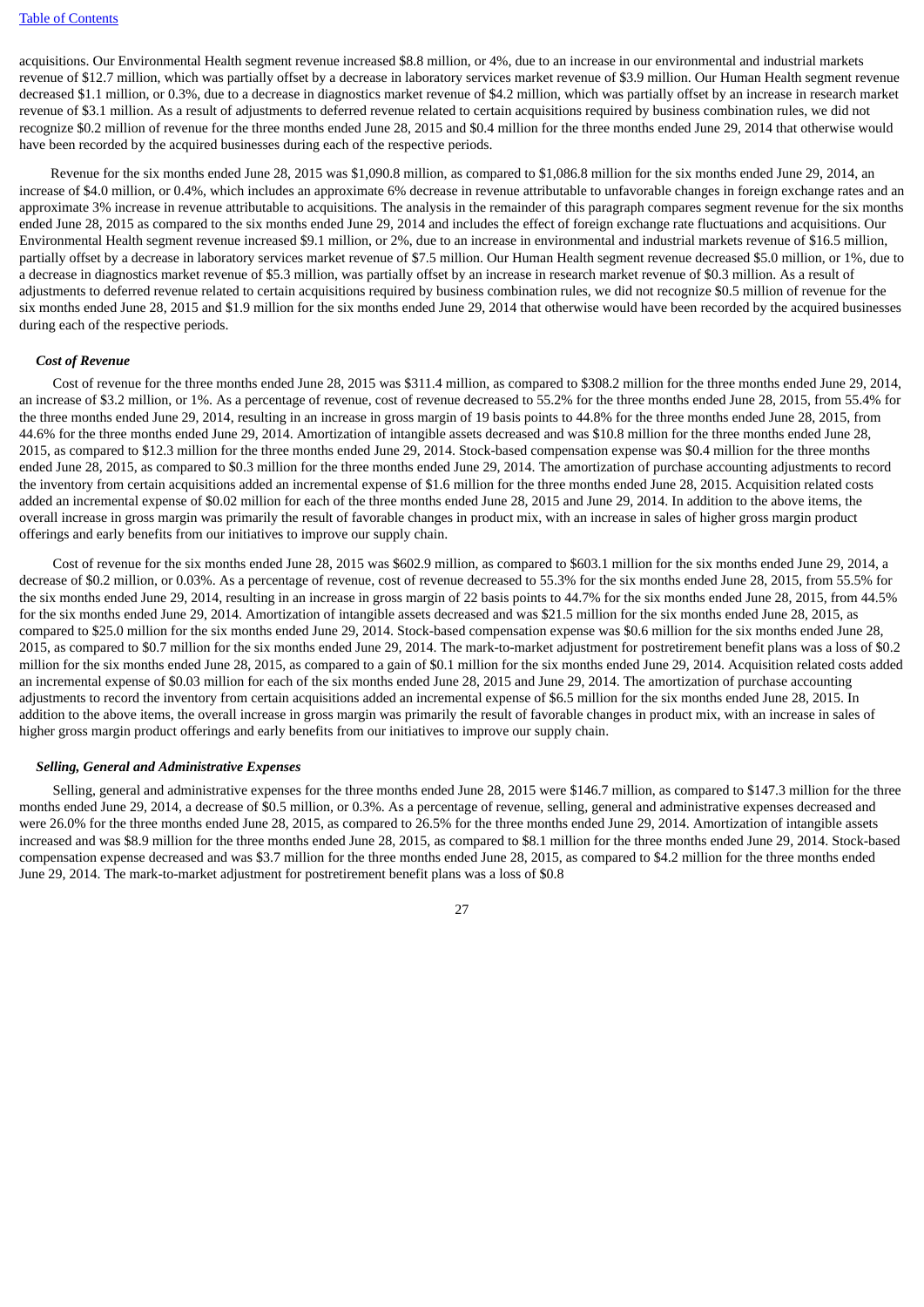million for the three months ended June 28, 2015. Significant settlement and litigation expenses related to a particular case were \$3.4 million for the three months ended June 29, 2014. Acquisition related costs for contingent consideration and other acquisition costs added an incremental expense of \$0.2 million for the three months ended June 28, 2015, as compared to decreasing expenses by \$1.5 million for the three months ended June 29, 2014. In addition to the above items, the decrease in selling, general and administrative expenses was primarily the result of cost containment and productivity initiatives.

Selling, general and administrative expenses for the six months ended June 28, 2015 were \$292.6 million, as compared to \$299.7 million for the six months ended June 29, 2014, a decrease of \$7.1 million, or 2.4%. As a percentage of revenue, selling, general and administrative expenses decreased and were 26.8% for the six months ended June 28, 2015, as compared to 27.6% for the six months ended June 29, 2014. Amortization of intangible assets increased and was \$17.9 million for the six months ended June 28, 2015, as compared to \$16.0 million for the six months ended June 29, 2014. Stock-based compensation expense decreased and was \$7.3 million for the six months ended June 28, 2015, as compared to \$8.3 million for the six months ended June 29, 2014. The mark-to-market adjustment for postretirement benefit plans was a loss of \$0.8 million for the six months ended June 28, 2015. Significant settlement and litigation expenses related to a particular case were \$6.6 million for the six months ended June 29, 2014. Acquisition related costs for the reversal of contingent consideration and other acquisition costs added an incremental expense of \$0.5 million for the six months ended June 28, 2015, as compared to decreasing expenses by \$1.4 million for the six months ended June 29, 2014. In addition to the above items, the decrease in selling, general and administrative expenses was primarily the result of cost containment and productivity initiatives.

#### *Research and Development Expenses*

Research and development expenses for the three months ended June 28, 2015 were \$32.7 million, as compared to \$30.4 million for the three months ended June 29, 2014, an increase of \$2.3 million, or 8%. As a percentage of revenue, research and development expenses increased and were 5.8% for the three months ended June 28, 2015, as compared to 5.5% for the three months ended June 29, 2014. Amortization of intangible assets was \$0.1 million for each of the three months ended June 28, 2015 and June 29, 2014. Stock-based compensation expense was \$0.1 million and \$0.2 million for the three months ended June 28, 2015 and June 29, 2014, respectively. In addition to the above items, the increase in research and development expenses was primarily the result of new product releases and investments in new product development, which was partially offset by cost containment and productivity initiatives.

Research and development expenses for the six months ended June 28, 2015 were \$64.8 million, as compared to \$59.7 million for the six months ended June 29, 2014, an increase of \$5.1 million, or 8%. As a percentage of revenue, research and development expenses increased and were 5.9% for the six months ended June 28, 2015, as compared to 5.5% for the six months ended June 29, 2014. Amortization of intangible assets decreased and was \$0.2 million for the six months ended June 28, 2015, as compared to \$0.3 million for the six months ended June 29, 2014. Stock-based compensation expense was \$0.3 million for the six months ended June 28, 2015, as compared to \$0.4 million for the six months ended June 29, 2014. In addition to the above items, the increase in research and development expenses was primarily the result of new product releases and investments in new product development, which was partially offset by cost containment and productivity initiatives. During the first six months of each of fiscal years 2015 and 2014, we directed research and development efforts towards the diagnostics and research markets within our Human Health segment, and the environmental, industrial and laboratory service markets within our Environmental Health segment, in order to help accelerate our growth initiatives.

#### *Restructuring and Contract Termination Charges, Net*

Our management has approved a series of restructuring actions related to the impact of acquisitions and divestitures, the alignment of our operations with our growth strategy, the integration of our business units and productivity initiatives. The current portion of restructuring and contract termination charges is recorded in accrued restructuring and contract termination charges and the long-term portion of restructuring and contract termination charges is recorded in long-term liabilities. The activities associated with these plans have been reported as restructuring and contract termination charges, net, and are included as a component of operating expenses from continuing operations.

We implemented restructuring plans in the second quarter of fiscal year 2015 and the third quarter of fiscal year 2014 consisting of workforce reductions principally intended to realign resources to emphasize growth initiatives (the "Q2 2015 Plan" and the "Q3 2014 Plan", respectively). We implemented restructuring plans in the second and first quarters of fiscal year 2014 consisting of workforce reductions principally intended to focus resources on higher growth end markets (the "Q2 2014 Plan" and the "Q1 2014 Plan", respectively). Details of the plans initiated in previous years ("Previous Plans") are discussed more fully in Note 4 to the audited consolidated financial statements in the 2014 Form 10-K. We have also terminated various contractual commitments in connection with certain disposal activities and have recorded charges, to the extent applicable, for the costs of terminating these contracts before the end of their terms and the costs that will continue to be incurred for the remaining terms without economic benefit to us.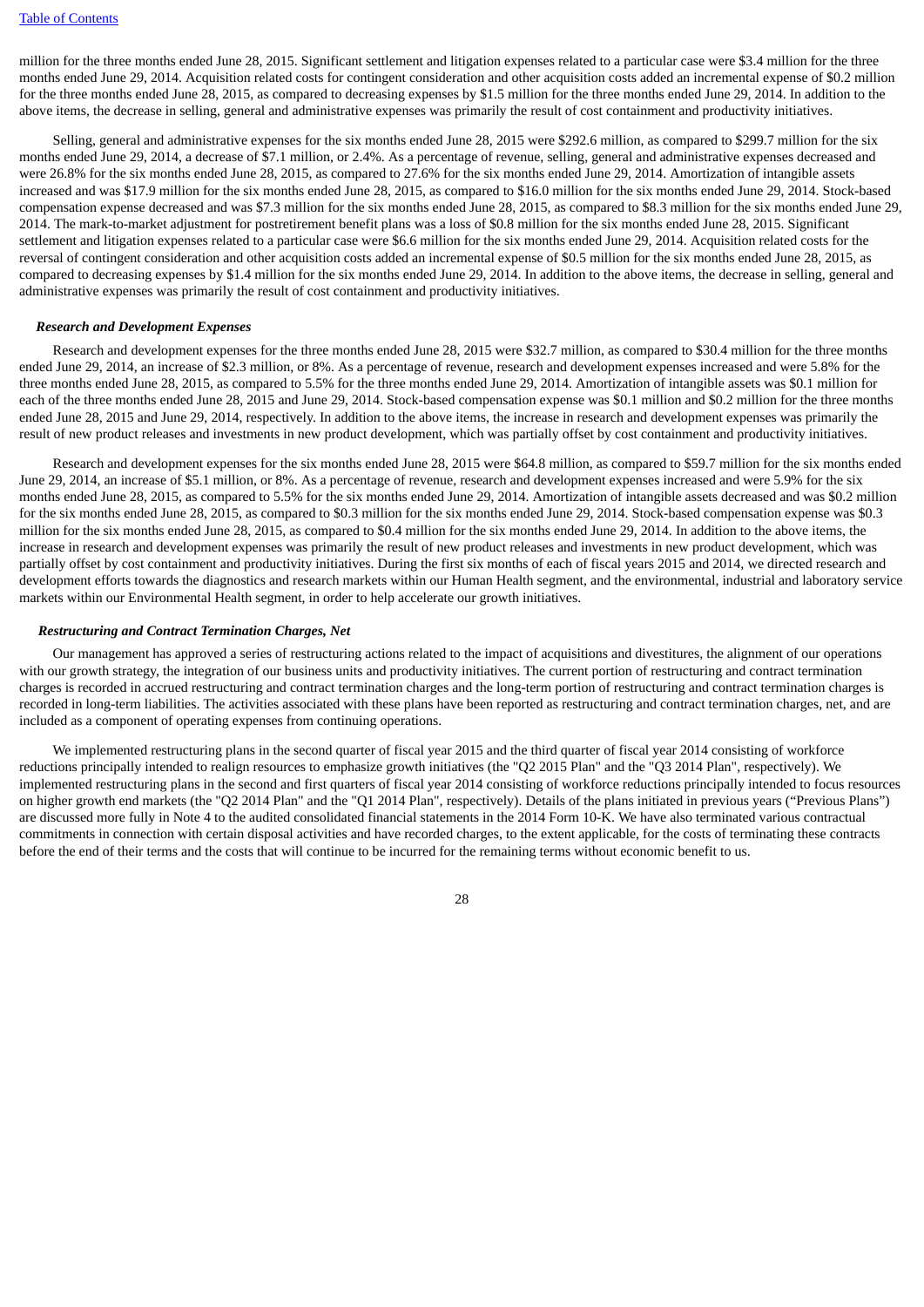The following table summarizes the number of employees reduced, the initial restructuring or contract termination charges by operating segment, and the dates by which payments were substantially completed, or the expected dates by which payments will be substantially completed, for restructuring actions implemented during the six months ended June 28, 2015 and fiscal year 2014:

|                                   |                            | <b>Initial Restructuring or Contract Termination</b><br>Charges |                     |      |                             |      |              | <b>Date or Expected Date</b><br><b>Payments</b> |
|-----------------------------------|----------------------------|-----------------------------------------------------------------|---------------------|------|-----------------------------|------|--------------|-------------------------------------------------|
|                                   | <b>Headcount Reduction</b> |                                                                 | <b>Human Health</b> |      | <b>Environmental Health</b> |      | <b>Total</b> | Substantially<br><b>Completed by</b>            |
|                                   |                            |                                                                 |                     |      |                             |      |              |                                                 |
| Q2 2015 Plan                      | 102                        | \$                                                              | 1,850               | - \$ | 4,160                       | - \$ | 6,010        | Q2 FY2016                                       |
| 2015 Contract Termination Charges |                            |                                                                 |                     |      | 25                          |      | 25           | Q4 FY2015                                       |
|                                   |                            |                                                                 |                     |      |                             |      |              |                                                 |
| Q3 2014 Plan                      | 152                        |                                                                 | 7.126               |      | 5,925                       |      | 13,051       | Q3 FY2015                                       |
| Q2 2014 Plan                      | 22                         |                                                                 | 545                 |      | 190                         |      | 735          | Q2 FY2015                                       |
| Q1 2014 Plan                      | 17                         |                                                                 | 370                 |      | 197                         |      | 567          | Q4 FY2014                                       |
| 2014 Contract Termination Charges |                            |                                                                 |                     |      | 1,545                       |      | 1,545        | Q4 FY2015                                       |

We expect to make payments under the Previous Plans for remaining residual lease obligations, with terms varying in length, through fiscal year 2022.

At June 28, 2015, we had \$20.8 million recorded for accrued restructuring and contract termination charges, of which \$15.4 million was recorded in short-term accrued restructuring and contract termination charges and \$5.4 million was recorded in long-term liabilities. At December 28, 2014, we had \$23.8 million recorded for accrued restructuring and contract termination charges, of which \$17.1 million was recorded in short-accrued restructuring and \$6.7 million was recorded in long-term liabilities. The following table summarizes our restructuring and contract termination accrual balances and related activity by restructuring plan, as well as contract termination, during the six months ended June 28, 2015:

|                                                     | <b>Balance at December</b><br>28, 2014 |        | 2015 Charges |       |   | 2015 Changes in<br><b>Estimates, Net</b> |    | <b>2015 Amounts Paid</b> |      | <b>Balance at June 28,</b><br>2015 |  |
|-----------------------------------------------------|----------------------------------------|--------|--------------|-------|---|------------------------------------------|----|--------------------------|------|------------------------------------|--|
|                                                     |                                        |        |              |       |   | (In thousands)                           |    |                          |      |                                    |  |
| <b>Severance:</b>                                   |                                        |        |              |       |   |                                          |    |                          |      |                                    |  |
| Q2 2015 Plan                                        | \$                                     |        | \$           | 6,010 | S |                                          | \$ | $(600)$ \$               |      | 5,410                              |  |
| Q3 2014 Plan                                        |                                        | 10,059 |              |       |   |                                          |    | (5,050)                  |      | 5,009                              |  |
| Q2 2014 Plan                                        |                                        | 251    |              |       |   | (179)                                    |    | (8)                      |      | 64                                 |  |
| Q1 2014 Plan                                        |                                        | 92     |              |       |   | (92)                                     |    |                          |      |                                    |  |
| Previous Plans                                      |                                        | 13,124 |              |       |   | (808)                                    |    | (2, 199)                 |      | 10,117                             |  |
| <b>Restructuring</b>                                |                                        | 23,526 |              | 6,010 |   | (1,079)                                  |    | (7, 857)                 |      | 20,600                             |  |
| <b>Contract Termination</b>                         |                                        | 304    |              | 25    |   |                                          |    | (141)                    |      | 188                                |  |
| <b>Total Restructuring and Contract Termination</b> |                                        | 23,830 | \$           | 6,035 |   | (1,079)                                  | \$ | (7,998)                  | - \$ | 20,788                             |  |

(1) During the six months ended June 28, 2015, we recognized pre-tax restructuring reversals of \$0.1 million in each of our Human Health and Environmental Health segments related to lower than expected costs associated with workforce reductions for the Q2 2014 Plan.

<sup>(2)</sup> During the six months ended June 28, 2015, we recognized a pre-tax restructuring reversal of \$0.1 million in our Human Health segment related to lower than expected costs associated with workforce reductions for the Q1 2014 Plan.

 $^{(3)}$  During the six months ended June 28, 2015, we recognized a net additional pre-tax restructuring charge of \$0.2 million in our Human Health segment primarily related to higher than expected costs associated with the closure of the excess facility space and a pre-tax restructuring reversal of \$1.0 million in our Environmental Health segment related to lower than expected costs associated with workforce reductions for the Previous Plans.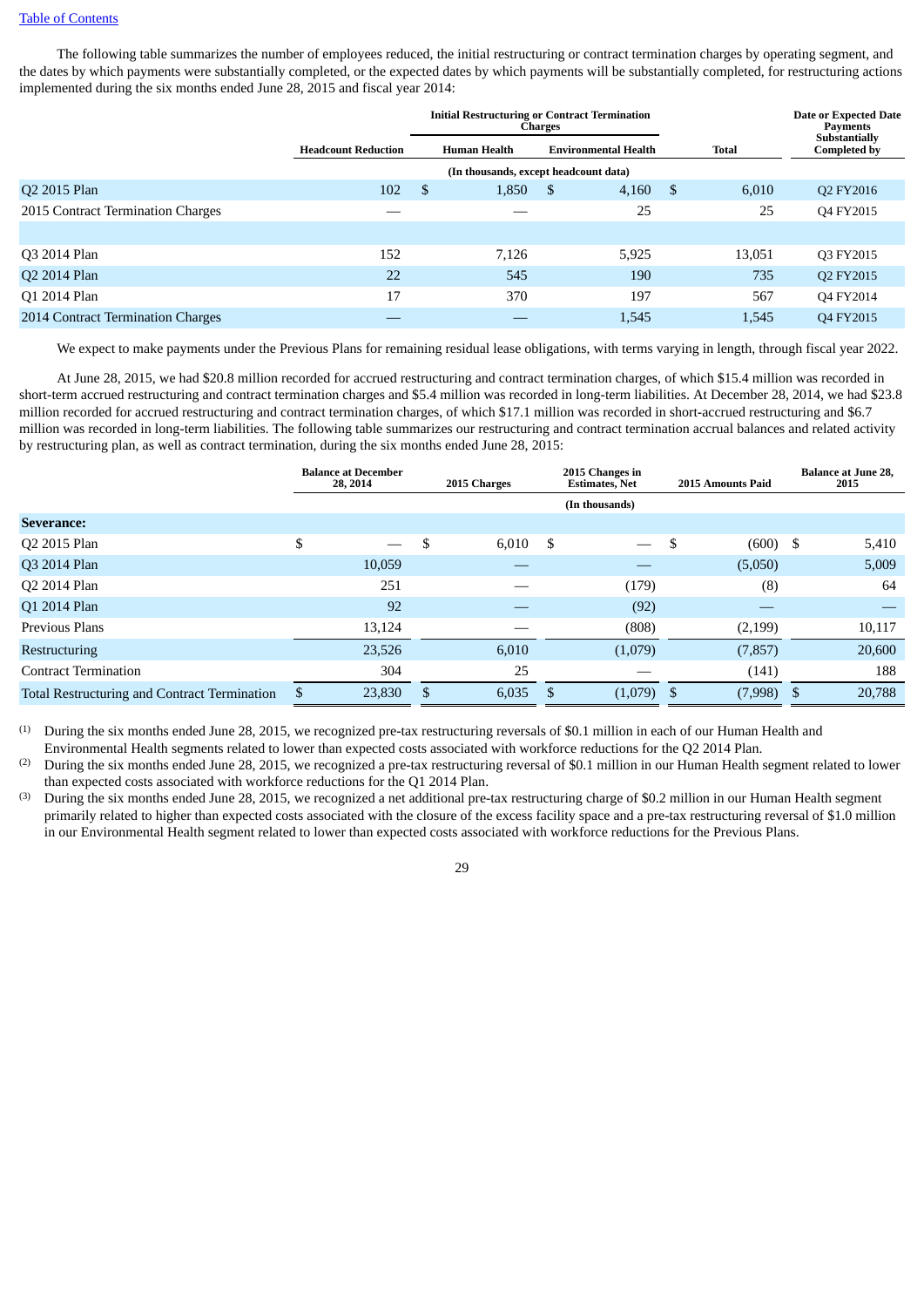# *Interest and Other Expense, Net*

Interest and other expense, net, consisted of the following:

|                                       |                         | <b>Three Months Ended</b> |                         |       | <b>Six Months Ended</b> |            |    |                         |  |
|---------------------------------------|-------------------------|---------------------------|-------------------------|-------|-------------------------|------------|----|-------------------------|--|
|                                       | <b>June 28,</b><br>2015 |                           | <b>June 29,</b><br>2014 |       | <b>June 28,</b><br>2015 |            |    | <b>June 29,</b><br>2014 |  |
|                                       |                         | (In thousands)            |                         |       |                         |            |    |                         |  |
| Interest income                       | \$                      | (132)                     |                         | (151) | - \$                    | $(341)$ \$ |    | (245)                   |  |
| Interest expense                      |                         | 9,302                     |                         | 9,079 |                         | 18,690     |    | 18,298                  |  |
| Other expense, net                    |                         | 1,673                     |                         | 36    |                         | 1,915      |    | 2,200                   |  |
| Total interest and other expense, net |                         | 10,843                    |                         | 8,964 | S                       | 20,264     | \$ | 20,253                  |  |

Interest and other expense, net, for the three months ended June 28, 2015 was an expense of \$10.8 million, as compared to an expense of \$9.0 million for the three months ended June 29, 2014, an increase of \$1.9 million. The increase in interest and other expense, net, for the three months ended June 28, 2015, as compared to the three months ended June 29, 2014, was primarily due to an increase in other expense, net and consisted primarily of expenses related to foreign currency transactions and the translation of non-functional currency assets and liabilities.

Interest and other expense, net was an expense of \$20.3 million for each of the the six months ended June 28, 2015 and June 29, 2014. Interest expense increased by \$0.4 million for the six months ended June 28, 2015, as compared to the six months ended June 29, 2014, due to an increase in borrowings under our senior unsecured revolving credit facility. Other expense, net decreased by \$0.3 million for the six months ended June 28, 2015, as compared to the six months ended June 29, 2014, and consisted primarily of expenses related to foreign currency transactions and the translation of non-functional currency assets and liabilities.

# *Provision for Income Taxes*

For the three months ended June 28, 2015, the provision for income taxes from continuing operations was \$8.3 million, as compared to \$8.7 million for the three months ended June 29, 2014. For the six months ended June 28, 2015, the provision for income taxes from continuing operations was \$15.9 million, as compared to \$14.2 million for the six months ended June 29, 2014.

The effective tax rate from continuing operations was 14.5% and 15.1% for the three and six months ended June 28, 2015, respectively, as compared to 14.3% and 14.0% for the three and six months ended June 29, 2014, respectively. The higher effective tax rate during the first six months of fiscal year 2015, as compared to the first six months of fiscal year 2014, was primarily due to lower tax benefits related to discrete items during the first six months of fiscal year 2015, as compared to the first six months of fiscal year 2014.

#### *Discontinued Operations*

As part of our continuing efforts to focus on higher growth opportunities, we have discontinued certain businesses. We have accounted for these businesses as discontinued operations and, accordingly, have presented the results of operations and related cash flows as discontinued operations for all periods presented. Any remaining assets and liabilities of these businesses have been presented separately, and are reflected within assets and liabilities from discontinued operations in the accompanying condensed consolidated balance sheets as of June 28, 2015 and December 28, 2014.

In May 2014, our management approved the shutdown of our microarray-based diagnostic testing laboratory in the United States, which had been reported within our Human Health segment. We determined that, with the lack of adequate reimbursement from health care payers, our microarray-based diagnostic testing laboratory in the United States would need significant investment in its operations to reduce costs in order to effectively compete in the market. The shutdown of our microarray-based diagnostic testing laboratory in the United States resulted in a \$0.3 million net pre-tax loss related to the disposal of fixed assets and inventory for the three months ended June 29, 2014.

During the first six months of each of fiscal years 2015 and 2014, we settled various commitments related to the divestiture of other discontinued operations. We recognized net pre-tax losses of \$0.01 million and \$0.02 million related to other discontinued operations for the three and six months ended June 28, 2015, respectively. We also recognized net pre-tax losses of \$0.05 million and \$0.1 million related to other discontinued operations for the three and six months ended June 29, 2014, respectively. These losses were recognized as a loss on disposition of discontinued operations.

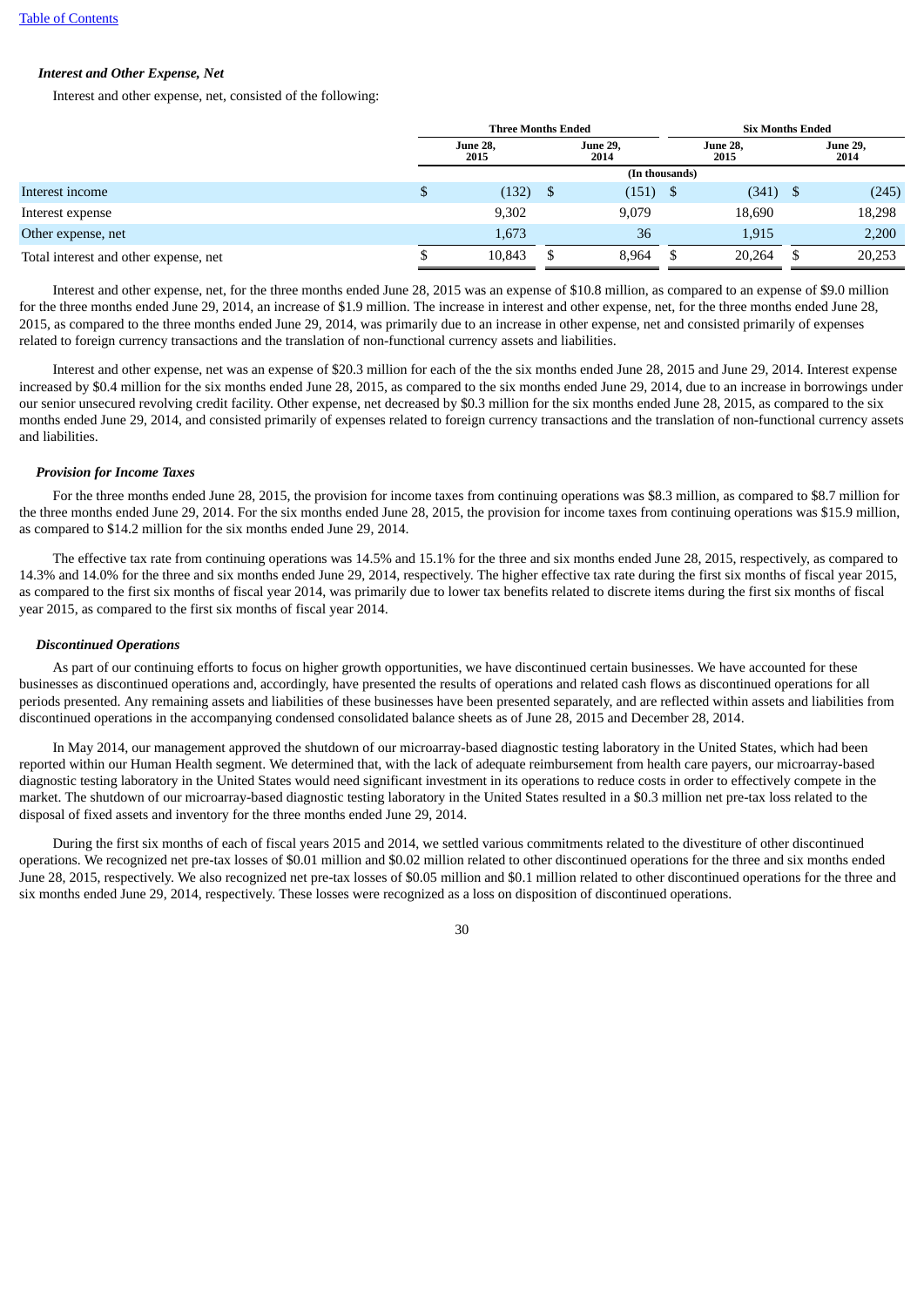Summary pre-tax operating results of the discontinued operations, which include the periods prior to disposition and a \$1.0 million pre-tax restructuring charge related to workforce reductions in our microarray-based diagnostic testing laboratory in the United States during the second quarter of fiscal year 2014, were as follows:

|                                                              | <b>Three Months Ended</b> |  |                         | <b>Six Months Ended</b> |                         |  |                         |
|--------------------------------------------------------------|---------------------------|--|-------------------------|-------------------------|-------------------------|--|-------------------------|
|                                                              | <b>June 28,</b><br>2015   |  | <b>June 29,</b><br>2014 |                         | <b>June 28,</b><br>2015 |  | <b>June 29,</b><br>2014 |
|                                                              |                           |  |                         | (In thousands)          |                         |  |                         |
| <b>Sales</b>                                                 | 63                        |  | 426                     |                         | 83                      |  | 1,720                   |
| Costs and expenses                                           | 28                        |  | 2.510                   |                         | 85                      |  | 4,834                   |
| Gain (loss) from discontinued operations before income taxes | 35                        |  | (2,084)                 |                         | (2)                     |  | (3, 114)                |

We recorded a tax provision of \$0.05 million and a tax benefit of \$0.03 million on discontinued operations and dispositions for the three and six months ended June 28, 2015, respectively. We recorded tax benefits of \$0.9 million and \$1.2 million on discontinued operations and dispositions for the three and six months ended June 29, 2014, respectively.

#### **Contingencies, Including Tax Matters**

We are conducting a number of environmental investigations and remedial actions at our current and former locations and, along with other companies, have been named a potentially responsible party ("PRP") for certain waste disposal sites. We accrue for environmental issues in the accounting period that our responsibility is established and when the cost can be reasonably estimated. We have accrued \$12.1 million and \$12.3 million as of June 28, 2015 and December 28, 2014, respectively, which represents our management's estimate of the cost of the remediation of known environmental matters, and does not include any potential liability for related personal injury or property damage claims. Our environmental accrual is not discounted and does not reflect the recovery of any material amounts through insurance or indemnification arrangements. The cost estimates are subject to a number of variables, including the stage of the environmental investigations, the magnitude of the possible contamination, the nature of the potential remedies, possible joint and several liability, the time period over which remediation may occur, and the possible effects of changing laws and regulations. For sites where we have been named a PRP, our management does not currently anticipate any additional liability to result from the inability of other significant named parties to contribute. We expect that the majority of such accrued amounts could be paid out over a period of up to ten years. As assessment and remediation activities progress at each individual site, these liabilities are reviewed and adjusted to reflect additional information as it becomes available. There have been no environmental problems to date that have had, or are expected to have, a material adverse effect on our condensed consolidated financial statements. While it is possible that a loss exceeding the amounts recorded in the condensed consolidated financial statements may be incurred, the potential exposure is not expected to be materially different from those amounts recorded.

Various tax years after 2007 remain open to examination by certain jurisdictions in which we have significant business operations, such as China, Finland, Germany, Italy, Netherlands, Singapore, the United Kingdom and the United States. The tax years under examination vary by jurisdiction. We regularly review our tax positions in each significant taxing jurisdiction in the process of evaluating our unrecognized tax benefits. We make adjustments to our unrecognized tax benefits when: (i) facts and circumstances regarding a tax position change, causing a change in management's judgment regarding that tax position; (ii) a tax position is effectively settled with a tax authority; and/or (iii) the statute of limitations expires regarding a tax position.

We are subject to various claims, legal proceedings and investigations covering a wide range of matters that arise in the ordinary course of our business activities. Although we have established accruals for potential losses that we believe are probable and reasonably estimable, in our opinion, based on our review of the information available at this time, the total cost of resolving these contingencies at June 28, 2015 should not have a material adverse effect on our condensed consolidated financial statements. However, each of these matters is subject to uncertainties, and it is possible that some of these matters may be resolved unfavorably to us.

#### <span id="page-30-0"></span>**Reporting Segment Results of Continuing Operations**

#### *Human Health*

Revenue for the three months ended June 28, 2015 was \$341.5 million, as compared to \$342.5 million for the three months ended June 29, 2014, a decrease of \$1.1 million, or 0.3%, which includes an approximate 6% decrease in revenue attributable to unfavorable changes in foreign exchange rates and a 0.5% increase in revenue attributable to acquisitions. The analysis in the remainder of this paragraph compares selected revenue by market and product type for the three months ended June 28, 2015, as compared to the three months ended June 29, 2014, and includes the effect of foreign exchange fluctuations and acquisitions. The decrease in revenue in our Human Health segment reflects a decrease in diagnostics market revenue of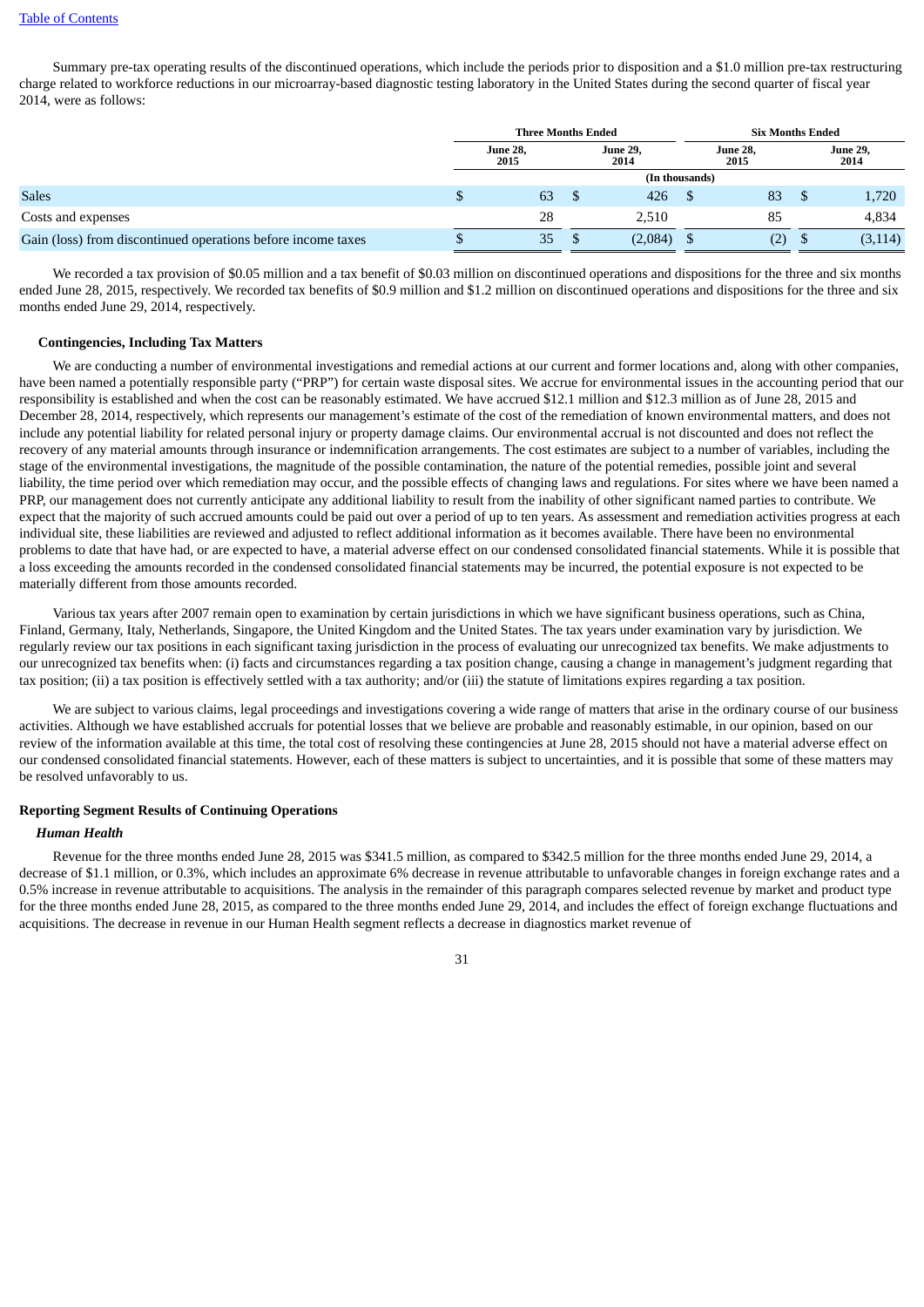\$4.2 million, which was partially offset by an increase in research market revenue of \$3.1 million. As a result of adjustments to deferred revenue related to certain acquisitions required by business combination rules, we did not recognize \$0.2 million of revenue in our Human Health segment for the three months ended June 28, 2015 and \$0.4 million for the three months ended June 29, 2014 that otherwise would have been recorded by the acquired businesses during each of the respective periods. In our Human Health segment, we experienced growth during the second quarter of fiscal year 2015 in several of our products within our end markets, as compared to the second quarter of fiscal year 2014. In our diagnostics market we experienced growth from continued expansion of our newborn and infectious disease screening solutions in key regions outside the United States, particularly in emerging markets such as China, which was more than offset by the impact of unfavorable foreign currency. Birth rates in the United States continue to stabilize and demand for greater access to newborn screening in rural areas outside the United States is also increasing, as evidenced by prenatal trends we saw during the second quarter of fiscal year 2015. In our research market we experienced growth due to new product introductions, such as the Opera Phenix, as well as improved demand for our automation systems and our OneSource service offerings. Our OneSource business offers services designed to enable our customers to increase efficiencies and production time while reducing maintenance costs, all of which continue to be critical for our customers. Revenue from our medical imaging business declined during the second quarter of fiscal year 2015 due to a decrease in orders of our imaging detectors.

Revenue for the six months ended June 28, 2015 was \$667.5 million, as compared to \$672.6 million for the six months ended June 29, 2014, a decrease of \$5.0 million, or 1%, which includes an approximate 6% decrease in revenue attributable to unfavorable changes in foreign exchange rates and an approximate 1% increase in revenue attributable to acquisitions. The analysis in the remainder of this paragraph compares selected revenue by market and product type for the six months ended June 28, 2015, as compared to the six months ended June 29, 2014, and includes the effect of foreign exchange fluctuations and acquisitions. The decrease in revenue in our Human Health segment reflects a decrease in diagnostics market revenue of \$5.3 million, which was partially offset by an increase in research market revenue of \$0.3 million. As a result of adjustments to deferred revenue related to certain acquisitions required by business combination rules, we did not recognize \$0.5 million of revenue in our Human Health segment for the six months ended June 28, 2015 and \$1.9 million for the six months ended June 29, 2014 that otherwise would have been recorded by the acquired businesses during each of the respective periods. In our diagnostics market we experienced growth from continued expansion of our newborn and infectious disease screening solutions in key regions outside the United States, particularly in emerging markets such as China, which was more than offset by the impact of unfavorable foreign currency. In our research market we experienced growth due to new product introductions, such as the Opera Phenix, as well as improved demand for our automation systems, radio-chemicals and our OneSource and informatics offerings. Revenue from our medical imaging business was flat for the six months ended June 28, 2015.

Operating income from continuing operations for the three months ended June 28, 2015 was \$60.5 million, as compared to \$57.9 million for the three months ended June 29, 2014, an increase of \$2.6 million, or 5%. Amortization of intangible assets decreased and was \$15.3 million for the three months ended June 28, 2015, as compared to \$18.3 million for the three months ended June 29, 2014. Restructuring and contract termination charges, net, were \$1.8 million for the three months ended June 28, 2015, as compared to \$0.4 million for the three months ended June 29, 2014. Acquisition related costs for contingent consideration and other acquisition costs added an incremental expense of \$0.2 million for the three months ended June 28, 2015, as compared to decreasing expenses by \$0.7 million for the three months ended June 29, 2014. In addition to the above items, increased operating income for the three months ended June 28, 2015, as compared to the three months ended June 29, 2014, was primarily the result of lower costs related to cost containment and productivity initiatives, which was partially offset by unfavorable changes in product mix, with a decline in sales of higher gross margin product offerings and unfavorable impacts from foreign currency.

Operating income from continuing operations for the six months ended June 28, 2015 was \$116.4 million, as compared to \$101.9 million for the six months ended June 29, 2014, an increase of \$14.5 million, or 14%. Amortization of intangible assets decreased and was \$30.7 million for the six months ended June 28, 2015, as compared to \$36.3 million for the six months ended June 29, 2014. Restructuring and contract termination charges, net, were \$1.8 million for the six months ended June 28, 2015, as compared to \$0.9 million for the six months ended June 29, 2014. Acquisition related costs for contingent consideration and other acquisition costs added an incremental expense of \$0.3 million for the six months ended June 28, 2015, as compared to decreasing expenses by \$0.6 million for the six months ended June 29, 2014. In addition to the above items, increased operating income for the six months ended June 28, 2015, as compared to the six months ended June 29, 2014, was primarily the result of favorable changes in product mix, with an increase in sales of higher gross margin product offerings, and lower costs related to cost containment and productivity initiatives, which was partially offset by unfavorable impacts from foreign currency.

#### *Environmental Health*

Revenue for the three months ended June 28, 2015 was \$222.4 million, as compared to \$213.6 million for the three months ended June 29, 2014, an increase of \$8.8 million, or 4%, which includes an approximate 8% decrease in revenue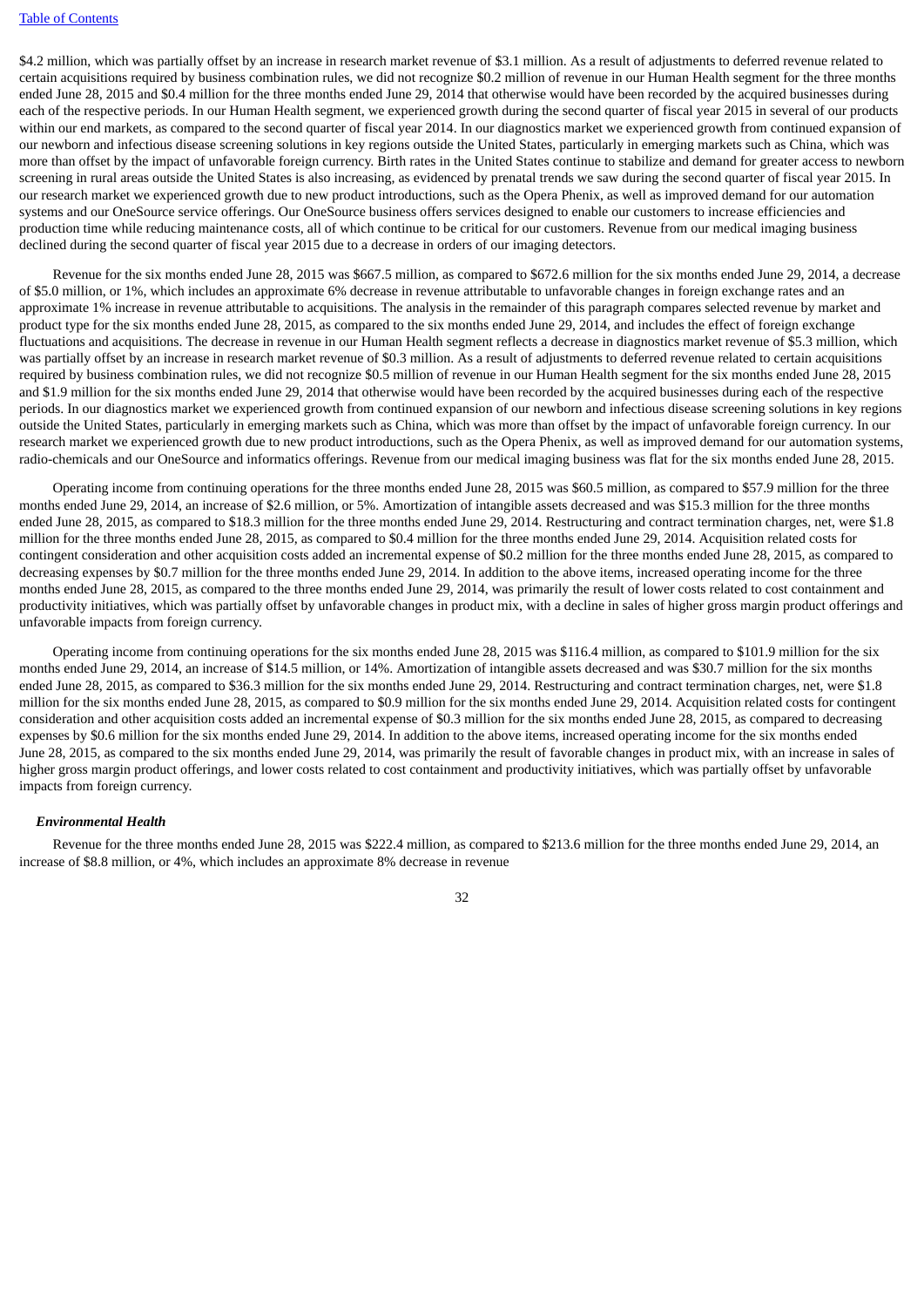attributable to unfavorable changes in foreign exchange rates and an approximate 9% increase in revenue attributable to acquisitions. The analysis in the remainder of this paragraph compares selected revenue by market and product type for the three months ended June 28, 2015, as compared to the three months ended June 29, 2014, and includes the effect of foreign exchange fluctuations and acquisitions. The increase in revenue in our Environmental Health segment reflects an increase in our environmental and industrial revenue of \$12.7 million, which was partially offset by a decrease in laboratory services market revenue of \$3.9 million. The increase in our Environmental Health segment revenue during the three months ended June 28, 2015 as compared to the three months ended June 29, 2014 was primarily due to revenue from the acquisition of Perten, as well as increased demand for environmental and food applications, which was partially offset by unfavorable impacts from foreign currency. In addition, we had an increased demand in our laboratory services business, despite a decrease in revenue due to unfavorable impacts from foreign currency.

Revenue for the six months ended June 28, 2015 was \$423.3 million, as compared to \$414.2 million for the six months ended June 29, 2014, an increase of \$9.1 million, or 2%, which includes an approximate 8% decrease in revenue attributable to unfavorable changes in foreign exchange rates and an approximate 8% increase in revenue attributable to acquisitions. The analysis in the remainder of this paragraph compares selected revenue by market and product type for the six months ended June 28, 2015, as compared to the six months ended June 29, 2014, and includes the effect of foreign exchange fluctuations and acquisitions. The increase in revenue in our Environmental Health segment reflects an increase in environmental and industrial markets revenue of \$16.5 million, partially offset by a decrease in laboratory services market revenue of \$7.5 million. The increase in our Environmental Health segment revenue during the six months ended June 28, 2015 was primarily due to revenue from the acquisition of Perten, as well as growth in our materials characterization product family within our environmental and industrial markets, which was partially offset by unfavorable impacts from foreign currency. In addition, we had an increased demand in our laboratory services business, despite a decrease in revenue due to unfavorable impacts from foreign currency.

Operating income from continuing operations for the three months ended June 28, 2015 was \$19.4 million, as compared to \$25.6 million for the three months ended June 29, 2014, a decrease of \$6.2 million, or 24%. Amortization of intangible assets increased and was \$4.6 million for the three months ended June 28, 2015, as compared to \$2.3 million for the three months ended June 29, 2014. Restructuring and contract termination charges, net, were \$3.1 million for the three months ended June 28, 2015, as compared to \$0.4 million for the three months ended June 29, 2014. Acquisition related costs for the reversal of contingent consideration and other acquisition costs added an incremental expense of \$0.1 million for the three months ended June 28, 2015, as compared to decreasing expenses by \$0.8 million for the three months ended June 29, 2014. The amortization of purchase accounting adjustments to record the inventory from certain acquisitions was \$1.6 million for the three months ended June 28, 2015. In addition to the above items, operating income decreased for the three months ended June 28, 2015, as compared to the three months ended June 29, 2014, due to increased costs related to investments in new product development and unfavorable impacts from foreign currency, which was partially offset by favorable changes in product mix, with an increase in sales of higher gross margin product offerings, early benefits from our initiatives to improve our supply chain, and lower costs related to cost containment initiatives.

Operating income from continuing operations for the six months ended June 28, 2015 was \$30.8 million, as compared to \$47.2 million for the six months ended June 29, 2014, a decrease of \$16.4 million, or 35%. Amortization of intangible assets increased and was \$8.9 million for the six months ended June 28, 2015, as compared to \$5.0 million for the six months ended June 29, 2014. Restructuring and contract termination charges, net, were \$3.1 million for the six months ended June 28, 2015, as compared to \$2.0 million for the six months ended June 29, 2014. Acquisition related costs for the reversal of contingent consideration and other acquisition costs added an incremental expense of \$0.2 million for the six months ended June 28, 2015, as compared to decreasing expenses by \$0.7 million for the six months ended June 29, 2014. The amortization of purchase accounting adjustments to record the inventory from certain acquisitions was \$6.5 million for the six months ended June 28, 2015. In addition to the above items, decreased operating income for the six months ended June 28, 2015, as compared to the six months ended June 29, 2014, was primarily due to increased costs related to investments in new product development and unfavorable impacts from foreign currency, which was partially offset by favorable changes in product mix, with an increase in sales of higher gross margin product offerings, early benefits from our initiatives to improve our supply chain, and lower costs related to cost containment initiatives.

#### <span id="page-32-0"></span>**Liquidity and Capital Resources**

We require cash to pay our operating expenses, make capital expenditures, make strategic acquisitions, service our debt and other long-term liabilities, repurchase shares of our common stock and pay dividends on our common stock. Our principal sources of funds are from our operations and the capital markets, particularly the debt markets. We anticipate that our internal operations will generate sufficient cash to fund our operating expenses, capital expenditures, smaller acquisitions, interest payments on our debt and dividends on our common stock. However, we expect to use external sources to satisfy the balance of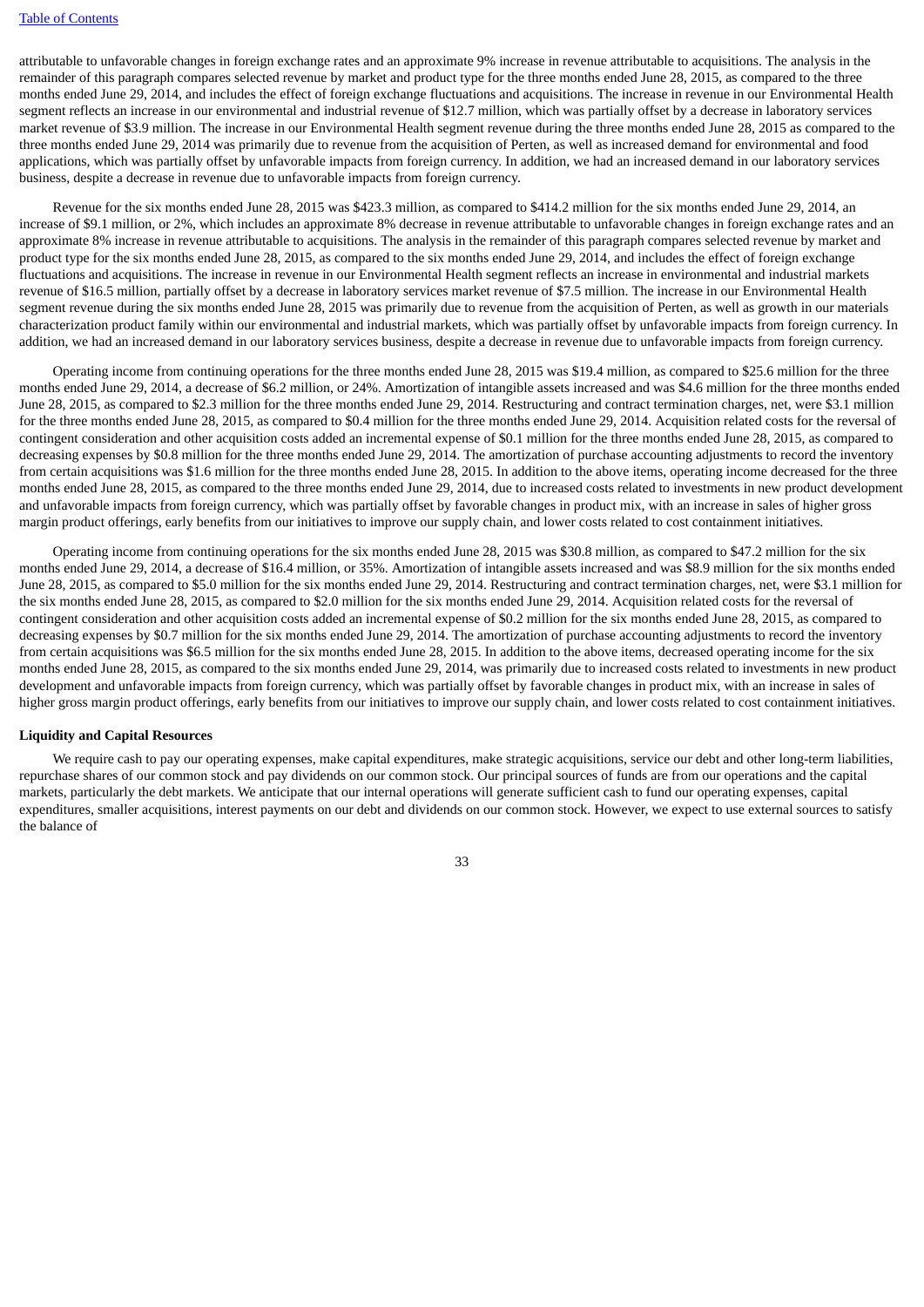our debt when due, any larger acquisitions and other long-term liabilities, such as contributions to our postretirement benefit plans.

Principal factors that could affect the availability of our internally generated funds include:

- changes in sales due to weakness in markets in which we sell our products and services, and
- changes in our working capital requirements.

Principal factors that could affect our ability to obtain cash from external sources include:

- financial covenants contained in the financial instruments controlling our borrowings that limit our total borrowing capacity,
- increases in interest rates applicable to our outstanding variable rate debt,
- a ratings downgrade that could limit the amount we can borrow under our senior unsecured revolving credit facility and our overall access to the corporate debt market,
- increases in interest rates or credit spreads, as well as limitations on the availability of credit, that affect our ability to borrow under future potential facilities on a secured or unsecured basis,
- a decrease in the market price for our common stock, and
- volatility in the public debt and equity markets.

At June 28, 2015, we had cash and cash equivalents of \$192.2 million, of which \$175.9 million was held by our non-U.S. subsidiaries, and we had \$236.8 million of additional borrowing capacity available under a senior unsecured revolving credit facility. We had no other liquid investments at June 28, 2015.

We utilize a variety of tax planning and financing strategies to ensure that our worldwide cash is available in the locations in which it is needed. Of the \$175.9 million of cash and cash equivalents held by our non-U.S. subsidiaries at June 28, 2015, we would incur U.S. taxes on approximately \$67.8 million if transferred to the U.S. without proper planning. We expect the accumulated non-U.S. cash balances, which may not be transferred to the U.S. without incurring U.S. taxes, will remain outside of the U.S. and that we will meet U.S. liquidity needs through future cash flows, use of U.S. cash balances, external borrowings, or some combination of these sources.

On October 23, 2014, our Board of Directors (our "Board") authorized us to repurchase up to 8.0 million shares of common stock under a stock repurchase program (the "Repurchase Program"). The Repurchase Program will expire on October 23, 2016 unless terminated earlier by our Board, and may be suspended or discontinued at any time. During the six months ended June 28, 2015, we did not repurchase any shares of common stock in the open market under the Repurchase Program. As of June 28, 2015, 7.4 million shares remained available for repurchase under the Repurchase Program.

In addition, our Board has authorized us to repurchase shares of common stock to satisfy minimum statutory tax withholding obligations in connection with the vesting of restricted stock awards and restricted stock unit awards granted pursuant to our equity incentive plans and to satisfy obligations related to the exercise of stock options made pursuant to our equity incentive plans. During the six months ended June 28, 2015, we repurchased 88,456 shares of common stock for this purpose at an aggregate cost of \$4.1 million.

The repurchased shares have been reflected as additional authorized but unissued shares, with the payments reflected in common stock and capital in excess of par value. Any repurchased shares will be available for use in connection with corporate programs. If we continue to repurchase shares, the Repurchase Program will be funded using our existing financial resources, including cash and cash equivalents, and our existing senior unsecured revolving credit facility.

Distressed global financial markets could adversely impact general economic conditions by reducing liquidity and credit availability, creating increased volatility in security prices, widening credit spreads and decreasing valuations of certain investments. The widening of credit spreads may create a less favorable environment for certain of our businesses and may affect the fair value of financial instruments that we issue or hold. Increases in credit spreads, as well as limitations on the availability of credit at rates we consider to be reasonable, could affect our ability to borrow under future potential facilities on a secured or unsecured basis, which may adversely affect our liquidity and results of operations. In difficult global financial markets, we may be forced to fund our operations at a higher cost, or we may be unable to raise as much funding as we need to support our business activities.

During the first six months of fiscal year 2015, we contributed \$20.0 million, in the aggregate, to our defined benefit pension plan in the United States. During the first six months of fiscal year 2015, we contributed \$5.7 million, in the aggregate, to our defined benefit pension plans outside of the United States, and expect to contribute an additional \$1.7 million by the end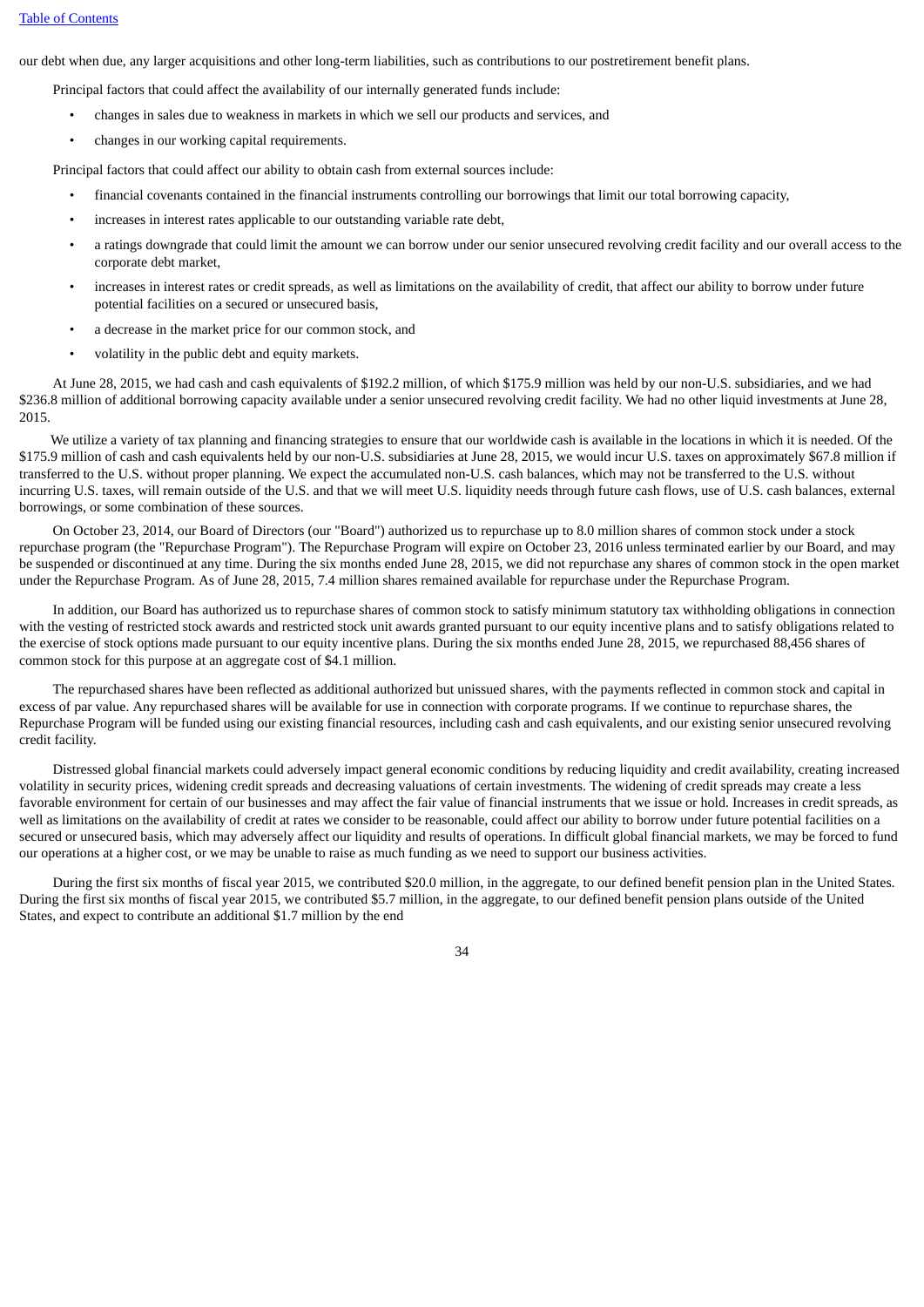of fiscal year 2015. We could potentially have to make additional funding payments in future periods for all pension plans. We expect to use existing cash and external sources to satisfy future contributions to our pension plans. In the third quarter of fiscal year 2014, we notified certain employees of our intention to terminate their employment as part of the Q3 2014 restructuring plan. During the second quarter of fiscal year 2015, the termination of these participants decreased the expected future service lives in excess of the curtailment limit for one of our pension plans, which resulted in a curtailment gain. We recorded the curtailment gain of \$0.8 million during the second quarter of fiscal year 2015. As part of the curtailment, we remeasured the assets and liabilities of the plan that had the curtailment based upon current discount rates and the fair value of the pension plan's assets as of the curtailment date, which resulted in an actuarial loss of \$0.8 million.

Our pension plans have not experienced a material impact on liquidity or counterparty exposure due to the volatility and uncertainty in the credit markets. We recognize actuarial gains and losses in operating results in the fourth quarter of the year in which the gains and losses occur, unless there is an interim remeasurement required for one of our plans. It is difficult to reliably predict the magnitude of such adjustments for gains and losses in fiscal year 2015. These adjustments are primarily driven by events and circumstances beyond our control, including changes in interest rates, the performance of the financial markets and mortality assumptions. To the extent the discount rates decrease or the value of our pension and postretirement investments decrease, a loss to operations will be recorded in fiscal year 2015. Conversely, to the extent the discount rates increase or the value of our pension and postretirement investments increase more than expected, a gain will be recorded in fiscal year 2015.

#### *Cash Flows*

*Operating Activities.* Net cash provided by continuing operations was \$101.2 million for the six months ended June 28, 2015, as compared to net cash provided by continuing operations of \$122.6 million for the six months ended June 29, 2014, a decrease in cash provided of \$21.4 million. The cash provided by operating activities for the six months ended June 28, 2015 was principally a result of income from continuing operations of \$89.3 million, depreciation and amortization of \$56.6 million, stock-based compensation expense of \$8.2 million and restructuring and contract termination charges of \$5.0 million. These items were partially offset by a net cash decrease in accrued expenses, other assets and liabilities and other items of \$53.9 million and a net cash decrease in working capital of \$4.0 million. Contributing to the net cash decrease in working capital for the six months ended June 28, 2015, excluding the effect of foreign exchange rate fluctuations, was an increase in inventory of \$33.3 million and a decrease in accounts payable of \$1.5 million, which were partially offset by a decrease in accounts receivable of \$30.8 million. The increase in inventory overall was primarily a result of expanding the amount of inventory held at sales locations within our Environmental Health and Human Health segments to improve responsiveness to customer requirements and for the introduction of new products. The decrease in accounts payable was primarily a result of the timing of disbursements during the first six months of fiscal year 2015. The decrease in accounts receivable was a result of strong performance in accounts receivable collections during the first six months of fiscal year 2015. Changes in accrued expenses, other assets and liabilities and other items decreased cash provided by operating activities by \$53.9 million for the six months ended June 28, 2015, as compared to \$30.3 million for the six months ended June 29, 2014. These changes primarily related to the timing of payments for taxes, restructuring, and salary and benefits. During the six months ended June 28, 2015, we made contributions of \$5.7 million, in the aggregate, to pension plans outside of the United States and \$20.0 million to our defined benefit pension plan in the United States, which was included in accrued expenses.

*Investing Activities.* Net cash used in the investing activities of our continuing operations was \$28.8 million for the six months ended June 28, 2015, as compared to \$14.4 million for the six months ended June 29, 2014, an increase of \$14.4 million. For the six months ended June 28, 2015, the net cash used in investing activities of our continuing operations was principally a result of \$18.7 million of cash used for acquisitions and investments and capital expenditures of \$10.1 million. Net cash used for capital expenditures was \$14.4 million for the six months ended June 29, 2014. The capital expenditures in each period were primarily for manufacturing and other capital equipment purchases. In addition, during the six months ended June 29, 2014, we received \$0.4 million for the settlement of life insurance policies and used \$0.4 million in cash for acquisitions and investments.

*Financing Activities.* Net cash used in financing activities was \$48.4 million for the six months ended June 28, 2015, as compared to \$76.7 million for the six months ended June 29, 2014, a decrease of \$28.3 million. For the six months ended June 28, 2015, we repurchased 88,456 shares of our common stock pursuant to our equity incentive plans, for a total cost of \$4.1 million, including commissions. This compares to repurchases of 0.8 million shares of our common stock, including 97,174 shares of our common stock pursuant to our equity incentive plans, for the six months ended June 29, 2014, for a total cost of \$39.0 million, including commissions. Proceeds from the issuance of common stock under stock plans was \$12.7 million for the six months ended June 28, 2015 as compared to proceeds from the issuance of common stock under stock plans of \$19.5 million for the six months ended June 29, 2014. During the six months ended June 28, 2015, debt payments on our senior unsecured revolving credit facility totaled \$249.0 million, which were partially offset by debt borrowings of \$184.0 million. During the six months ended June 29, 2014, debt payments on our senior unsecured revolving credit facility totaled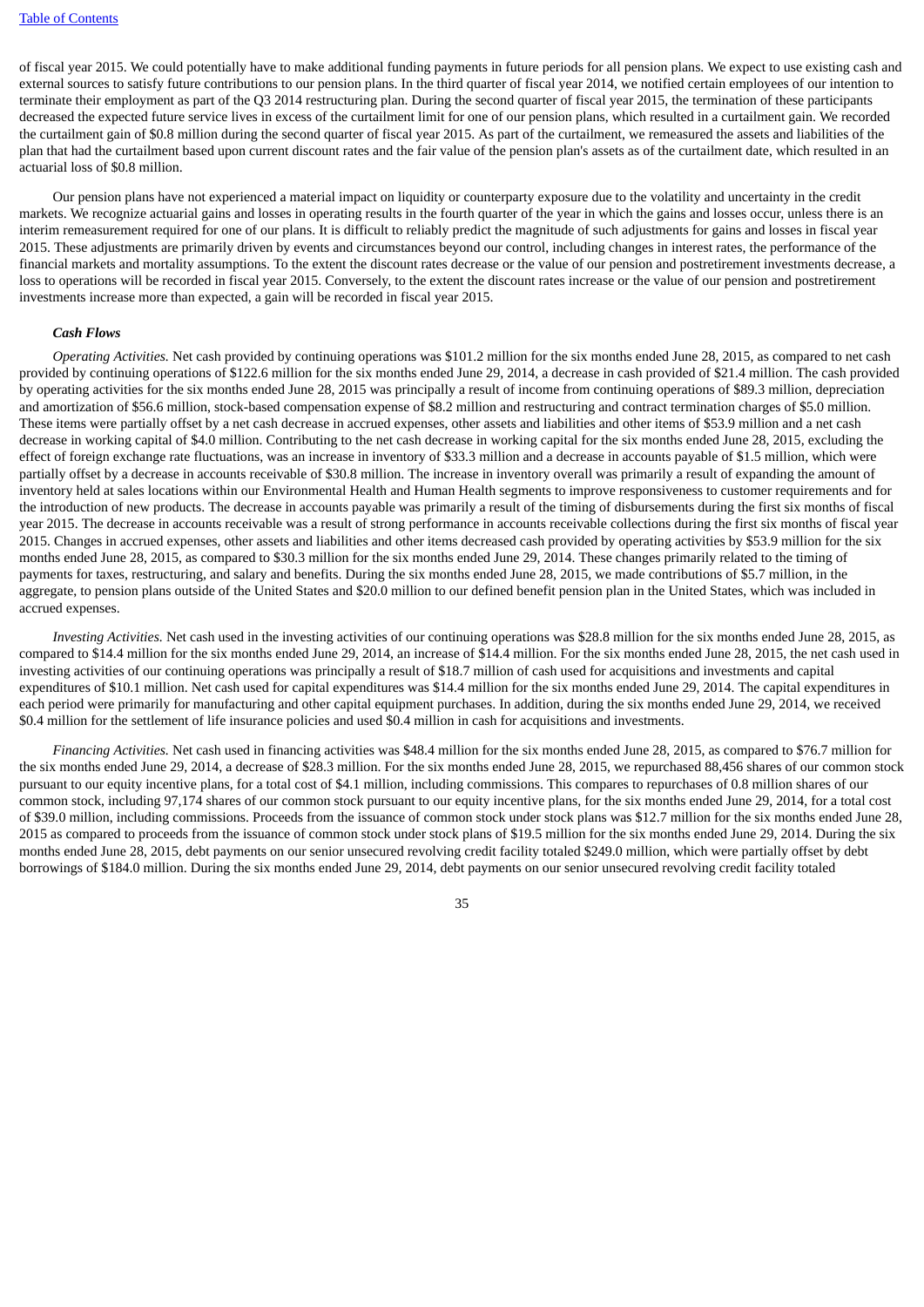\$232.0 million, which were partially offset by debt borrowings of \$193.0 million. We paid \$15.8 million in dividends during each of the six months ended June 28, 2015 and June 29, 2014. During the six months ended June 28, 2015, we had net receipts on other credit facilities of \$0.3 million, as compared to net payments on other credit facilities of \$0.5 million for the six months ended June 29, 2014. During the six months ended June 28, 2015, we received \$23.5 million for settlement of forward foreign exchange contracts. During the six months ended June 29, 2014, we paid \$1.8 million of debt financing costs for the refinancing of our debt held under the previous senior unsecured revolving credit facility.

#### *Borrowing Arrangements*

*Senior Unsecured Revolving Credit Facility.* On January 8, 2014, we refinanced our debt held under a previous senior unsecured revolving credit facility and entered into a new senior unsecured revolving credit facility. The senior unsecured revolving credit facility provides for \$700.0 million of revolving loans and has an initial maturity of January 8, 2019. As of June 28, 2015, undrawn letters of credit in the aggregate amount of \$12.2 million were treated as issued and outstanding under the senior unsecured revolving credit facility. As of June 28, 2015, we had \$236.8 million available for additional borrowing under the facility. We use the senior unsecured revolving credit facility for general corporate purposes, which may include working capital, refinancing existing indebtedness, capital expenditures, share repurchases, acquisitions and strategic alliances. The interest rates under the senior unsecured revolving credit facility are based on the Eurocurrency rate or the base rate at the time of borrowing, plus a margin. The base rate is the higher of (i) the rate of interest in effect for such day as publicly announced from time to time by JP Morgan Chase Bank, N.A. as its "prime rate," (ii) the Federal Funds rate plus 50 basis points or (iii) one-month Libor plus 1.00%. At June 28, 2015, borrowings under the senior unsecured revolving credit facility were accruing interest primarily based on the Eurocurrency rate. The Eurocurrency margin as of June 28, 2015 was 108 basis points. The weighted average Eurocurrency interest rate as of June 28, 2015 was 0.18%, resulting in a weighted average effective Eurocurrency rate, including the margin, of 1.26%. At June 28, 2015 and December 28, 2014, we had \$451.0 million and \$516.0 million, respectively, of borrowings in U.S. dollars outstanding under the senior unsecured revolving credit facility. The credit agreement for the facility contains affirmative, negative and financial covenants and events of default similar to those contained in the credit agreement for our previous facility. The financial covenants in our senior unsecured revolving credit facility include a debt-to-capital ratio, and two contingent covenants, a maximum consolidated leverage ratio and a minimum consolidated interest coverage ratio, applicable if our credit rating is downgraded below investment grade. We were in compliance with all applicable covenants as of June 28, 2015.

*5% Senior Unsecured Notes due in 2021.* On October 25, 2011, we issued \$500.0 million aggregate principal amount of senior unsecured notes due in 2021 (the "2021 Notes") in a registered public offering and received \$496.9 million of net proceeds from the issuance. The 2021 Notes were issued at 99.372% of the principal amount, which resulted in a discount of \$3.1 million. As of June 28, 2015, the 2021 Notes had an aggregate carrying value of \$497.8 million, net of \$2.2 million of unamortized original issue discount. As of December 28, 2014, the 2021 Notes had an aggregate carrying value of \$497.7 million, net of \$2.3 million of unamortized original issue discount. The 2021 Notes mature in November 2021 and bear interest at an annual rate of 5%. Interest on the 2021 Notes is payable semi-annually on May 15th and November 15th each year. Prior to August 15, 2021 (three months prior to their maturity date), we may redeem the 2021 Notes in whole or in part, at our option, at a redemption price equal to the greater of (i) 100% of the principal amount of the 2021 Notes to be redeemed, plus accrued and unpaid interest, or (ii) the sum of the present values of the remaining scheduled payments of principal and interest in respect to the 2021 Notes being redeemed, discounted on a semi-annual basis, at the Treasury Rate plus 45 basis points, plus accrued and unpaid interest. At any time on or after August 15, 2021 (three months prior to their maturity date), we may redeem the 2021 Notes, at our option, at a redemption price equal to 100% of the principal amount of the 2021 Notes to be redeemed plus accrued and unpaid interest. Upon a change of control (as defined in the indenture governing the 2021 Notes) and a contemporaneous downgrade of the 2021 Notes below investment grade, each holder of 2021 Notes will have the right to require us to repurchase such holder's 2021 Notes for 101% of their principal amount, plus accrued and unpaid interest. We were in compliance with all applicable covenants as of June 28, 2015.

*Financing Lease Obligations.* In fiscal year 2012, we entered into agreements with the lessors of certain buildings that we are currently occupying and leasing to expand those buildings. We provided a portion of the funds needed for the construction of the additions to the buildings, and as a result we were considered the owner of the buildings during the construction period. At the end of the construction period, we were not reimbursed by the lessors for all of the construction costs. We are therefore deemed to have continuing involvement and the leases qualify as financing leases under sale-leaseback accounting guidance, representing debt obligations for us and non-cash investing and financing activities. As a result, we capitalized \$29.3 million in property and equipment, net, representing the fair value of the buildings with a corresponding increase to debt. We have also capitalized \$11.5 million in additional construction costs necessary to complete the renovations to the buildings, which were funded by the lessors, with a corresponding increase to debt. At June 28, 2015, we had \$38.7 million recorded for these financing lease obligations, of which \$1.1 million was recorded as short-term debt and \$37.6 million was recorded as long-term debt. At December 28, 2014, we had \$39.3 million recorded for these financing lease obligations, of which \$1.1 million was recorded as short-term debt and \$38.2 million was recorded as long-term debt. The buildings are being depreciated on a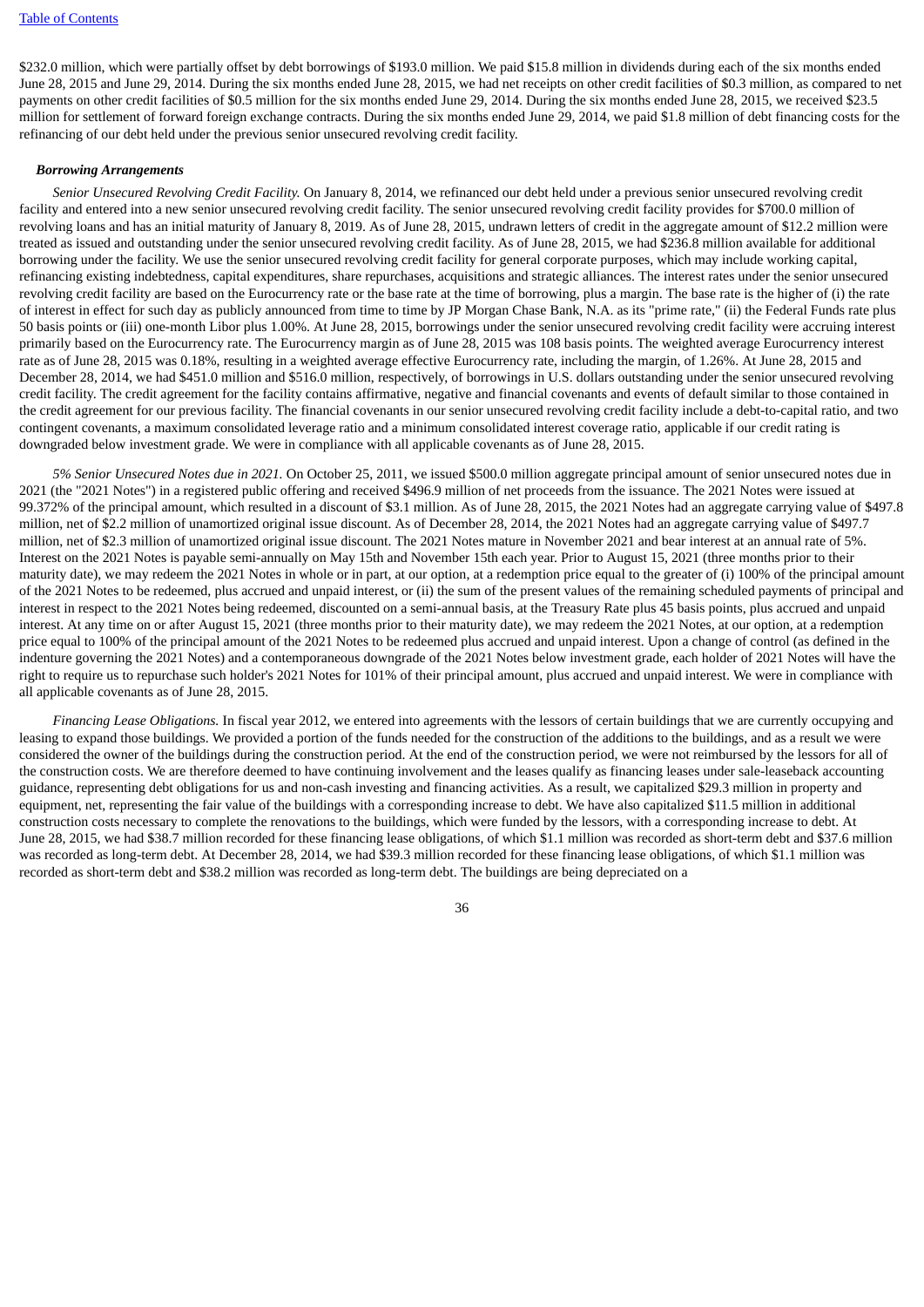straight-line basis over the terms of the leases to their estimated residual values, which will equal the remaining financing obligation at the end of the lease term. At the end of the lease term, the remaining balances in property, plant and equipment, net and debt will be reversed against each other.

*Other Short-term Obligations*. At June 28, 2015, we had \$0.9 million of borrowings under other short-term obligation arrangements, which were settled during the third quarter of fiscal year 2015.

#### <span id="page-36-0"></span>**Dividends**

Our Board declared a regular quarterly cash dividend of \$0.07 per share for each of the first two quarters of fiscal year 2015 and for each quarter of fiscal year 2014. At June 28, 2015, we had accrued \$7.9 million for dividends declared on April 27, 2015 for the second quarter of fiscal year 2015, payable in August 2015. On July 22, 2015, we announced that our Board had declared a quarterly dividend of \$0.07 per share for the third quarter of fiscal year 2015 that will be payable in November 2015. In the future, our Board may determine to reduce or eliminate our common stock dividend in order to fund investments for growth, repurchase shares or conserve capital resources.

#### <span id="page-36-1"></span>**Effects of Recently Adopted and Issued Accounting Pronouncements**

From time to time, new accounting pronouncements are issued by the Financial Accounting Standards Board and are adopted by us as of the specified effective dates. Unless otherwise discussed, such pronouncements did not have or will not have a significant impact on our condensed consolidated financial position, results of operations and cash flows or do not apply to our operations.

In May 2014, the Financial Accounting Standards Board issued Accounting Standards Update No. 2014-09, *Revenue from Contracts with Customers*. Under this new guidance, an entity should use a five-step process to recognize revenue, which depicts the transfer of promised goods or services to customers in an amount that reflects the consideration to which the entity expects to be entitled in exchange for those goods or services. The standard also requires new disclosures regarding the nature, amount, timing and uncertainty of revenue and cash flows arising from contracts with customers. The initial provisions of this guidance are effective for interim and annual periods beginning after December 15, 2016. Subsequent to the issuance of the standard, the Financial Accounting Standards Board decided to defer the effective date for one year to annual periods beginning after December 15, 2017, with early adoption permitted for annual periods beginning after December 15, 2016. We are evaluating the requirements of this guidance and have not yet determined the impact of its adoption on our consolidated financial position, results of operations and cash flows.

<span id="page-36-2"></span>In April 2015, the Financial Accounting Standards Board issued Accounting Standards Update No. 2015-04, *Practical Expedient for the Measurement Date of an Employer's Defined Benefit Obligation and Plan Assets*. Under this new guidance, an entity with a fiscal year-end that does not coincide with a calendar month-end (for example an entity that has a 52/53 week fiscal year) has the ability, as a practical expedient, to measure its defined benefit retirement obligations and related plan assets as of the month-end that is closest to its fiscal year end. During the second quarter of fiscal year 2015, the Company early adopted the new guidance. The adoption did not have a material impact on the Company's consolidated financial position, results of operations and cash flows.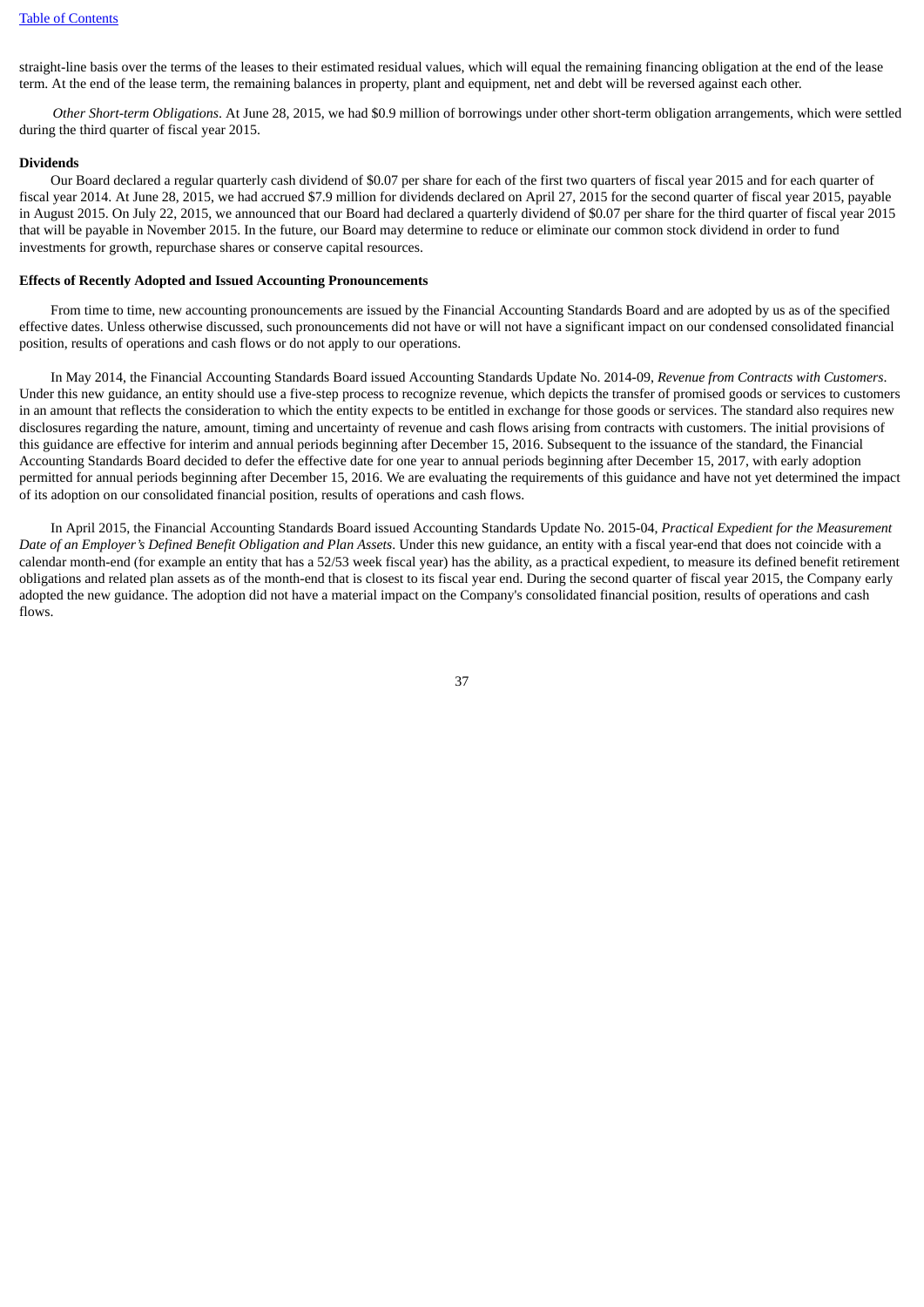# **Item 3.** *Quantitative and Qualitative Disclosures About Market Risk*

*Market Risk.* We are exposed to market risk, including changes in interest rates and currency exchange rates. To manage the volatility relating to these exposures, we enter into various derivative transactions pursuant to our policies to hedge against known or forecasted market exposures. We briefly describe several of the market risks we face below. The following disclosure is not materially different from the disclosure provided under the heading, Item 7A. *"Quantitative and Qualitative Disclosure About Market Risk,"* in our 2014 Form 10-K.

*Foreign Currency Exchange Risk.* The potential change in foreign currency exchange rates offers a substantial risk to us, as approximately 60% of our business is conducted outside of the United States, generally in foreign currencies. Our risk management strategy currently uses forward contracts to mitigate certain balance sheet foreign currency transaction exposures. The intent of these economic hedges is to offset gains and losses that occur on the underlying exposures, with gains and losses resulting from the forward contracts that hedge these exposures. Moreover, we are able to partially mitigate the impact that fluctuations in currencies have on our net income as a result of our manufacturing facilities located in countries outside the United States, material sourcing and other spending which occur in countries outside the United States, resulting in natural hedges.

We do not enter into derivative contracts for trading or other speculative purposes, nor do we use leveraged financial instruments. Although we attempt to manage our foreign currency exchange risk through the above activities, when the U.S. dollar weakens against other currencies in which we transact business, sales and net income generally will be positively but not proportionately impacted. Conversely, when the U.S. dollar strengthens against other currencies in which we transact business, sales and net income will generally be negatively but not proportionately impacted.

In the ordinary course of business, we enter into foreign exchange contracts for periods consistent with our committed exposures to mitigate the effect of foreign currency movements on transactions denominated in foreign currencies. Transactions covered by hedge contracts include intercompany and thirdparty receivables and payables. The contracts are primarily in European and Asian currencies, have maturities that do not exceed 12 months, have no cash requirements until maturity, and are recorded at fair value on our condensed consolidated balance sheets. The unrealized gains and losses on our foreign currency contracts are recognized immediately in earnings, included in interest and other expense, net. The cash flows related to the settlement of these hedges are included in cash flows from operating activities within our condensed consolidated statement of cash flows.

Principal hedged currencies include the British Pound, Euro, Japanese Yen and Singapore Dollar. We held forward foreign exchange contracts, designated as economic hedges, with U.S. dollar equivalent notional amounts totaling \$101.6 million, \$95.0 million and \$109.7 million at June 28, 2015, December 28, 2014 and June 29, 2014, respectively, and the fair value of these foreign currency derivative contracts was insignificant. The gains and losses realized on these foreign currency derivative contracts are not material. The duration of these contracts was generally 30 days or less during each of the six months ended June 28, 2015 and June 29, 2014.

In addition, in connection with certain intercompany loan agreements we enter into forward foreign exchange contracts intended to hedge movements in foreign exchange rates prior to settlement of such intercompany loans denominated in foreign currencies. We record these hedges at fair value on our condensed consolidated balance sheets. The unrealized gains and losses on these hedges, as well as the gains and losses associated with the remeasurement of the intercompany loans, are recognized immediately in earnings, included in interest and other expense, net. The cash flows related to the settlement of these hedges are included in cash flows from financing activities within our condensed consolidated statement of cash flows.

During the six months ended June 28, 2015, we settled several of these forward exchange contracts and entered into three new contracts that will settle in fiscal year 2015. The combined Euro denominated notional amounts of these outstanding hedges was €156.1 million and €238.2 million as of June 28, 2015 and December 28, 2014, respectively. The net gains and losses on these derivatives, combined with the gains and losses on the remeasurement of the hedged intercompany loans were not material for the six months ending June 28, 2015. We received \$23.5 million as a result of the settlement of these hedges in the six months ended June 28, 2015.

*Foreign Currency Exchange Risk—Value-at-Risk Disclosure*. We continue to measure foreign currency risk using the Value-at-Risk model described in Item 7A. *"Quantitative and Qualitative Disclosure About Market Risk,"* in our 2014 Form 10-K. The measures for our Value-at-Risk analysis have not changed materially.

*Interest Rate Risk.* As described above, our debt portfolio includes variable rate instruments. Fluctuations in interest rates can therefore have a direct impact on both our short-term cash flows, as they relate to interest, and our earnings. To manage the volatility relating to these exposures, we periodically enter into various derivative transactions pursuant to our policies to hedge against known or forecasted interest rate exposures.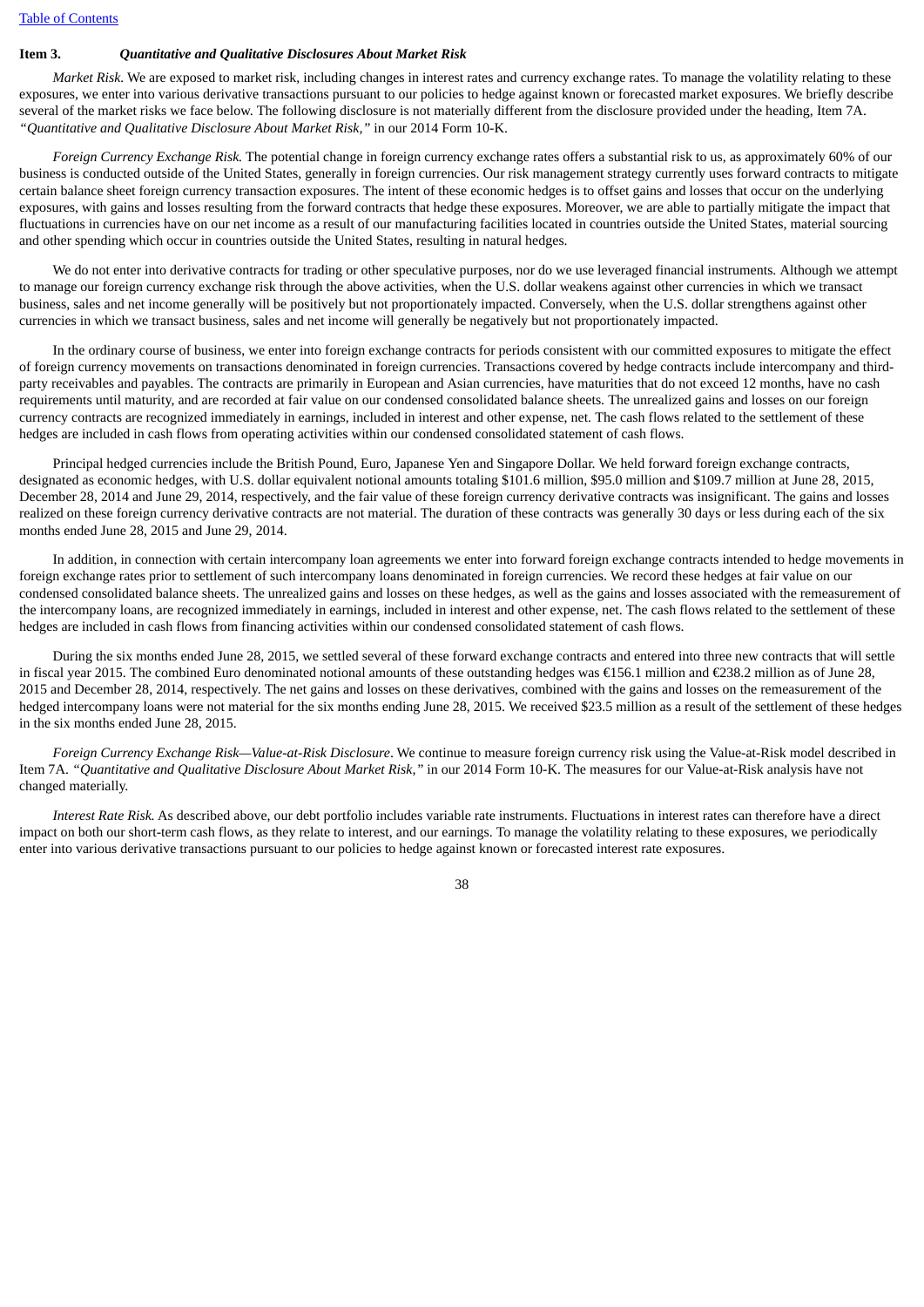*Interest Rate Risk—Sensitivity*. Our 2014 Form 10-K presents sensitivity measures for our interest rate risk. The measures for our sensitivity analysis have not changed materially. More information is available in Item 7A. *"Quantitative and Qualitative Disclosure About Market Risk,"* in our 2014 Form 10- K for our sensitivity disclosure.

#### <span id="page-38-0"></span>**Item 4.** *Controls and Procedures*

Our management, with the participation of our Chief Executive Officer and Chief Financial Officer, evaluated the effectiveness of our disclosure controls and procedures as of the end of our fiscal quarter ended June 28, 2015. The term "disclosure controls and procedures" as defined in Rules 13a-15(e) and 15d-15(e) under the Securities Exchange Act of 1934, as amended (the "Exchange Act"), means controls and other procedures of a company that are designed to ensure that information required to be disclosed by a company in the reports that it files or submits under the Exchange Act is recorded, processed, summarized and reported, within the time periods specified in the Securities and Exchange Commission's rules and forms. Disclosure controls and procedures include, without limitation, controls and procedures designed to ensure that information required to be disclosed by a company in the reports that it files or submits under the Exchange Act is accumulated and communicated to the company's management, including its principal executive and principal financial officers, as appropriate to allow timely decisions regarding required disclosure. Management recognizes that any controls and procedures, no matter how well designed and operated, can provide only reasonable assurance of achieving their objectives and management necessarily applies its judgment in evaluating the cost-benefit relationship of possible controls and procedures. Based on the evaluation of our disclosure controls and procedures as of the end of our fiscal quarter ended June 28, 2015, our Chief Executive Officer and Chief Financial Officer concluded that, as of such date, our disclosure controls and procedures were effective at the reasonable assurance level.

No change in our internal control over financial reporting (as defined in Rules 13a-15(f) and 15d-15(f) under the Exchange Act) occurred during the fiscal quarter ended June 28, 2015 that has materially affected, or is reasonably likely to materially affect, our internal control over financial reporting.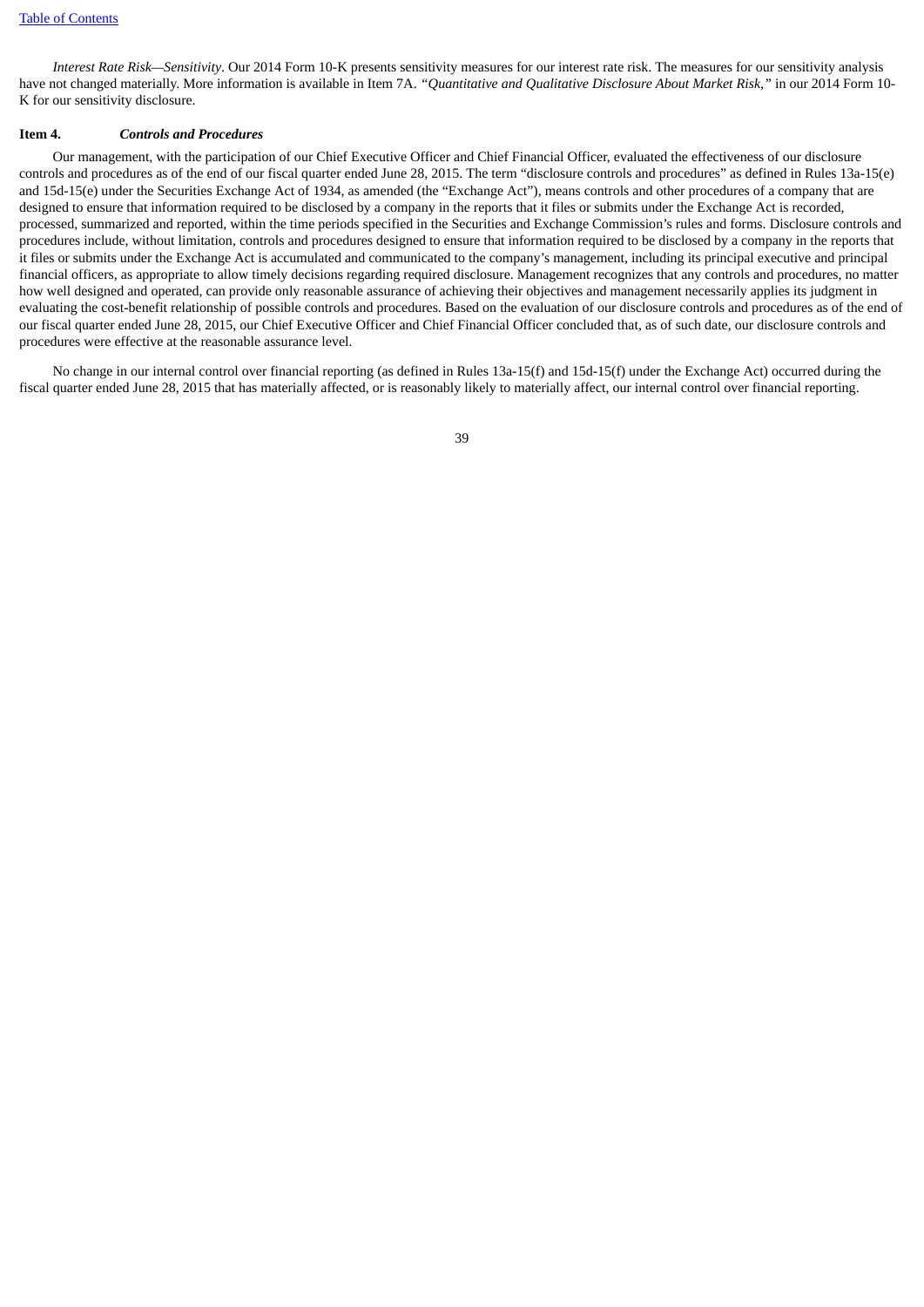#### **PART II. OTHER INFORMATION**

#### <span id="page-39-0"></span>**Item 1.** *Legal Proceedings*

We are subject to various claims, legal proceedings and investigations covering a wide range of matters that arise in the ordinary course of our business activities. Although we have established accruals for potential losses that we believe are probable and reasonably estimable, in the opinion of our management, based on its review of the information available at this time, the total cost of resolving these contingencies at June 28, 2015 should not have a material adverse effect on our condensed consolidated financial statements. However, each of these matters is subject to uncertainties, and it is possible that some of these matters may be resolved unfavorably to us.

#### <span id="page-39-1"></span>**Item 1A.** *Risk Factors*

The following important factors affect our business and operations generally or affect multiple segments of our business and operations:

### If the markets into which we sell our products decline or do not grow as anticipated due to a decline in general economic conditions, or there are uncertainties surrounding the approval of government or industrial funding proposals, or there are unfavorable changes in government regulations, we *may see an adverse effect on the results of our business operations.*

Our customers include pharmaceutical and biotechnology companies, laboratories, academic and research institutions, public health authorities, private healthcare organizations, doctors and government agencies. Our quarterly revenue and results of operations are highly dependent on the volume and timing of orders received during the quarter. In addition, our revenues and earnings forecasts for future quarters are often based on the expected trends in our markets. However, the markets we serve do not always experience the trends that we may expect. Negative fluctuations in our customers' markets, the inability of our customers to secure credit or funding, restrictions in capital expenditures, general economic conditions, cuts in government funding or unfavorable changes in government regulations would likely result in a reduction in demand for our products and services. In addition, government funding is subject to economic conditions and the political process, which is inherently fluid and unpredictable. Our revenues may be adversely affected if our customers delay or reduce purchases as a result of uncertainties surrounding the approval of government or industrial funding proposals. Such declines could harm our consolidated financial position, results of operations, cash flows and trading price of our common stock, and could limit our ability to sustain profitability.

#### Our growth is subject to alobal economic and political conditions, and operational disruptions at our facilities.

Our business is affected by global economic conditions and the state of the financial markets, particularly as the United States and other countries balance concerns around debt, inflation, growth and budget allocations in their policy initiatives. There can be no assurance that global economic conditions and financial markets will not worsen and that we will not experience any adverse effects that may be material to our consolidated cash flows, results of operations, financial position or our ability to access capital, such as the adverse effects resulting from a prolonged shutdown in government operations both in the United States and internationally. Our business is also affected by local economic environments, including inflation, recession, financial liquidity and currency volatility or devaluation. Political changes, some of which may be disruptive, could interfere with our supply chain, our customers and all of our activities in a particular location.

While we take precautions to prevent production or service interruptions at our global facilities, a major earthquake, fire, flood, power loss or other catastrophic event that results in the destruction or delay of any of our critical business operations could result in our incurring significant liability to customers or other third parties, cause significant reputational damage or have a material adverse effect on our business, operating results or financial condition.

Certain of these risks can be hedged to a limited degree using financial instruments, or other measures, and some of these risks are insurable, but any such mitigation efforts are costly and may not always be fully successful. Our ability to engage in such mitigation efforts has decreased or become even more costly as a result of recent market developments.

#### If we do not introduce new products in a timely manner, we may lose market share and be unable to achieve revenue growth targets.

We sell many of our products in industries characterized by rapid technological change, frequent new product and service introductions, and evolving customer needs and industry standards. Many of the businesses competing with us in these industries have significant financial and other resources to invest in new technologies, substantial intellectual property portfolios, substantial experience in new product development, regulatory expertise, manufacturing capabilities, and established distribution channels to deliver products to customers. Our products could become technologically obsolete over time, or we may invest in technology that does not lead to revenue growth or continue to sell products for which the demand from our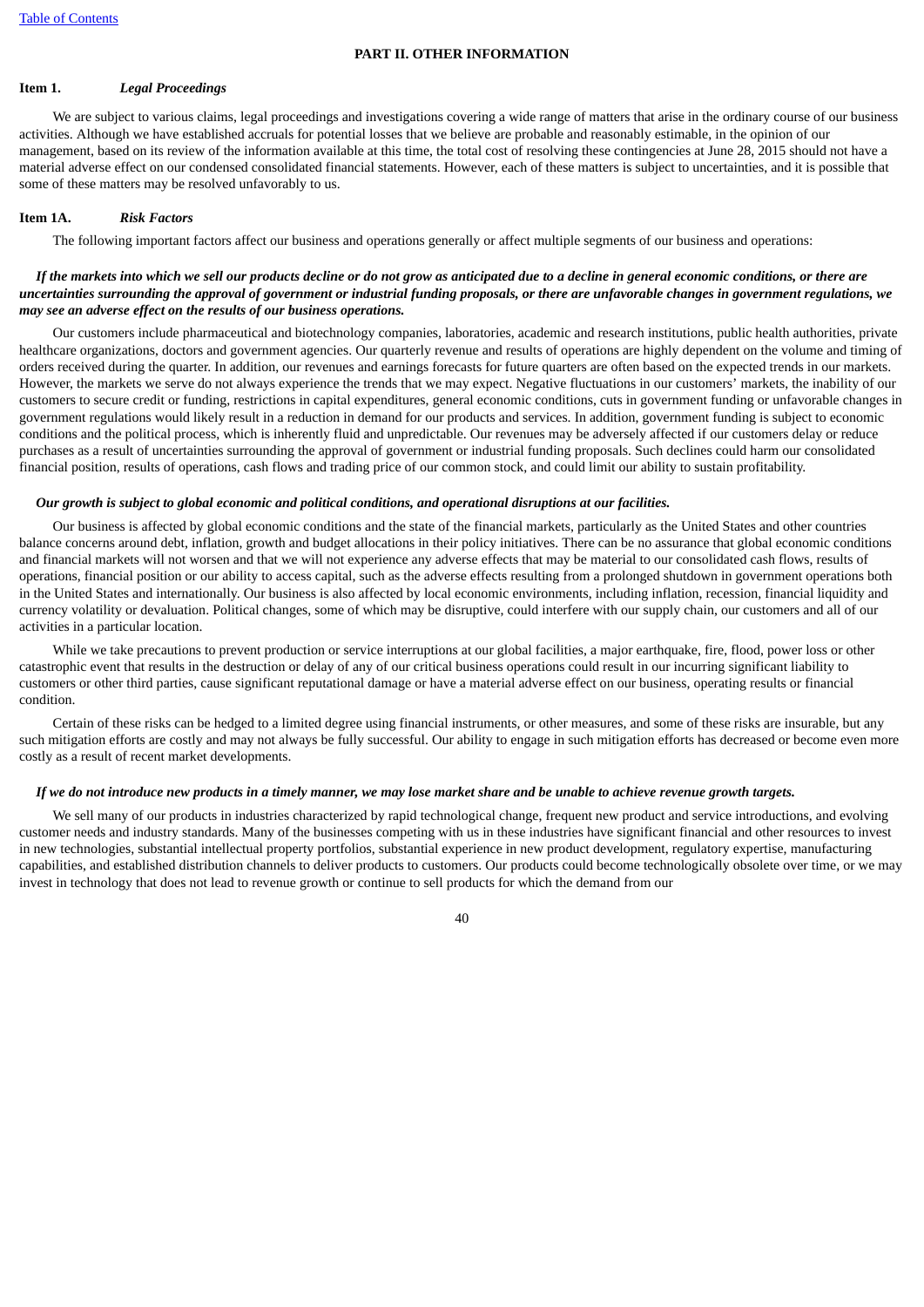customers is declining, in which case we may lose market share or not achieve our revenue growth targets. The success of our new product offerings will depend upon several factors, including our ability to:

- accurately anticipate customer needs,
- innovate and develop new reliable technologies and applications,
- successfully commercialize new technologies in a timely manner,
- price our products competitively, and manufacture and deliver our products in sufficient volumes and on time, and
- differentiate our offerings from our competitors' offerings.

Many of our products are used by our customers to develop, test and manufacture their products. We must anticipate industry trends and consistently develop new products to meet our customers' expectations. In developing new products, we may be required to make significant investments before we can determine the commercial viability of the new product. If we fail to accurately foresee our customers' needs and future activities, we may invest heavily in research and development of products that do not lead to significant revenue. We may also suffer a loss in market share and potential revenue if we are unable to commercialize our technology in a timely and efficient manner.

In addition, some of our licensed technology is subject to contractual restrictions, which may limit our ability to develop or commercialize products for some applications.

#### We may not be able to successfully execute acquisitions or license technologies, integrate acquired businesses or licensed technologies into our existing *businesses, make acquired businesses or licensed technologies profitable, or successfully divest businesses.*

We have in the past supplemented, and may in the future supplement, our internal growth by acquiring businesses and licensing technologies that complement or augment our existing product lines, such as our acquisition of Perten Instruments Group AB in the fourth quarter of fiscal year 2014. However, we may be unable to identify or complete promising acquisitions or license transactions for many reasons, such as:

- competition among buyers and licensees,
- the high valuations of businesses and technologies,
- the need for regulatory and other approval, and
- our inability to raise capital to fund these acquisitions.

Some of the businesses we acquire may be unprofitable or marginally profitable, or may increase the variability of our revenue recognition. Accordingly, the earnings or losses of acquired businesses may dilute our earnings. For these acquired businesses to achieve acceptable levels of profitability, we would have to improve their management, operations, products and market penetration. We may not be successful in this regard and may encounter other difficulties in integrating acquired businesses into our existing operations, such as incompatible management, information or other systems, cultural differences, loss of key personnel, unforeseen regulatory requirements, previously undisclosed liabilities or difficulties in predicting financial results. Additionally, if we are not successful in selling businesses we seek to divest, the activity of such businesses may dilute our earnings and we may not be able to achieve the expected benefits of such divestitures. As a result, our financial results may differ from our forecasts or the expectations of the investment community in a given quarter or over the long term.

To finance our acquisitions, we may have to raise additional funds, either through public or private financings. We may be unable to obtain such funds or may be able to do so only on terms unacceptable to us. We may also incur expenses related to completing acquisitions or licensing technologies, or in evaluating potential acquisitions or technologies, which may adversely impact our profitability.

#### *We may not be successful in adequately protecting our intellectual property.*

Patent and trade secret protection is important to us because developing new products, processes and technologies gives us a competitive advantage, although it is time-consuming and expensive. We own many United States and foreign patents and intend to apply for additional patents. Patent applications we file, however, may not result in issued patents or, if they do, the claims allowed in the patents may be narrower than what is needed to protect fully our products, processes and technologies. The expiration of our previously issued patents may cause us to lose a competitive advantage in certain of the products and services we provide. Similarly, applications to register our trademarks may not be granted in all countries in which they are filed. For our intellectual property that is protected by keeping it secret, such as trade secrets and know-how, we may not use adequate measures to protect this intellectual property.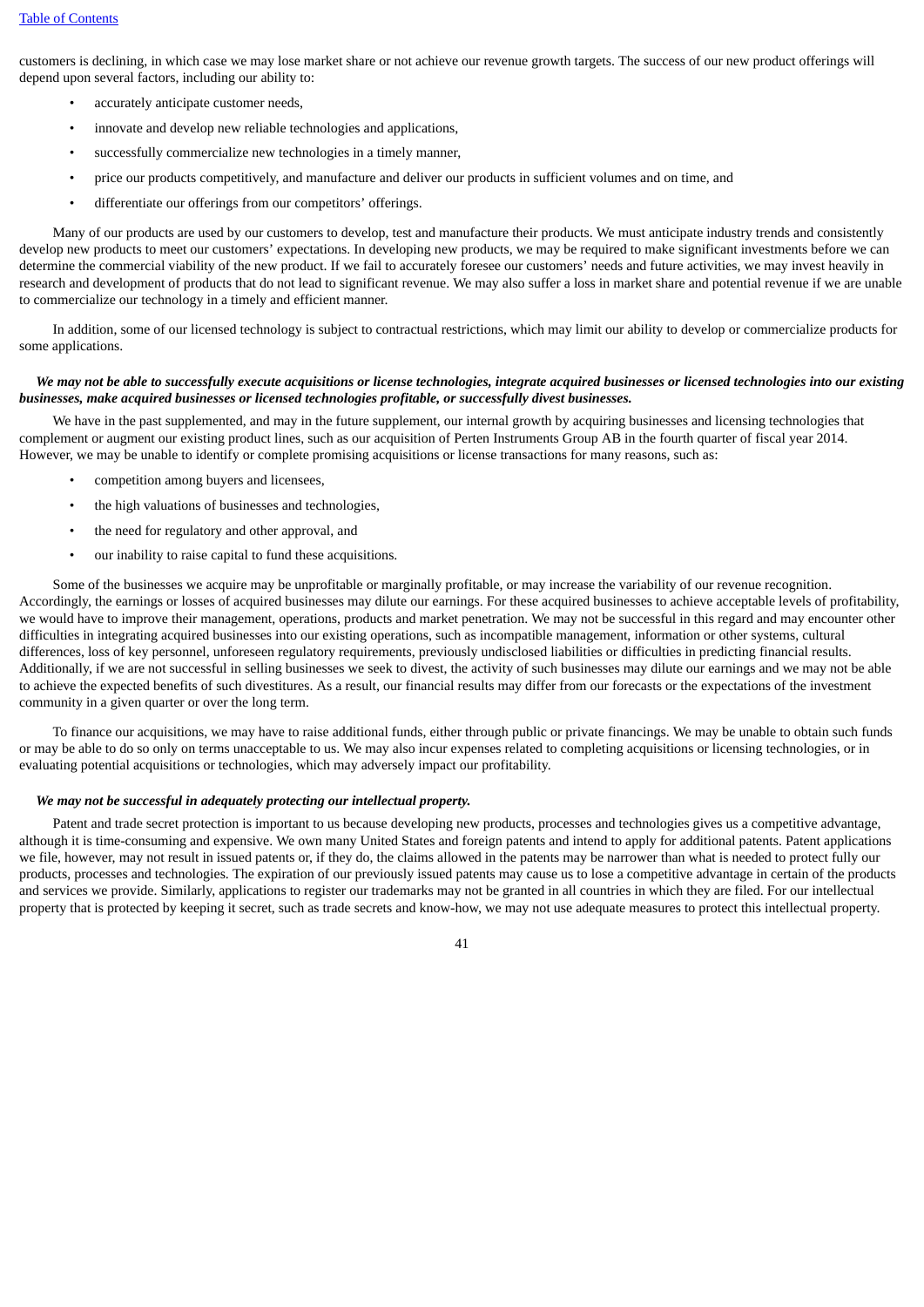Third parties may also challenge the validity of our issued patents, may circumvent or "design around" our patents and patent applications, or may claim that our products, processes or technologies infringe their patents. In addition, third parties may assert that our product names infringe their trademarks. We may incur significant expense in legal proceedings to protect our intellectual property against infringement by third parties or to defend against claims of infringement by third parties. Claims by third parties in pending or future lawsuits could result in awards of substantial damages against us or court orders that could effectively prevent us from manufacturing, using, importing or selling our products in the United States or other countries.

#### If we are unable to renew our licenses or otherwise lose our licensed rights, we may have to stop selling products or we may lose competitive *advantage.*

We may not be able to renew our existing licenses, or licenses we may obtain in the future, on terms acceptable to us, or at all. If we lose the rights to a patented or other proprietary technology, we may need to stop selling products incorporating that technology and possibly other products, redesign our products or lose a competitive advantage. Potential competitors could in-license technologies that we fail to license and potentially erode our market share.

Our licenses typically subject us to various economic and commercialization obligations. If we fail to comply with these obligations, we could lose important rights under a license, such as the right to exclusivity in a market. In some cases, we could lose all rights under the license. In addition, rights granted under the license could be lost for reasons out of our control. For example, the licensor could lose patent protection for a number of reasons, including invalidity of the licensed patent, or a third-party could obtain a patent that curtails our freedom to operate under one or more licenses.

#### *If we do not compete effectively, our business will be harmed.*

We encounter aggressive competition from numerous competitors in many areas of our business. We may not be able to compete effectively with all of these competitors. To remain competitive, we must develop new products and periodically enhance our existing products. We anticipate that we may also have to adjust the prices of many of our products to stay competitive. In addition, new competitors, technologies or market trends may emerge to threaten or reduce the value of entire product lines.

#### Our quarterly operating results could be subject to significant fluctuation, and we may not be able to adjust our operations to effectively address changes we do not anticipate, which could increase the volatility of our stock price and potentially cause losses to our shareholders.

Given the nature of the markets in which we participate, we cannot reliably predict future revenue and profitability. Changes in competitive, market and economic conditions may require us to adjust our operations, and we may not be able to make those adjustments or make them quickly enough to adapt to changing conditions. A high proportion of our costs are fixed, due in part to our research and development and manufacturing costs. As a result, small declines in sales could disproportionately affect our operating results in a quarter. Factors that may affect our quarterly operating results include:

- demand for and market acceptance of our products,
- competitive pressures resulting in lower selling prices,
- changes in the level of economic activity in regions in which we do business,
- changes in general economic conditions or government funding,
- settlements of income tax audits,
- expenses incurred in connection with claims related to environmental conditions at locations where we conduct or formerly conducted operations,
- differing tax laws and changes in those laws, or changes in the countries in which we are subject to taxation,
- changes in our effective tax rate,
- changes in industries, such as pharmaceutical and biomedical,
- changes in the portions of our revenue represented by our various products and customers,
- our ability to introduce new products,
- our competitors' announcement or introduction of new products, services or technological innovations,
- costs of raw materials, energy or supplies,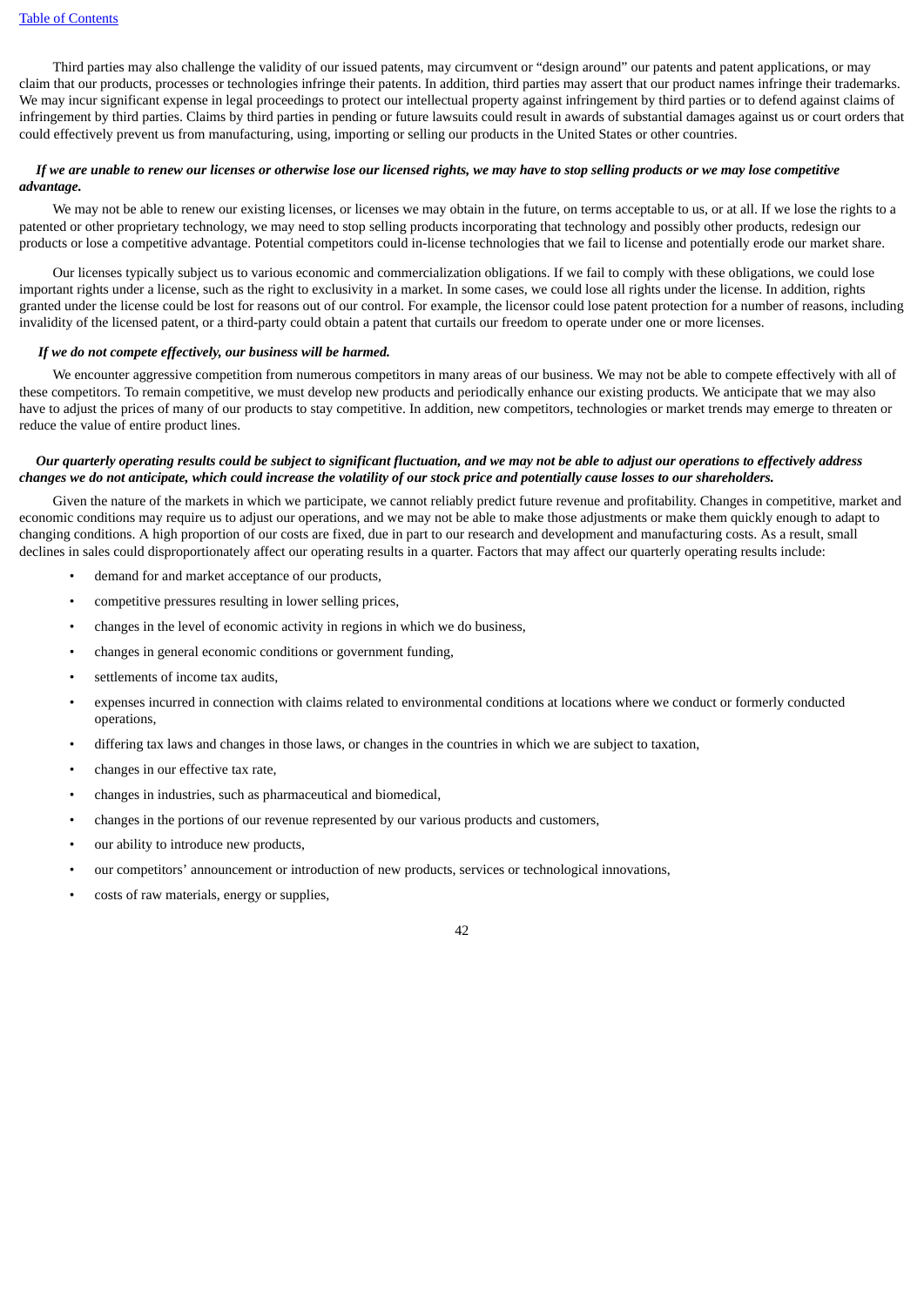- changes in healthcare or other reimbursement rates paid by government agencies and other third parties for certain of our products and services,
- our ability to realize the benefit of ongoing productivity initiatives,
- changes in the volume or timing of product orders,
- fluctuation in the expense related to the mark-to-market adjustment on postretirement benefit plans,
- changes in our assumptions underlying future funding of pension obligations, and
- changes in assumptions used to determine contingent consideration in acquisitions.

#### A significant disruption in third-party package delivery and import/export services, or significant increases in prices for those services, could interfere *with our ability to ship products, increase our costs and lower our profitability.*

We ship a significant portion of our products to our customers through independent package delivery and import/export companies, including UPS and Federal Express in the United States; TNT, UPS and DHL in Europe; and UPS in Asia. We also ship our products through other carriers, including national trucking firms, overnight carrier services and the United States Postal Service. If one or more of the package delivery or import/export providers experiences a significant disruption in services or institutes a significant price increase, we may have to seek alternative providers and the delivery of our products could be prevented or delayed. Such events could cause us to incur increased shipping costs that could not be passed on to our customers, negatively impacting our profitability and our relationships with certain of our customers.

#### Disruptions in the supply of raw materials, certain key components and other goods from our limited or single source suppliers could have an adverse *effect on the results of our business operations, and could damage our relationships with customers.*

The production of our products requires a wide variety of raw materials, key components and other goods that are generally available from alternate sources of supply. However, certain critical raw materials, key components and other goods required for the production and sale of some of our principal products are available from limited or single sources of supply. We generally have multi-year contracts with no minimum purchase requirements with these suppliers, but those contracts may not fully protect us from a failure by certain suppliers to supply critical materials or from the delays inherent in being required to change suppliers and, in some cases, validate new raw materials. Such raw materials, key components and other goods can usually be obtained from alternative sources with the potential for an increase in price, decline in quality or delay in delivery. A prolonged inability to obtain certain raw materials, key components or other goods is possible and could have an adverse effect on our business operations, and could damage our relationships with customers.

We are subject to the rules of the Securities and Exchange Commission requiring disclosure as to whether certain materials known as conflict minerals (tantalum, tin, gold, tungsten and their derivatives), which may be contained in our products are mined from the Democratic Republic of the Congo and adjoining countries. As a result of these rules, we may incur additional costs in complying with the disclosure requirements and in satisfying those customers who require that the components used in our products be certified as conflict-free, and the potential lack of availability of these materials at competitive prices could increase our production costs.

#### The manufacture and sale of products and services may expose us to product liability claims for which we could have substantial liability.

We face an inherent business risk of exposure to product liability claims if our products, services or product candidates are alleged or found to have caused injury, damage or loss. We may in the future be unable to obtain insurance with adequate levels of coverage for potential liability on acceptable terms or claims of this nature may be excluded from coverage under the terms of any insurance policy that we can obtain. If we are unable to obtain such insurance or the amounts of any claims successfully brought against us substantially exceed our coverage, then our business could be adversely impacted.

### If we fail to maintain satisfactory compliance with the reaulations of the United States Food and Drua Administration and other aovernmental agencies in the United States and abroad, we may be forced to recall products and cease their manufacture and distribution, and we could be subject to *civil, criminal or monetary penalties.*

Our operations are subject to regulation by different state and federal government agencies in the United States and other countries, as well as to the standards established by international standards bodies. If we fail to comply with those regulations or standards, we could be subject to fines, penalties, criminal prosecution or other sanctions. Some of the products produced by our Human Health segment are subject to regulation by the United States Food and Drug Administration and similar foreign and domestic agencies. These regulations govern a wide variety of product activities, from design and development to labeling,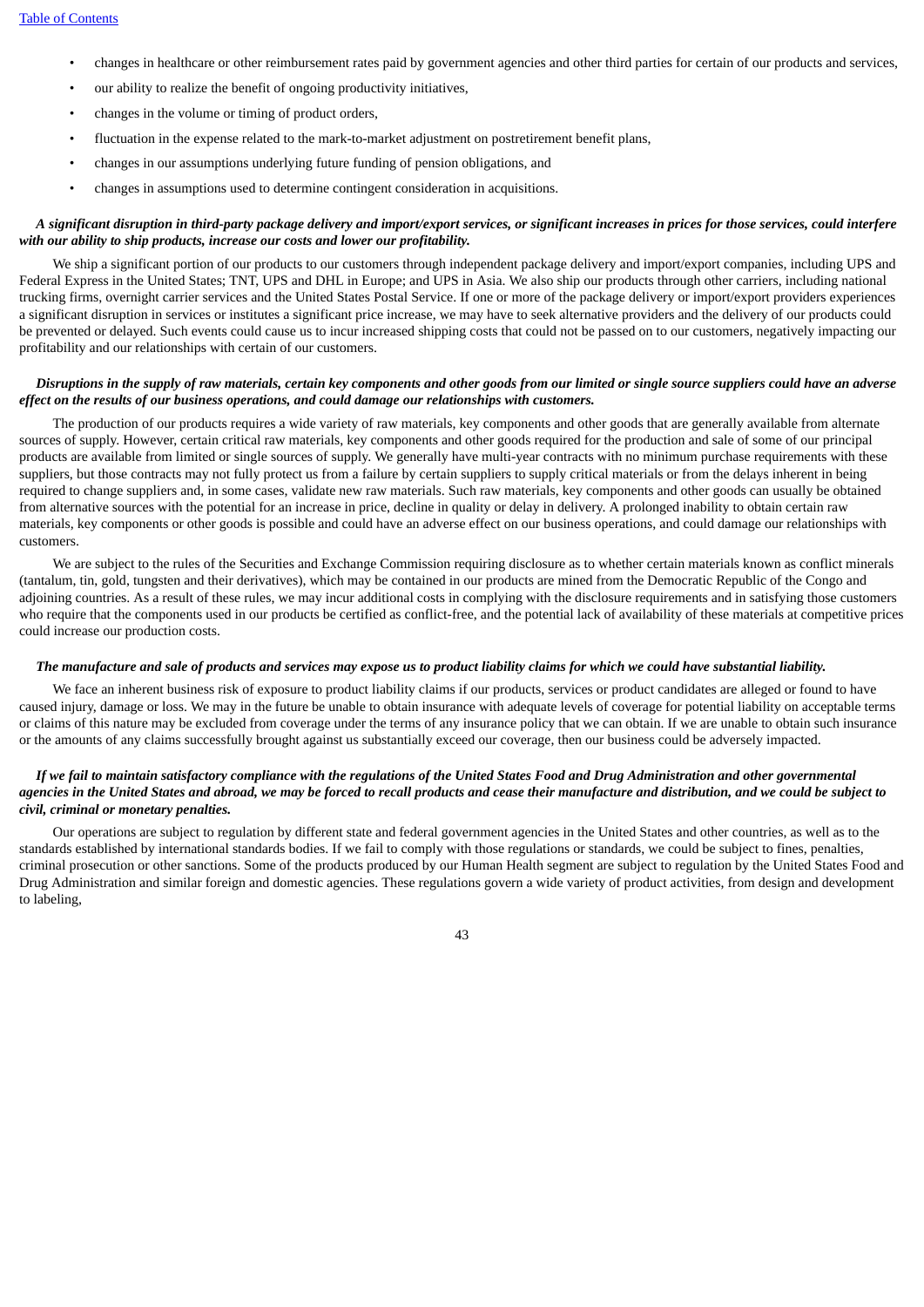manufacturing, promotion, sales and distribution. If we fail to comply with those regulations or standards, we may have to recall products, cease their manufacture and distribution, and may be subject to fines or criminal prosecution.

We are also subject to a variety of laws, regulations and standards that govern, among other things, the importation and exportation of products, the handling, transportation and manufacture of toxic or hazardous substances, and our business practices in the United States and abroad such as anti-bribery, anti-corruption and competition laws. This requires that we devote substantial resources to maintaining our compliance with those laws, regulations and standards. A failure to do so could result in the imposition of civil, criminal or monetary penalties having a material adverse effect on our operations.

#### *Changes in governmental regulations may reduce demand for our products or increase our expenses.*

We compete in markets in which we or our customers must comply with federal, state, local and foreign regulations, such as environmental, health and safety, and food and drug regulations. We develop, configure and market our products to meet customer needs created by these regulations. Any significant change in these regulations could reduce demand for our products or increase our costs of producing these products.

#### The healthcare industry is highly regulated and if we fail to comply with its extensive system of laws and regulations, we could suffer fines and penalties or be required to make significant changes to our operations which could have a significant adverse effect on the results of our business *operations.*

The healthcare industry, including the genetic screening market, is subject to extensive and frequently changing international and United States federal, state and local laws and regulations. In addition, legislative provisions relating to healthcare fraud and abuse, patient privacy violations and misconduct involving government insurance programs provide federal enforcement personnel with substantial powers and remedies to pursue suspected violations. We believe that our business will continue to be subject to increasing regulation as the federal government continues to strengthen its position on healthcare matters, the scope and effect of which we cannot predict. If we fail to comply with applicable laws and regulations, we could suffer civil and criminal damages, fines and penalties, exclusion from participation in governmental healthcare programs, and the loss of various licenses, certificates and authorizations necessary to operate our business, as well as incur liabilities from third-party claims, all of which could have a significant adverse effect on our business.

#### Economic, political and other risks associated with foreign operations could adversely affect our international sales and profitability.

Because we sell our products worldwide, our businesses are subject to risks associated with doing business internationally. Our sales originating outside the United States represented the majority of our total revenue in the six months ended June 28, 2015. We anticipate that sales from international operations will continue to represent a substantial portion of our total revenue. In addition, many of our manufacturing facilities, employees and suppliers are located outside the United States. Accordingly, our future results of operations could be harmed by a variety of factors, including:

- changes in actual, or from projected, foreign currency exchange rates,
- changes in a country's or region's political or economic conditions, particularly in developing or emerging markets,
- longer payment cycles of foreign customers and timing of collections in foreign jurisdictions,
- embargoes, trade protection measures and import or export licensing requirements,
- policies in foreign countries benefiting domestic manufacturers or other policies detrimental to companies headquartered in the United States,
- differing tax laws and changes in those laws, or changes in the countries in which we are subject to tax,
- adverse income tax audit settlements or loss of previously negotiated tax incentives,
- differing business practices associated with foreign operations,
- difficulty in transferring cash between international operations and the United States,
- difficulty in staffing and managing widespread operations,
- differing labor laws and changes in those laws,
- differing protection of intellectual property and changes in that protection,
- increasing global enforcement of anti-bribery and anti-corruption laws, and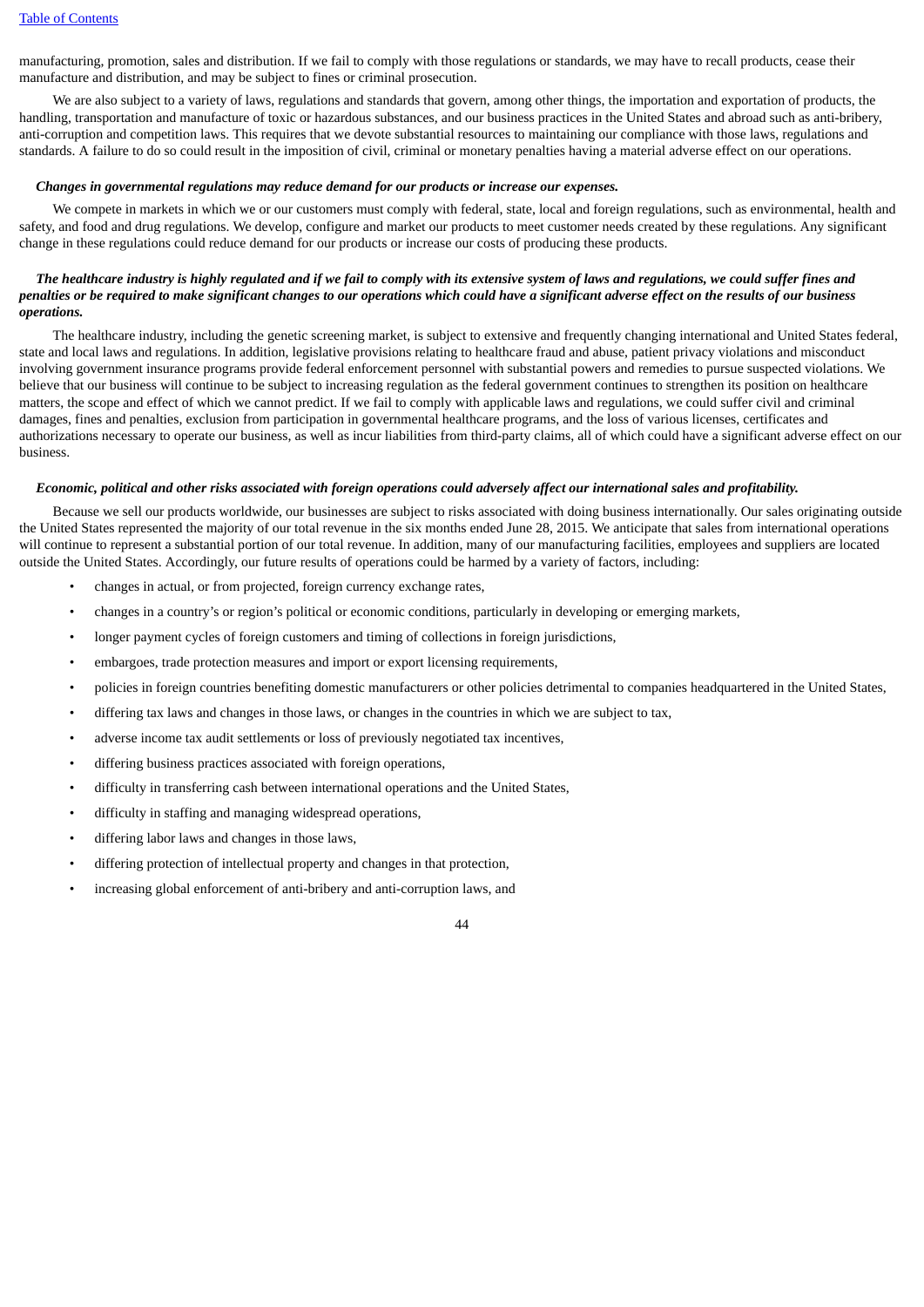• differing regulatory requirements and changes in those requirements.

#### If we do not retain our key personnel, our ability to execute our business strategy will be limited.

Our success depends to a significant extent upon the continued service of our executive officers and key management and technical personnel, particularly our experienced engineers and scientists, and on our ability to continue to attract, retain, and motivate qualified personnel. The competition for these employees is intense. The loss of the services of key personnel could have a material adverse effect on our operating results. In addition, there could be a material adverse effect on us should the turnover rates for key personnel increase significantly or if we are unable to continue to attract qualified personnel. We do not maintain any key person life insurance policies on any of our officers or employees.

Our success also depends on our ability to execute leadership succession plans. The inability to successfully transition key management roles could have a material adverse effect on our operating results.

### If we experience a significant disruption in, or breach in security of, our information technology systems, or if we fail to implement new systems, *software and technologies successfully, our business could be adversely affected.*

We rely on several centralized information technology systems throughout our company to develop, manufacture and provide products and services, keep financial records, process orders, manage inventory, process shipments to customers and operate other critical functions. Our information technology systems may be susceptible to damage, disruptions or shutdowns due to power outages, hardware failures, computer viruses, attacks by computer hackers, telecommunication failures, user errors, catastrophes or other unforeseen events. If we were to experience a prolonged system disruption in the information technology systems that involve our interactions with customers or suppliers, it could result in the loss of sales and customers and significant incremental costs, which could adversely affect our business. In addition, security breaches of our information technology systems could result in the misappropriation or unauthorized disclosure of confidential information belonging to us or to our employees, partners, customers or suppliers, which could result in our suffering significant financial or reputational damage.

#### We have a substantial amount of outstanding debt, which could impact our ability to obtain future financing and limit our ability to make other *expenditures in the conduct of our business.*

Our debt level and related debt service obligations could have negative consequences, including:

- requiring us to dedicate significant cash flow from operations to the payment of principal and interest on our debt, which reduces the funds we have available for other purposes, such as acquisitions and stock repurchases:
- reducing our flexibility in planning for or reacting to changes in our business and market conditions; and
- exposing us to interest rate risk since a portion of our debt obligations are at variable rates.

In addition, we may incur additional indebtedness in the future to meet future financing needs. If we add new debt, the risks described above could increase.

#### Restrictions in our senior unsecured revolving credit facility and other debt instruments may limit our activities.

Our senior unsecured revolving credit facility and our 2021 Notes include restrictive covenants that limit our ability to engage in activities that could otherwise benefit our company. These include restrictions on our ability and the ability of our subsidiaries to:

- pay dividends on, redeem or repurchase our capital stock,
- sell assets,
- incur obligations that restrict our subsidiaries' ability to make dividend or other payments to us,
- guarantee or secure indebtedness,
- enter into transactions with affiliates, and
- consolidate, merge or transfer all, or substantially all, of our assets and the assets of our subsidiaries on a consolidated basis.

We are also required to meet specified financial ratios under the terms of certain of our existing debt instruments. Our ability to comply with these financial restrictions and covenants is dependent on our future performance, which is subject to prevailing economic conditions and other factors, including factors that are beyond our control, such as foreign exchange rates, interest rates, changes in technology and changes in the level of competition. In addition, if we are unable to maintain our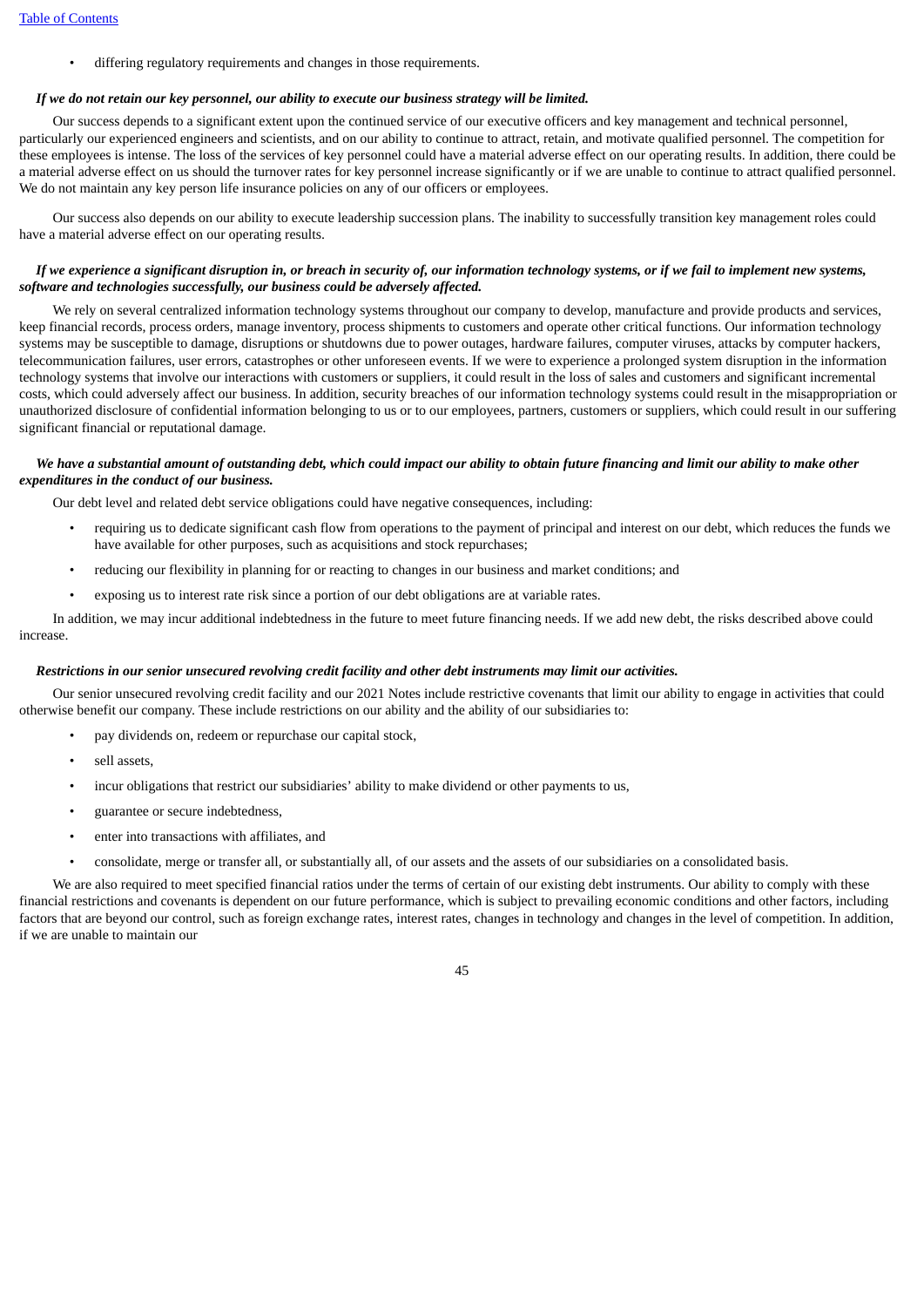investment grade credit rating, our borrowing costs would increase and we would be subject to different and potentially more restrictive financial covenants under some of our existing debt instruments.

Any future indebtedness that we incur may include similar or more restrictive covenants. Our failure to comply with any of the restrictions in our senior unsecured revolving credit facility, our 2021 Notes or any future indebtedness may result in an event of default under those debt instruments, which could permit acceleration of the debt under those debt instruments, and require us to prepay that debt before its scheduled due date under certain circumstances.

#### Our results of operations will be adversely affected if we fail to realize the full value of our intangible assets.

As of June 28, 2015, our total assets included \$2.7 billion of net intangible assets. Net intangible assets consist principally of goodwill associated with acquisitions and costs associated with securing patent rights, trademark rights, customer relationships, core technology and technology licenses, net of accumulated amortization. We test certain of these items—specifically all of those that are considered "non-amortizing"—at least annually for potential impairment by comparing the carrying value to the fair market value of the reporting unit to which they are assigned. All of our amortizing intangible assets are also evaluated for impairment should events occur that call into question the value of the intangible assets.

Adverse changes in our business, adverse changes in the assumptions used to determine the fair value of our reporting units, or the failure to grow our Human Health and Environmental Health segments may result in impairment of our intangible assets, which could adversely affect our results of operations.

#### *Our share price will fluctuate.*

Over the last several years, stock markets in general and our common stock in particular have experienced significant price and volume volatility. Both the market price and the daily trading volume of our common stock may continue to be subject to significant fluctuations due not only to general stock market conditions but also to a change in sentiment in the market regarding our operations and business prospects. In addition to the risk factors discussed above, the price and volume volatility of our common stock may be affected by:

- operating results that vary from our financial guidance or the expectations of securities analysts and investors,
- the financial performance of the major end markets that we target,
- the operating and securities price performance of companies that investors consider to be comparable to us,
- announcements of strategic developments, acquisitions and other material events by us or our competitors, and
- changes in global financial markets and global economies and general market conditions, such as interest or foreign exchange rates, commodity and equity prices and the value of financial assets.

#### *Dividends on our common stock could be reduced or eliminated in the future.*

<span id="page-45-0"></span>On April 27, 2015, we announced that our Board had declared a quarterly dividend of \$0.07 per share for the second quarter of fiscal year 2015 that will be payable in August 2015. On July 22, 2015, we announced that our Board had declared a quarterly dividend of \$0.07 per share for the third quarter of fiscal year 2015 that will be payable in November 2015. In the future, our Board may determine to reduce or eliminate our common stock dividend in order to fund investments for growth, repurchase shares or conserve capital resources.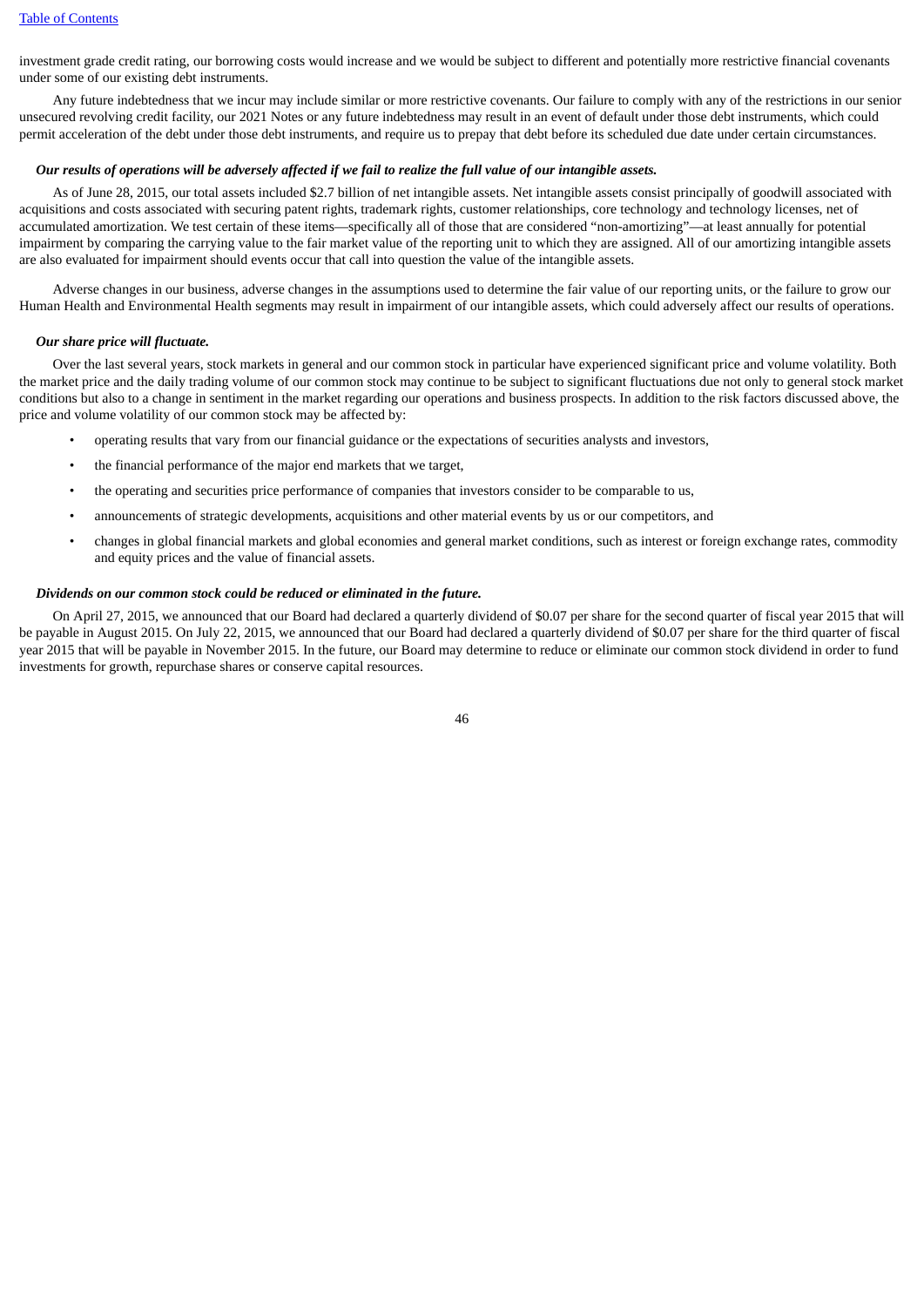### **Item 2.** *Unregistered Sales of Equity Securities and Use of Proceeds*

#### **Stock Repurchases**

The following table provides information with respect to the shares of common stock repurchased by us for the periods indicated.

|                                          | <b>Issuer Repurchases of Equity Securities</b>      |      |                                           |                                                                                                                   |                                                                                                                 |  |  |  |  |  |
|------------------------------------------|-----------------------------------------------------|------|-------------------------------------------|-------------------------------------------------------------------------------------------------------------------|-----------------------------------------------------------------------------------------------------------------|--|--|--|--|--|
| Period                                   | <b>Total Number</b><br>of Shares<br>Purchased(1)(2) |      | <b>Average Price</b><br>Paid Per<br>Share | <b>Total Number of</b><br><b>Shares Purchased as</b><br><b>Part of Publicly</b><br>Announced Plans or<br>Programs | <b>Maximum Number of</b><br><b>Shares that May Yet</b><br><b>Be Purchased</b><br>Under the Plans or<br>Programs |  |  |  |  |  |
| March 30, 2015—April 26, 2015            | 591                                                 | -S   | 51.17                                     |                                                                                                                   | 7,400,000                                                                                                       |  |  |  |  |  |
| April 27, 2015-May 24, 2015              | 1,574                                               | -S   | 51.78                                     |                                                                                                                   | 7,400,000                                                                                                       |  |  |  |  |  |
| May 25, 2015-June 28, 2015               | 552                                                 | - \$ | 52.13                                     |                                                                                                                   | 7,400,000                                                                                                       |  |  |  |  |  |
| Activity for quarter ended June 28, 2015 | 2.717                                               | \$.  | 51.72                                     |                                                                                                                   | 7,400,000                                                                                                       |  |  |  |  |  |

(1) On October 23, 2014, our Board authorized us to repurchase up to 8.0 million shares of common stock under a stock repurchase program (the "Repurchase Program"). The Repurchase Program will expire on October 23, 2016 unless terminated earlier by our Board, and may be suspended or discontinued at any time. During the second quarter of fiscal year 2015, we did not repurchase any shares of common stock in the open market under the Repurchase Program. As of June 28, 2015, 7.4 million shares remained available for repurchase under the Repurchase Program.

(2) Our Board has authorized us to repurchase shares of common stock to satisfy minimum statutory tax withholding obligations in connection with the vesting of restricted stock awards and restricted stock unit awards granted pursuant to our equity incentive plans and to satisfy obligations related to the exercise of stock options made pursuant to our equity incentive plans. During the second quarter of fiscal year 2015, we repurchased 2,717 shares of common stock for this purpose. The repurchased shares have been reflected as additional authorized but unissued shares, with the payments reflected in common stock and capital in excess of par value.

<span id="page-46-0"></span>**Item 6.** *Exhibits*

\_\_\_\_\_\_\_\_\_\_\_\_\_\_\_\_\_\_\_\_

| Exhibit<br><b>Number</b> | <b>Exhibit Name</b>                                                                                                                                                               |
|--------------------------|-----------------------------------------------------------------------------------------------------------------------------------------------------------------------------------|
| 31.1                     | Certification of Chief Executive Officer pursuant to Rule 13a-14(a), as adopted pursuant to Section 302 of the Sarbanes-Oxley Act of<br>2002.                                     |
| 31.2                     | Certification of Chief Financial Officer pursuant to Rule 13a-14(a), as adopted pursuant to Section 302 of the Sarbanes-Oxley Act of<br>2002.                                     |
| 32.1                     | Certification of Chief Executive Officer and Chief Financial Officer pursuant to 18 U.S.C. Section 1350, as adopted pursuant to Section<br>906 of the Sarbanes-Oxley Act of 2002. |
| 101.INS                  | <b>XBRL Instance Document.</b>                                                                                                                                                    |
| 101.SCH                  | XBRL Taxonomy Extension Schema Document.                                                                                                                                          |
| 101.CAL                  | XBRL Taxonomy Extension Calculation Linkbase Document.                                                                                                                            |
| 101.DEF                  | XBRL Taxonomy Extension Definition Linkbase Document.                                                                                                                             |
| 101.LAB                  | XBRL Taxonomy Extension Labels Linkbase Document.                                                                                                                                 |
| 101.PRE                  | XBRL Taxonomy Extension Presentation Linkbase Document.                                                                                                                           |

Attached as Exhibit 101 to this report are the following formatted in XBRL (Extensible Business Reporting Language):

(i) Condensed Consolidated Statements of Operations for the three and six months ended June 28, 2015 and June 29, 2014, (ii) Condensed Consolidated Statements of Comprehensive Income for the three and six months ended June 28, 2015 and June 29, 2014, (iii) Condensed Consolidated Balance Sheets at June 28, 2015 and December 28, 2014, (iv) Condensed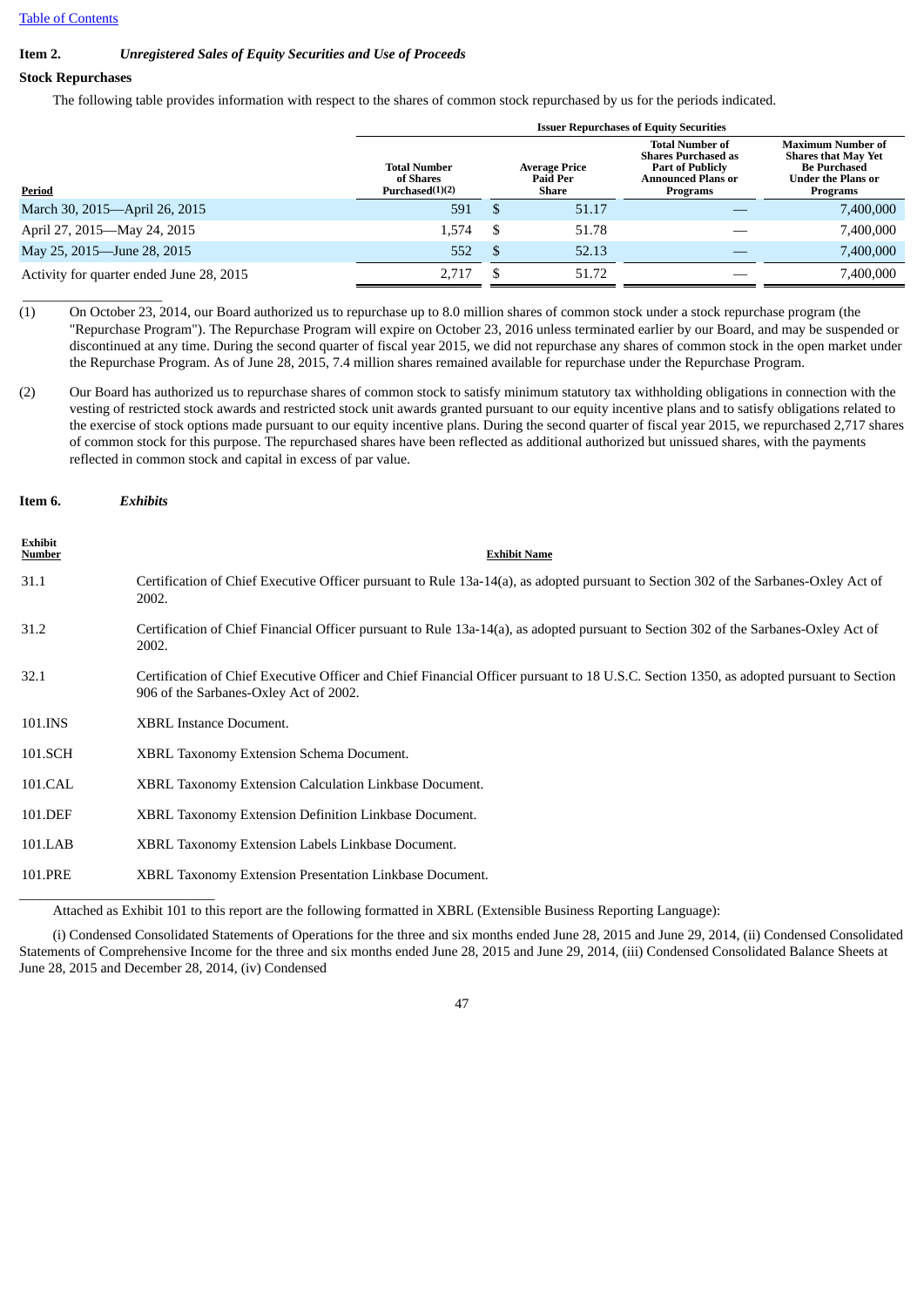# Table of [Contents](#page-0-0)

<span id="page-47-0"></span>Consolidated Statement of Cash Flows for the six months ended June 28, 2015 and June 29, 2014, and (v) Notes to Condensed Consolidated Financial Statements.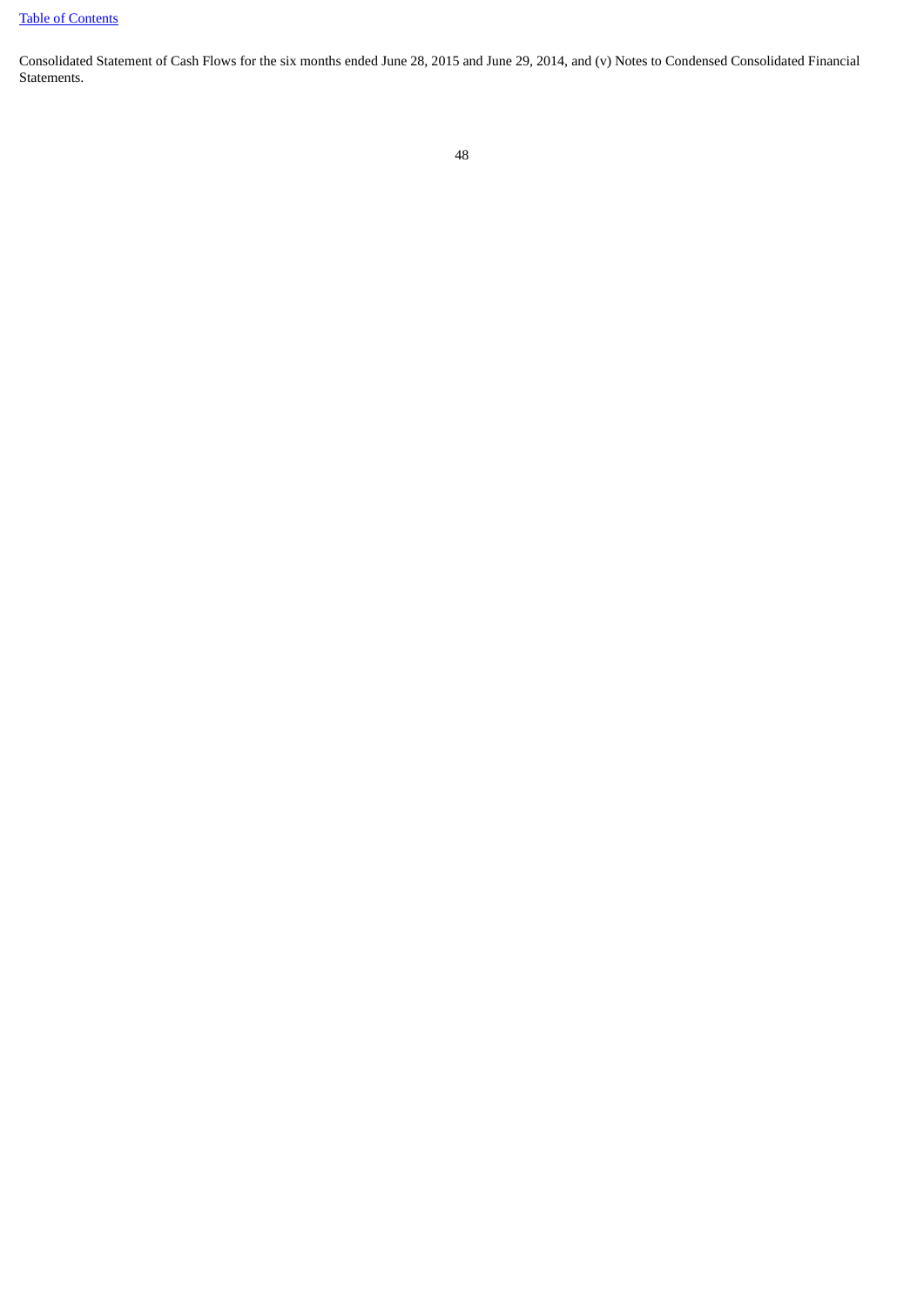### **SIGNATURES**

Pursuant to the requirements of the Securities Exchange Act of 1934, the registrant has duly caused this report to be signed on its behalf by the undersigned thereunto duly authorized.

PERKINELMER, INC.

August 4, 2015 **By:** *By: By: By: By: August 4, 2015* 

**Frank A. Wilson Senior Vice President and Chief Financial Officer (Principal Financial Officer)**

PERKINELMER, INC.

49

<span id="page-48-0"></span>August 4, 2015 **By:** *By*: */s/ ANDREW OKUN* 

**Andrew Okun Vice President and Chief Accounting Officer (Principal Accounting Officer)**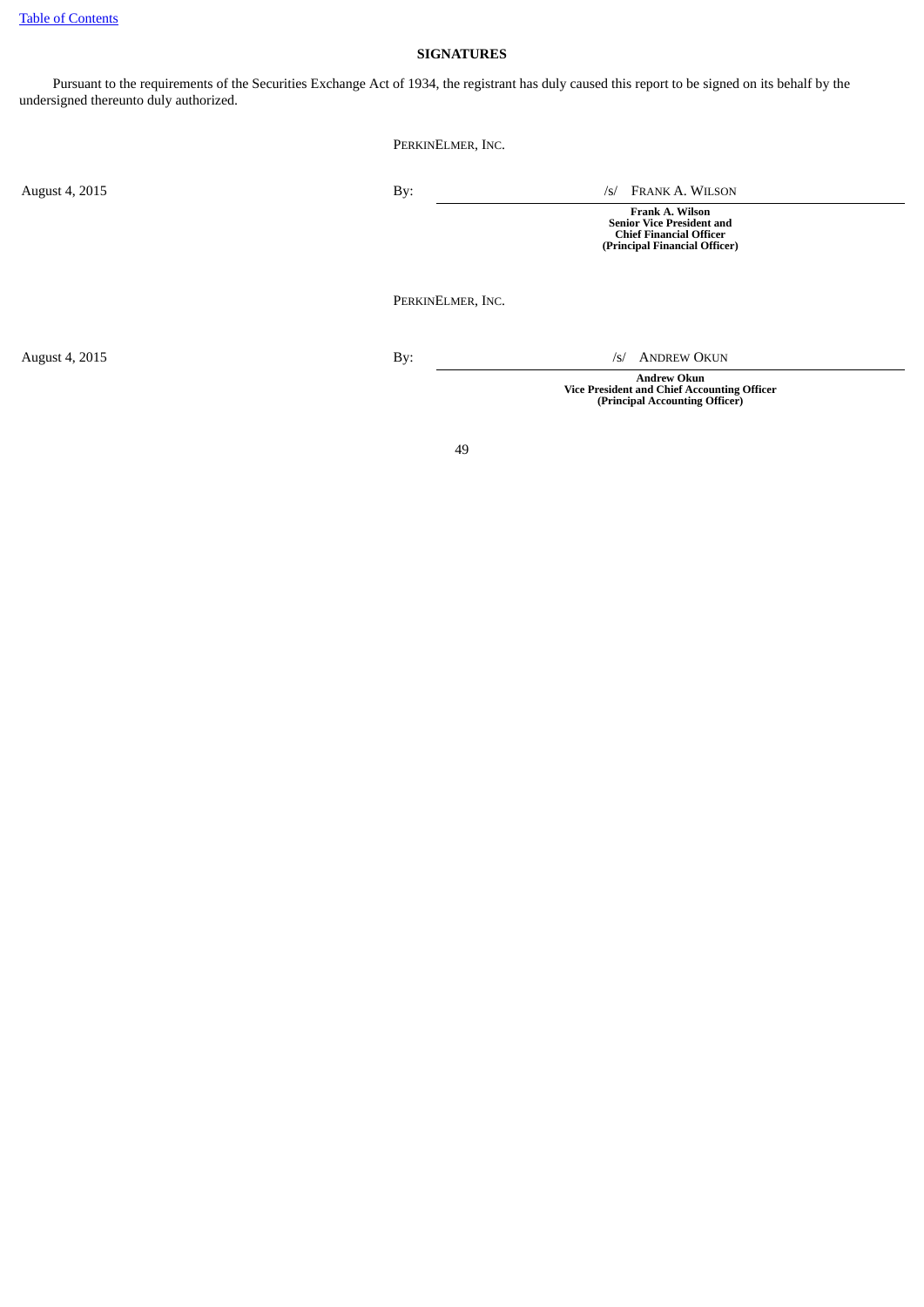# **EXHIBIT INDEX**

| Exhibit<br><b>Number</b> | <b>Exhibit Name</b>                                                                                                                                                               |
|--------------------------|-----------------------------------------------------------------------------------------------------------------------------------------------------------------------------------|
| 31.1                     | Certification of Chief Executive Officer pursuant to Rule 13a-14(a), as adopted pursuant to Section 302 of the Sarbanes-Oxley Act of<br>2002.                                     |
| 31.2                     | Certification of Chief Financial Officer pursuant to Rule 13a-14(a), as adopted pursuant to Section 302 of the Sarbanes-Oxley Act of<br>2002.                                     |
| 32.1                     | Certification of Chief Executive Officer and Chief Financial Officer pursuant to 18 U.S.C. Section 1350, as adopted pursuant to Section<br>906 of the Sarbanes-Oxley Act of 2002. |
| 101.INS                  | <b>XBRL Instance Document.</b>                                                                                                                                                    |
| 101.SCH                  | XBRL Taxonomy Extension Schema Document.                                                                                                                                          |
| 101.CAL                  | XBRL Taxonomy Extension Calculation Linkbase Document.                                                                                                                            |
| 101.DEF                  | XBRL Taxonomy Extension Definition Linkbase Document.                                                                                                                             |
| 101.LAB                  | XBRL Taxonomy Extension Labels Linkbase Document.                                                                                                                                 |
| 101.PRE                  | XBRL Taxonomy Extension Presentation Linkbase Document.                                                                                                                           |

Attached as Exhibit 101 to this report are the following formatted in XBRL (Extensible Business Reporting Language):

(i) Condensed Consolidated Statements of Operations for the three and six months ended June 28, 2015 and June 29, 2014, (ii) Condensed Consolidated Statements of Comprehensive Income for the three and six months ended June 28, 2015 and June 29, 2014, (iii) Condensed Consolidated Balance Sheets at June 28, 2015 and December 28, 2014, (iv) Condensed Consolidated Statement of Cash Flows for the six months ended June 28, 2015 and June 29, 2014, and (v) Notes to Condensed Consolidated Financial Statements.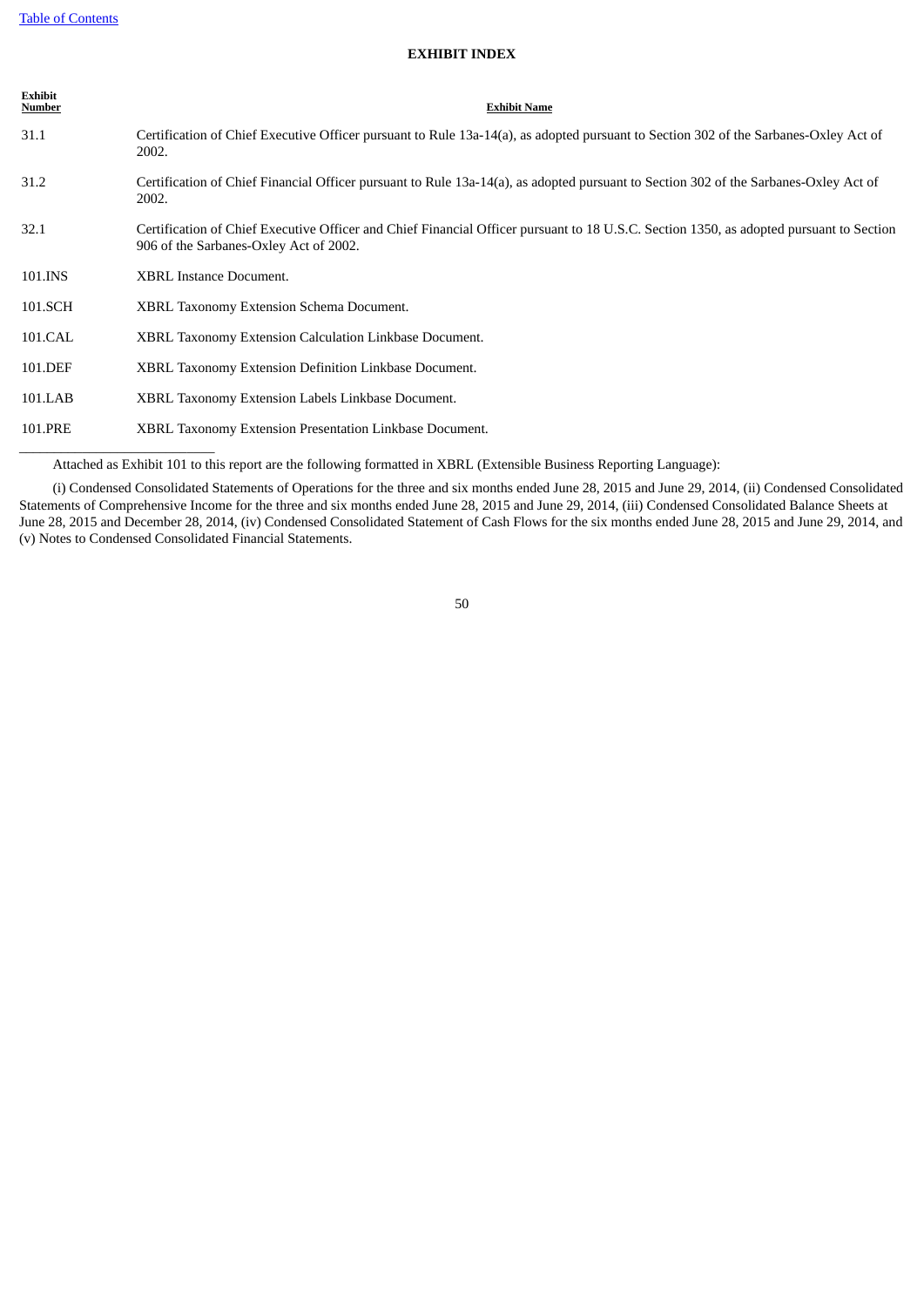#### **CERTIFICATION**

I, Robert F. Friel, certify that:

- 1. I have reviewed this Quarterly Report on Form 10-Q of PerkinElmer, Inc.;
- 2. Based on my knowledge, this report does not contain any untrue statement of a material fact or omit to state a material fact necessary to make the statements made, in light of the circumstances under which such statements were made, not misleading with respect to the period covered by this report;
- 3. Based on my knowledge, the financial statements, and other financial information included in this report, fairly present in all material respects the financial condition, results of operations and cash flows of the registrant as of, and for, the periods presented in this report;
- 4. The registrant's other certifying officer and I are responsible for establishing and maintaining disclosure controls and procedures (as defined in Exchange Act Rules 13a-15(e) and 15d-15(e)) and internal control over financial reporting (as defined in Exchange Act Rules 13a-15(f) and 15d-15(f)) for the registrant and have:
	- a) Designed such disclosure controls and procedures, or caused such disclosure controls and procedures to be designed under our supervision, to ensure that material information relating to the registrant, including its consolidated subsidiaries, is made known to us by others within those entities, particularly during the period in which this report is being prepared;
	- b) Designed such internal control over financial reporting, or caused such internal control over financial reporting to be designed under our supervision, to provide reasonable assurance regarding the reliability of financial reporting and the preparation of financial statements for external purposes in accordance with generally accepted accounting principles;
	- c) Evaluated the effectiveness of the registrant's disclosure controls and procedures and presented in this report our conclusions about the effectiveness of the disclosure controls and procedures, as of the end of the period covered by this report based on such evaluation; and
	- d) Disclosed in this report any change in the registrant's internal control over financial reporting that occurred during the registrant's most recent fiscal quarter (the registrant's fourth fiscal quarter in the case of an annual report) that has materially affected, or is reasonably likely to materially affect, the registrant's internal control over financial reporting; and
- 5. The registrant's other certifying officer and I have disclosed, based on our most recent evaluation of internal control over financial reporting, to the registrant's auditors and the audit committee of the registrant's board of directors (or persons performing the equivalent functions):
	- a) All significant deficiencies and material weaknesses in the design or operation of internal control over financial reporting which are reasonably likely to adversely affect the registrant's ability to record, process, summarize and report financial information; and
	- b) Any fraud, whether or not material, that involves management or other employees who have a significant role in the registrant's internal control over financial reporting.

Date: August 4, 2015 /s/ ROBERT F. FRIEL

**Robert F. Friel Chairman, Chief Executive Officer and President**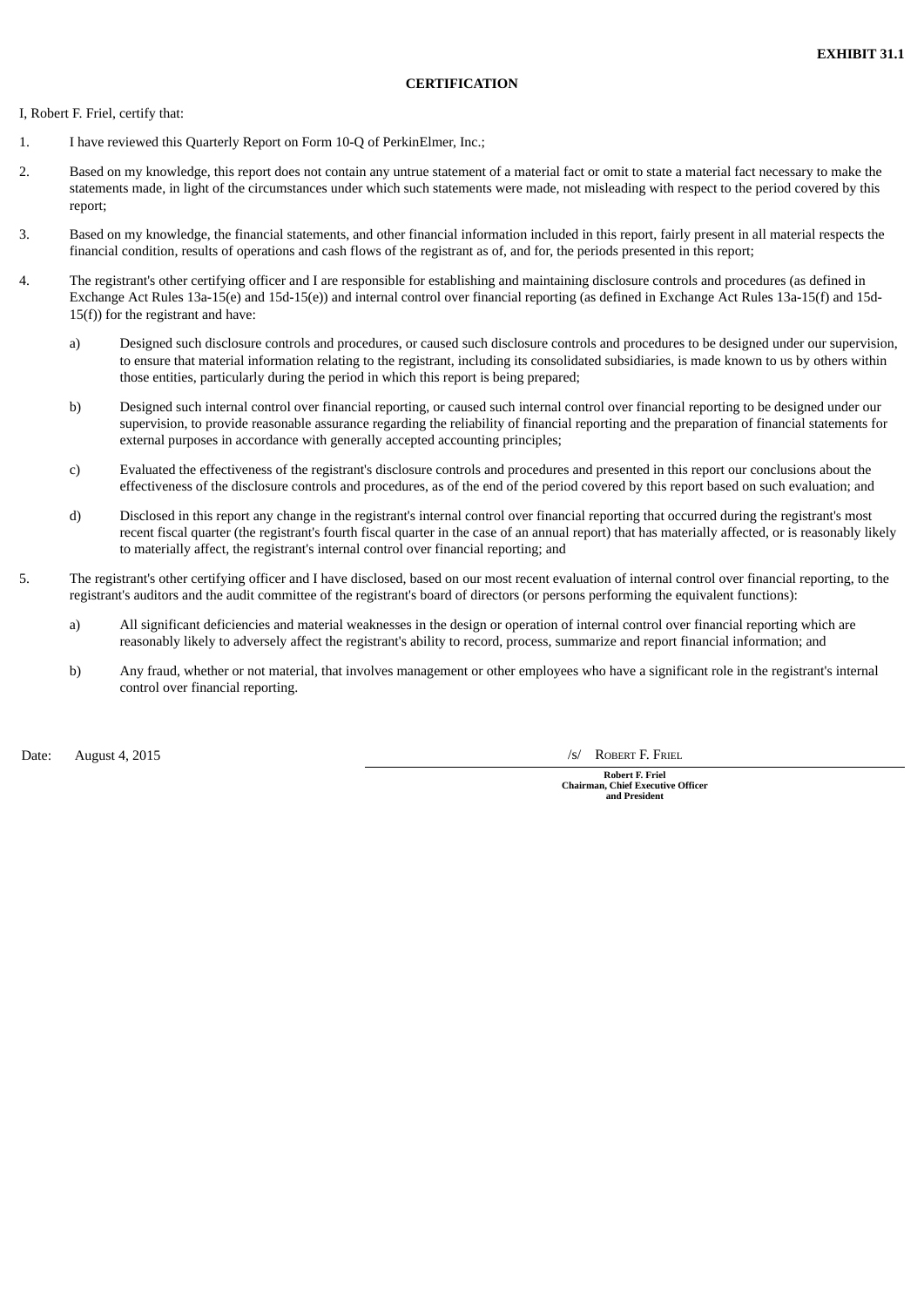#### **CERTIFICATION**

I, Frank A. Wilson, certify that:

- 1. I have reviewed this Quarterly Report on Form 10-Q of PerkinElmer, Inc.;
- 2. Based on my knowledge, this report does not contain any untrue statement of a material fact or omit to state a material fact necessary to make the statements made, in light of the circumstances under which such statements were made, not misleading with respect to the period covered by this report;
- 3. Based on my knowledge, the financial statements, and other financial information included in this report, fairly present in all material respects the financial condition, results of operations and cash flows of the registrant as of, and for, the periods presented in this report;
- 4. The registrant's other certifying officer and I are responsible for establishing and maintaining disclosure controls and procedures (as defined in Exchange Act Rules 13a-15(e) and 15d-15(e)) and internal control over financial reporting (as defined in Exchange Act Rules 13a-15(f) and 15d-15(f)) for the registrant and have:
	- a) Designed such disclosure controls and procedures, or caused such disclosure controls and procedures to be designed under our supervision, to ensure that material information relating to the registrant, including its consolidated subsidiaries, is made known to us by others within those entities, particularly during the period in which this report is being prepared;
	- b) Designed such internal control over financial reporting, or caused such internal control over financial reporting to be designed under our supervision, to provide reasonable assurance regarding the reliability of financial reporting and the preparation of financial statements for external purposes in accordance with generally accepted accounting principles;
	- c) Evaluated the effectiveness of the registrant's disclosure controls and procedures and presented in this report our conclusions about the effectiveness of the disclosure controls and procedures, as of the end of the period covered by this report based on such evaluation; and
	- d) Disclosed in this report any change in the registrant's internal control over financial reporting that occurred during the registrant's most recent fiscal quarter (the registrant's fourth fiscal quarter in the case of an annual report) that has materially affected, or is reasonably likely to materially affect, the registrant's internal control over financial reporting; and
- 5. The registrant's other certifying officer and I have disclosed, based on our most recent evaluation of internal control over financial reporting, to the registrant's auditors and the audit committee of the registrant's board of directors (or persons performing the equivalent functions):
	- a) All significant deficiencies and material weaknesses in the design or operation of internal control over financial reporting which are reasonably likely to adversely affect the registrant's ability to record, process, summarize and report financial information; and
	- b) Any fraud, whether or not material, that involves management or other employees who have a significant role in the registrant's internal control over financial reporting.

Date: August 4, 2015 /s/ FRANK A. WILSON

**Frank A. Wilson Senior Vice President and Chief Financial Officer**